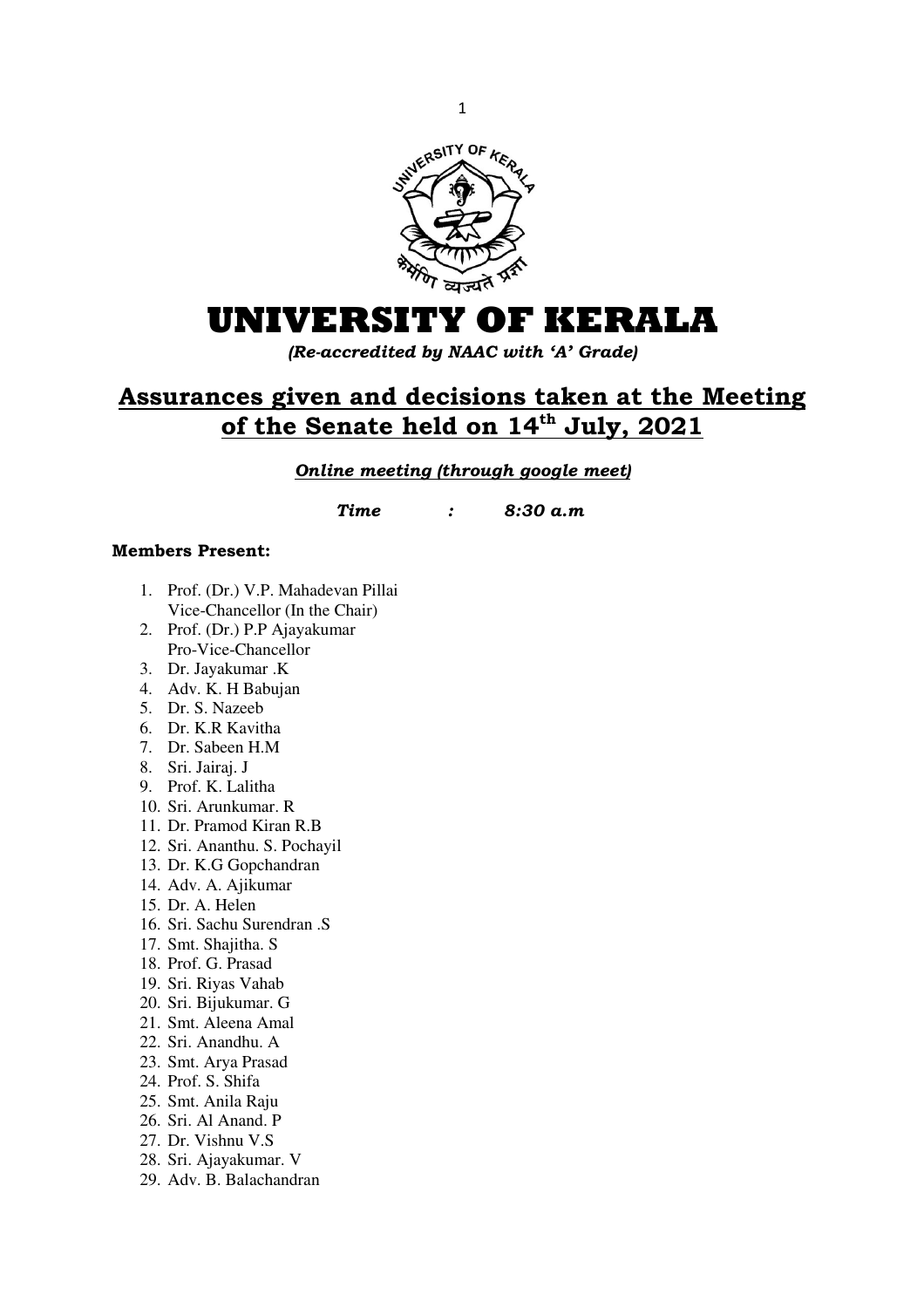| 30. Adv. Muraleedharan Pillai. G |          |  |
|----------------------------------|----------|--|
| 31. Dr. M. Vijayan Pillai        |          |  |
| 32. Dr. K.B Manoj                |          |  |
| 33. Sri. B.P Murali              |          |  |
| 34. Smt. Renju Suresh            |          |  |
| 35. Dr. Babitha G.S.             | (Online) |  |
| 36. Dr. Mathew.V                 | ,,       |  |
| 37. Dr. Vinodkumar T.G Nair      | ,,       |  |
| 38. Adv. Gopukrishnan C.G        | "<br>"   |  |
| 39. Sony. P. John                |          |  |
| 40. Dr. B. Rajendran             | ,,       |  |
| 41. Major Dr. V. Abdul Khalam    | ,,       |  |
| 42. Sri. Osbon .Y                | ,,       |  |
| 43. Dr. Sumi Alex                | ,,       |  |
| 44. Prof. A.M Unnikrishnan       | ,,       |  |
| 45. Smt. Yamuna Devi T.S         | ,,       |  |
| 46. Dr. Usha Sujith Nair         | ,,       |  |
| 47. Dr. Rani Abraham             | ,,       |  |
| 48. Dr. N. P Chandrasekharan     | ,,       |  |
| 49. Sri. S. Jayaram              | ,,       |  |
| 50. Dr. Abraham. A               | ,,       |  |
| 51. Sri. Suresh Babu R.S         | ,,       |  |
| 52. Sri. Anilkumar R             | ,,       |  |
| 53. Dr. Sekaran. S               | ,,       |  |
| 54. Sibi. C. Babu                | ,,       |  |
| 55. Dr. A. Balakrishnan          | ,,       |  |
| 56. Sri. Shaik. P. Harriz        | ,,       |  |
| 57. Dr. B. Unnikrishnan Nair     | ,,       |  |
| 58. Sri. Nowfal. N               | ,,       |  |
| 59. Sri. V. Joy                  | ,,       |  |
| 60. Sri. Joel John Joseph        | ,,       |  |

*The meeting was called to order at 8.30 a.m by Prof. (Dr.) V.P. Mahadevan Pillai, Hon'ble Vice-Chancellor. The Chair welcomed all the members present for the meeting.* 

### **Condolences & Felicitations**

#### **അനുശോചനം**

മുൻ സുപ്രീംകോടതി ജഡ്ജി ജസ്റ്റിസ് പി.ബി.സാവന്ത്, അർജന്റീന മുൻ പ്രസിഡന്റ് കാർലോസ് മെനെം, ജാർഖണ്ഡ്, ബീഹാർ`്മുൻ ഗവർണറും രാജ്യസഭാംഗ്വുമായിരുന്ന ജസ്റ്റിസ് എം. രമാ ജോയിസ്, ദുബായ് ഉപഭരണാധികാരിയായ ശൈഖ് ഹംദാൻ ബിൻ റാഷിദ് അൽ മക്തൂം, m്രിട്ടനിലെ എഡിൻബറ ഡ്യൂക്കായ ഫിലിപ്പ് രാജകുമാരൻ, കൊച്ചി രാജാക്കന്മാരുടെ മന്ത്രിമുഖ്യനായിരുന്ന പാലിയത്ത് വിക്രമൻ കുട്ടൻ അച്ഛൻ, യു.എസ്. മുൻ വൈസ് പ്രസിഡന്റ് ിവാൾട്ടർ മാൻഡെയ്ൽ, റിസർവ് ബാങ്ക് മുൻ ഗവർണർ എം.നരസിംഹൻ, കേരള ഹൈക്കോടതി മുൻ ചീഫ്ജസ്റ്റിസ് മോഹൻ എം ശാന്തന ഗൗഡർ, മുൻ അറ്റോർണി ജനറൽ സോളി സൊറാബ്ജി, കേന്ദ്ര വ്യവസായ–ആഭൃന്തര–വ്യാപാര സെക്രട്ടറി ഗുരുപ്രസാദ് മൊഹാപത്ര, വീർചക്ര ജേതാവും പൂഞ്ചിലെ ഹീറോ എന്നറിയപ്പെട്ടിരുന്ന കേണൽ പഞ്ചാബ് സിംഗ്, മുതിർന്ന കോൺഗ്രസ് നേതാവും \_മുൻ കേന്ദ്രമന്ത്രിയുമായ ക്യാപ്റ്റൻ സതീഷ് ശർമ, മുൻ എം.എൽ.എ. ബി.രാഘവൻ, മുൻ എം.പി.<br>ഡി.പാണ്ഡ്യൻ, മധ്യപ്രദേശിൽ നിന്നുള്ള എം.പി. നന്ദ്കുമാർ സിങ് ചൗഹാൻ, \_ മുൻ എം.പി.  $\tilde{\mathbf{w}}$ ി.പാണ്ഡ്യൻ, മധ്യപ്രദേശിൽ നിന്നുളള എം.പി. നന്ദ്കുമാർ സിങ് ചൗഹാൻ, സ്കറിയ തോമസ്, മുൻ എം.എൽ.എ.യും കേരള നിയമസഭ മുൻ ഡെപ്യൂട്ടി സ്പീക്കറുമായ സി.എ.കുര്യൻ, സ്വാതന്ത്ര്യസമരസേനാനിയും ചരിത്രകാരനും കോൺഗ്രസ് നേതാവുമായിരുന്ന കെ.എം.ചുമ്മാർ, അസം മുൻ മുഖ്യമന്ത്രി ഭൂമിധർ ബർമൻ, സ്വാതന്ത്ര്യസമരസേനാനി ജി.ശേഖരൻ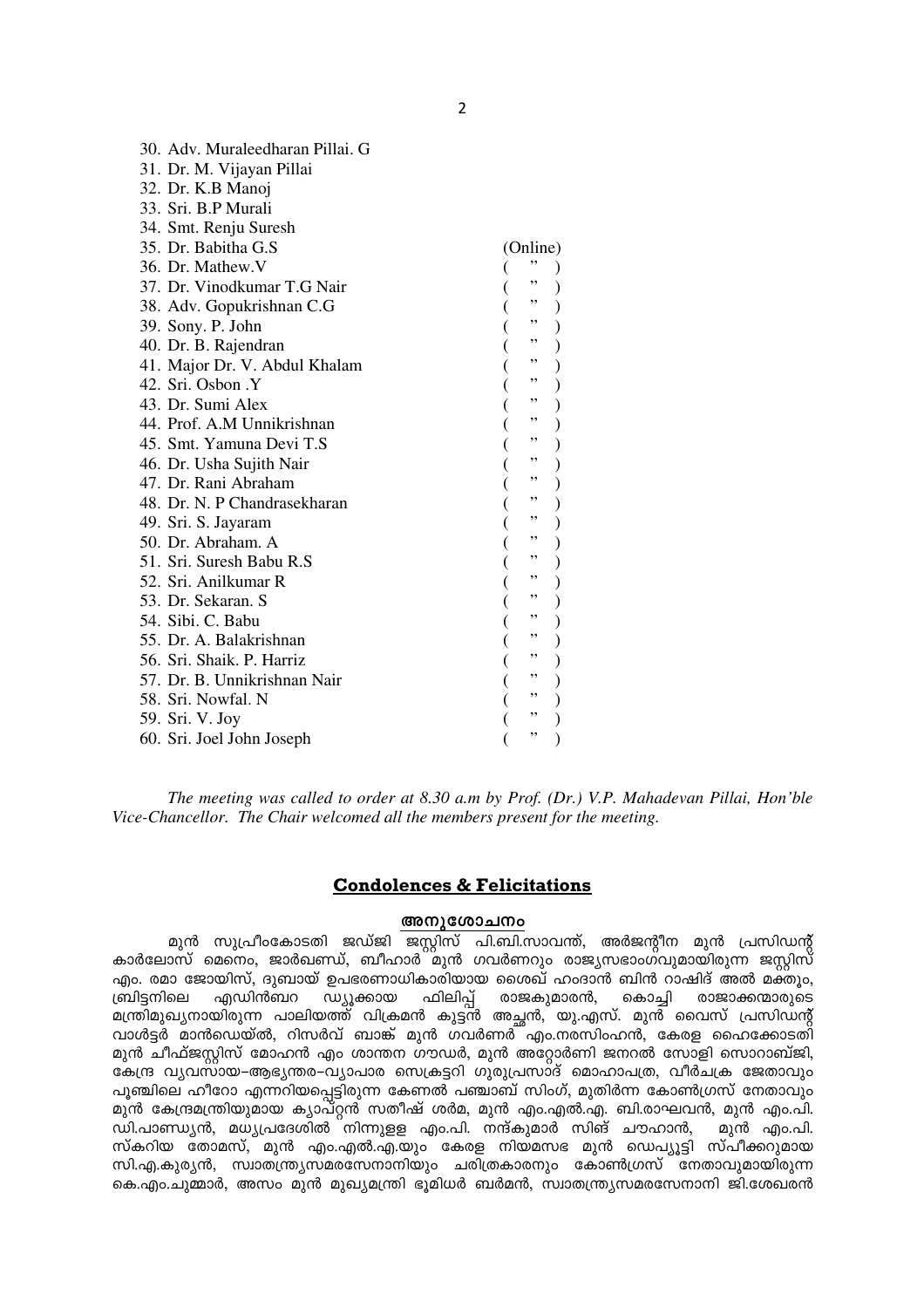നായർ, ഒഡീഷയിൽ നിന്നുള്ള രാജ്യസഭാംഗം രഘുനാഥ് മൊഹാപത്ര, കേരളത്തിലെ ആദ്യ വിപ്ലവനായികയുമായ കെ.ആർ.ഗൗരിയമ്മ. വനിതാമന്ത്രിയും മുൻ കേരള ഗവർണർ ആർ.എൽ.ഭാട്ടിയ, കോണ്ർഗ്രസ് എം.പി. രാജീവ് സാത്തവ്, മുൻ കേന്ദ്രമന്ത്രി ചമൻലാൽ ഗുപ്ത, രാജസ്ഥാൻ മുൻ മുഖ്യമന്ത്രി ജഗന്നാഥ് പഹാഡിയ, സ്വാതന്ത്രസമരസേനാനി അനൂപ് ഭട്ടാചാര്യ, രാജ്യസഭാംഗം രഘുനാഥ് മഹോപാത്ര, മുൻ ജമ്മു&കശ്മീർ ഗവർണർ ജഗ്മോഹൻ മൽഹോത്ര, മുൻ കേന്ദ്രമന്ത്രി അജിത് സിംഗ്, മുൻമന്ത്രി ആർ.ബാലകൃഷ്ണ പിള്ള, സ്വാതന്ത്രസമരസേനാനി എച്ച്.എസ്.ഡോർസ്വാമി, സി.ഐ.ടി.യു. നേതാവ് രഞ്ജന നിരുള, കോൺഗ്രസ് നേതാവ് കെ.എൻ. വിശ്ചനാഥൻ, സി.പി.എം. നേതാവും എഴുത്തുകാരിയുമായ മൈഥിലി ശിവരാമൻ, ഉത്തരാഖണ്ഡ് പ്രതിപക്ഷ നേതാവ് ഇന്ദിര ഹൃദയേഷ്, ഹിമാചൽ പ്രദേശ് മുൻ മുഖ്യമന്ത്രി വീരഭദ്ര സിംഗ്, കേന്ദ്രമന്ത്രി ചമൻലാൽ ഗുപ്ത, തിരുവനന്തപുരം കോർപ്പറേഷൻ കൗൺസിലർ സാബു ജോസ്, ബോളിവുഡ് സഹനടൻ സന്ദീപ് നാഹർ. സംഗീത<sup>്</sup> -<br>സംവിധായകൻ ഐസക് തോമസ് കലാകാരൻ വർഗീസ് (ബബിൽ കൊട്ടുകാപ്പള്ളി, ഏകാംഗനാടക ഉലഹന്നാൻ പെരുന്ന). ഛായാഗ്രാഹകൻ ടോണി ലോയ്ഡ് അരുജ. കഥകളി ആചാര്യൻ ທາທາ ചേമഞ്ചേരി സിനിമാനടനുമായ ക്വഞ്ഞിരാമൻനായർ. നാടകപ്രവർത്തകനും പി.സി.സോമൻ. സംഗീതസംവിധായകൻ പി.ജെ.ലിപ്സൺ, ചലച്ചിത്ര– നാടകപ്രവർത്തകനും അദ്ധ്യാപകനുമായ പി.ബാലചന്ദ്രൻ, നടൻ വിവേക്, ബ്രിട്ടീഷ് നടി ഹെലൻ മക്റോറി, മറാഠി സംവിധായിക സുമിത്ര ഭാവെ, ബംഗാളി കവി ശംഖോ ഘോഷ്, സംഗീതസംവിധായകൻ ശ്രാവൺ റാത്തോഡ്, നടൻ ലളിത് ബഹൽ, നടൻ ശരൺവേണു, ശാസ്ത്രീയ സംഗീതജ്ഞൻ വൻരാജ് ഭാട്ടിയ, പ്രശസ്ത സിത്താർ കലാകാരൻ പ്രതീക് ചൗധരി, നടൻ രാഹുൽ വോറ, വാദൃകലാകാരൻ കേശവദാസ് പൊതുവാൾ, തിരക്കഥാകൃത്ത് ഡെന്നിസ് ജോസഫ്, സിനിമാ നിർമാതാവ് കെ.എസ്.രാമമൂർത്തി, കെ.ഡി.ചന്ദ്രൻ, തമിഴ് യുവ നടൻ നിതീഷ് വീര, ഛായാഗ്രാഹകൻ വി.ജയറാം, നടൻ കലാസംവിധായകൻ പി.പത്മനാഭൻ, സംഗീത സംവിധായകൻ വിജയ് പാട്ടീൽ, സിത്താർ സംഗീതജ്ഞൻ പണ്ഡിറ്റ് ദേവു ചൗധരി, ടി.വി. താരം വില്യം ജോ ലാറ, പ്രശസ്ത ചലച്ചിത്രകാരൻ ബുദ്ധദേവ് ദാസ്ഗുപ്ത്, പ്രശസ്ത ഭഗവദ് ഗീത പ്രഭാഷക പ്രേമ പാണ്ഡുരംഗ്, നാടകകൃത്തും സംവിധായകനുമായ എ.ശാന്തകുമാർ, കർണാടക സംഗീതജ്ഞ പാറശാല ബി പൊന്നമ്മാൾ, ഗാനര ചയിതാവും കവിയുമായ പൂവച്ചൽ ഖാദർ, സംവിധായകൻ ആന്റണി ഈസ്റ്റ്മാൻ, ബോളിവുഡ് താരം ദിലീപ് കുമാർ, സംഗീത സംവിധായകൻ മുരളി സിതാര, ഹോളിവുഡ് സംവിധായകൻ റോബർട് ഡൗണി സീനിയർ, കാർട്ടൂണിസ്റ്റും കാരിക്കേച്ചറിസ്റ്റുമായ ഇബ്രാഹിം ബാദുഷ, ശിൽപിയും ചിത്രകാരനുമായ ശിവൻ വെള്ളനാട്, പ്രശസ്ത ഫുട്ബോൾ പരിശീലക ഫൗസിയ മാസറ്റ, കവി വിഷ്ണുനാരായണൻ നമ്പൂതിരി, ഇന്ത്യയുടെ മുൻ അത്ലറ്റിക്സ് കോച്ച് നിക്കോളായ് സ്നസറേവ്, മൂൻ ഇന്ത്യൻ ഫുട്ബോൾ താരം സി.എ. ലിസൻ, ഗുസ്തി താരം റിതിക ഫൊഗാട്ട്. രാജ്യാന്തര വനിത ഹോക്കി അമ്പയർ അനുപമ പഞ്ചിമൺഡ, ഫുട്ബോൾ താരം എം.വി.ഭരതൻ, ഹോക്കി ഒളിംപ്യൻമാരായ രവീന്ദർപാൽ സിംഗ്, എം.കെ.കൗശി, ഇന്ത്യൻ ബാഡ്മിന്റൺ ടീമിന്റെ പരിശീലകനായിരുന്ന എസ്.ബാലചന്ദ്രൻ നായർ, കേരള പോലീസ് ഫുട്ബോൾ ടീം സ്ഥാപന മാനേജരായ അബ്ദുൽ കരിം, ദേശീയ വോളിബോൾ കോച്ച് വി.ടി.അമറുദ്ദീൻ, കേരള ക്രിക്കറ്റ് അസോസിയേഷൻ മുൻ സെക്രട്ടറി എ.സി.എം.അബ്ദുല്ല, അത്ലറ്റിക്സ് താരം മിൽഖാ സിംഗ്, ബോക്സിംഗ് ദ്രോണാചാര്യ അവാർഡ് ജേതാവ് ഒ.പി.ഭര്ദ്വാജ്, ഇന്ത്യൻ ഹോക്കി താരം കേശവ് ദത്ത്. ക്രിക്കറ് താരം യശ്പാൽ ശർമ. ശാന്തിഗിരി ആശ്രമം വൈസ് പ്രസിഡന്റ് സ്വാമി പരിപൂർണ ജ്ഞാനതപസ്ഥി, ആത്മീയ സംഘടനയായ ബ്രഹ്മകുമാരീസിന്റെ ആഗോള മേധാവി ഡോ.ദാദി ഹൃദയമോഹിനി, മാർത്തോമ്മാ സഭയുടെ വലിയ മെത്രാപ്പൊലീത്ത ഡോ.ഫിലിപ്പോസ് മാർ ക്രിസോസ്ലം, മലങ്കര ഓർത്തഡോക്സ് സഭാധ്യക്ഷൻ ബസേലിയോസ് മാർത്തോമ പൗലോസ് ദ്വതി യൻ കാതോലിക്കാ ബാവ, ശിവഗിരി മഠം മുൻ മഠാധിപതി സ്വാമി പ്രകാശാനന്ദ, മുത്തൂറ്റ് ഗ്രൂപ്പ് ചെയർമാൻ എം.ജി.ജോർജ് മുത്തൂറ്റ്, സംഗീത വ്യവസായി ഭാസ്കർ മേനോൻ, കാസ്റ്റ് ടേപ്പ് കണ്ടുപിടിച്ച ലൂ ആറെൻസ്, തമിഴ് അഡോബി സിസ്റ്റംസ് സഹസ്ഥാപകൻ ചാൾസ് ജെസ്കി. പോപ്പി ഗ്രൂപ്പ് സ്ഥാപനങ്ങളുടെ ചെയർമാൻ ടി.വി.സ്കറി്യ, മാരുതി മുൻ എം.ഡി. ജഗദീഷ് ഖട്ടാർ, ഗ്രൂപ്പ് ചെയർപേഴ്സൺ ജെയ്ൻ. മിൽമ ചെയർമാൻ ടൈംസ് ഇന്ദു പി.എ.ബാലൻ. മാധ്യമപ്രവർത്തകനും എഴുത്തുകാരനുമായ അഗിൽ ധാർക്കർ, പ്രമുഖ പത്രപ്രവർത്തക ഫാത്തിമ സഖറിയ, ഹിന്ദി സാഹിത്യകാരൻ നരേന്ദ്ര കോലി, പത്രപ്രവർത്തകൻ ആശിഷ് യെച്ചുരി, ബോളിവുഡ് എഴുത്തുകാരനായ സൂകൂമാർ കക്കാട്. ബാലസാഹിത്യകാരി സൂമംഗല, സാഹിത്യകാരൻ കെ.വി.തിക്കുറിശ്ശി, എഴുത്തുകാരനും തിരക്കഥാകൃത്തും നടനുമായ മാടമ്പ് കുഞ്ഞുകൂട്ടൻ, കവി എസ്.രമേശൻ് നായർ, സാഹിത്യ അക്കാദമി പുരസ്കാര ജേതാവും എഴുത്തു കാരനുമായ ഹോമെൻ ബോർഗോഹെയ്ൻ, കേരളസർവകലാശാല മലയാളവിഭാഗം മുൻ മേധാ . കൊലപെട്ടവർ, പാകിസ്ഥാൻ മനുഷ്യാവകാശ്യപവർത്തകനും മഗ്സസെ അവാർഡ് ജേതാവുമായ ഐ.എ.റഹ്മാൻ, ടൗട്ടെ ചുഴലിക്കാറ്റിൽ ജീവൻ നഷ്ടപ്പെട്ടവർ, കാൻസർ രോഗബാധിതനായിരിക്കെ ആയിരക്കണക്കിന് രോഗികൾക്ക് സാന്ത്വനം പകർന്ന<sup>്</sup> നന്ദു മഹാദേവ, മുംബൈയിൽ ബാർജ്

3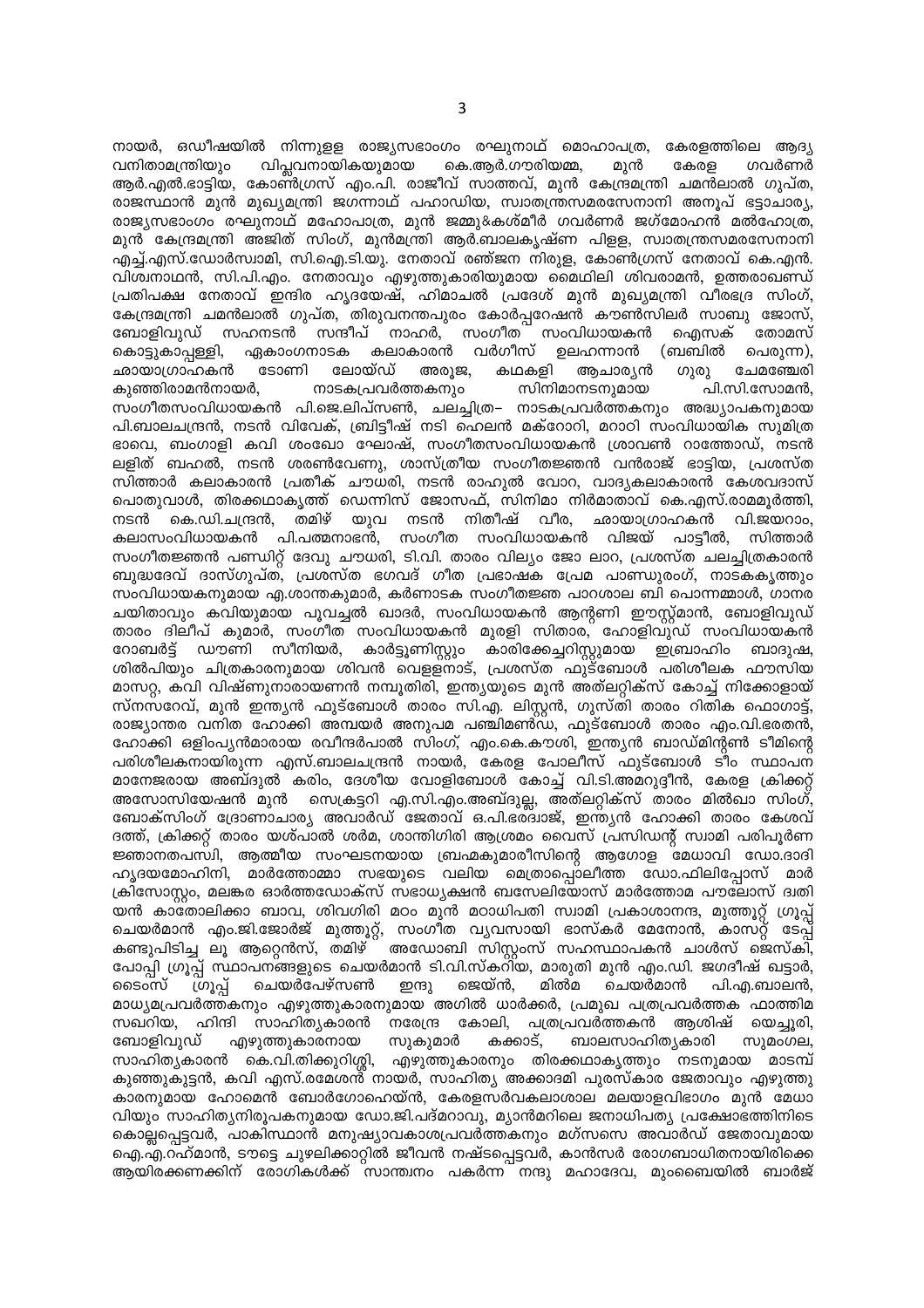വിഴിഞ്ഞം ബോട്ട് അപകടത്തിൽപ്പെട്ട് മരണമടഞ്ഞവർ, മത്സ്യബന്ധന മറിഞ്ഞ് അപകടത്തിൽപ്പെട്ടവർ, , മനുഷ്യാവകാശ പ്രവർത്തകൻ ഫാദർ സ്റ്റാൻ സ്വാമി, നാഷണൽ ഫെഡറേ ഷൻ ഓഫ് ഇന്ത്യൻ വുമണിന്റെ മുൻ പ്രസിഡന്റും സാമൂഹ്യശാസ്ത്ര ഗവേഷകയും സ്ത്രീ വിമോ ചന രാഷ്ട്രീയത്തിന്റെ വക്താവും ആയിരുന്ന ഡോ.കെ.ശാരദാമണി, അവയവദാനത്തിലൂടെ അഞ്ച് പേർക്ക് ജീവൻ നൽകിയ അക്സനോ, തിരുവിതാംകൂർ സർവകലാശാലയുടെ സ്ഥാപനത്തിനായി പ്രവർത്തിച്ചവരിൽ അവസാനത്തെ കണ്ണിയും ആറ് വൈസ് ചാൻസലർമാരുടെ പി.എ.യുമായി സാമൂഹികപ്രവർത്തകനും സേവനമനുഷ്ഠിച്ച സാഹിത്യകാരനുമായ മാത്യു പെരേര, പ്രൊഫസർ.ജെ.ഡാർവിൻ, ചിപ്കോ പ്രസ്ഥാനത്തിന്റെ നായകനും പരിസ്ഥിതി പ്രവർത്തകനുമായ സുന്ദർലാൽ ബഹുഗുണ, ഇസ്രയേൽ നടത്തിയ വ്യോമാക്രമണത്തിൽ കൊല്ലപ്പെട്ട മലയാളി നഴ്സ് സൗമ്യ സന്തോഷ്, പ്രശസ്ത പ്ലാസ്റ്റിക് സർജൻ ഡോ.പി.എ.തോമസ്, ചാന്ദ്രയാത്രികൻ മൈക്കൽ കൊളിൻസ്, ഭൗമ ശാസ്ത്രജ്ഞന്ദ് ഡോ.എ.എസ്.കെ.നായർ, സൈബർ സുരക്ഷാ വിദഗ്ദ്ധൻ ബിനോഷ് അലക്സ് ബ്രുസ്, വൈദ്യചികിത്സകൻ മോഹനൻ നായർ, ഗണിതശാസ്ത്രജ്ഞൻ എം.എസ്.നരസിംഹൻ, ബയോസ്റ്റാറ്റിസ്റ്റിക്സ് വിദഗ്ദ്ധൻ പി.ഗംഗാധരൻ, എയറനോട്ടിക്കൽ സയന്റിസ്റ്റ് മനസ് ബീഹാരി വർമ്മ, പത്മശ്രീ പുരസ്കാര ജേതാവും ഐ.എം.എ. മുൻ ദേശീയ അദ്ധ്യക്ഷനുമായ ഡോ.കെ.കെ.അഗർവാൾ, ജൈവ കാർഷിക വിദഗ്ദ്ധൻ ടി.ജി.കെ.മേനോൻ, ഐ. എസ്.ആർ.ഒ.യുടെ എൽ.പി.എസ്.സി. മുൻ അസോസിയേറ്റ് ഡയറക്ടർ സി.ജി.ബാലൻ, പ്രമുഖ സാമ്പത്തിക ശാസ്ത്രജ്ഞൻ പ്രൊഫ.പി.മോഹനൻപിളള, ആയുർവേദാചാര്യൻ ഡോ.പി.കെ.വാരി യർ, തിരുവനന്തപുരം കലക്ടറായിരുന്ന എഡ്വിൻ കുൽഭൂഷൺ മാജി, മാതൃഭൂമി ന്യൂസ് സീനിയർ ചീഫ് റിപ്പോർട്ടർ വിപിൻ ചന്ദ്, പ്രശസ്ത മാധ്യമപ്രവർത്തകൻ സുനിൽ ജെയ്ൻ, മാധ്യമപ്ര വർത്തനും 'ദ് ഹിന്ദു' കേരള ബ്യൂറോ ചീഫുമായ എസ്.അനിൽ രാധാകൃഷ്ണൻ, രാജ്യത്തെ പഴ ക്കമേറിയ ദിനപത്രമായ മുംബൈ സമാചാറിന്റെ ഡയറക്ടറായ മൻചേർജി കാമ. മാധ്യമപ്രവർത്തകൻ രാജ്കുമാർ കേശ്വാനി, ലോ അക്കാദമി ലോ കോളേജിന്റെ സ്ഥാപകനും ഡയറക്ടറും കേരളസർവകലാശാല മുൻ സെനറ്റ്, സിൻഡിക്കേറ്റംഗവുമായ ഡോ.എൻ.നാരായണൻ നായർ, എസ്.എൻ.കോളേജ് പൊളിറ്റിക്കൽ സയൻസ് അദ്ധ്യാപകനും കേര ളസർവകലാശാല മുൻ സിൻഡിക്കേറ്റംഗവുമായ വെളിയം രാജൻ, എസ്.എൻ.കോളേജ് രസതന്ത്ര വിഭാഗം മുൻ മേധാവിയും കേരളസർവകലാശാല ബോർഡ് ഓഫ് സ്റ്റഡീസ് അംഗവുമായിരുന്ന പ്രൊഫ.എ.ഒ.തോമസ് എന്നിവരുടെ നിര്യാണത്തിൽ ഈ concos അനുശോചനം രേഖപ്പെടുത്തുന്നു.

#### അനുമോദനം

ബ്രിട്ടീഷ് രാജ്ഞിയുടെ മെബർ ഓഫ് ദി ഓർഡർ ഓഫ് ദി ബ്രിട്ടീഷ് എംപയർ (എംബിഇ) പുരസ്കാരം നേടിയ മലയാളിയായ അമിക ജോർജ്, ഇസ്രയേൽ പ്രധാനമന്ത്രിയായി തെരഞ്ഞെടു നഫ്താലി ബെനറ്റ്, വിശ്വസുന്ദരി കിരീടം നേടിയ ആൻഡ്രിയ മെസ, ക്കപ്പെട്ട അസം മുഖ്യമന്ത്രിയായി തെരഞ്ഞെടുക്കപ്പെട്ട ഹിമന്ത ബിശ്വ ശർമ, കേരളമുഖ്യമന്ത്രിയായി വീണ്ടും അധികാരത്തിലെത്തിയ പിണറായി വിജയൻ, അദ്ദേഹത്തിന്റെ മന്ത്രിസഭയിലെ 15  $-90$ കേരളനിയമസഭയുടെ സ്പീക്കറായി തെരഞ്ഞെടുക്കപ്പെട്ട എം.ബി.രാജേഷ്, ഡെപ്യൂട്ടി സ്പീക്ക റായി തെരഞ്ഞെടുക്കപ്പെട്ട ചിറ്റയം ഗോപകുമാർ, കേരളസർവകലാശാലയിലെ മുൻ സിൻഡിക്കേറ്റ് അംഗങ്ങളായിരുന്ന കെ.എൻ.ബാലഗോപാൽ, സജി ചെറിയാൻ, ആന്റണി രാജു, മുൻ സെനറ്റ് അംഗ <sup>്</sup> തെരഞ്ഞെടുക്കപ്പെട്ട ശിവൻകുട്ടി, മായിരുന്ന വി. പി. പ്രസാദ്, പ്രതിപക്ഷ നേതാവായി വി.ഡി.സതീശൻ, ഗുരുശ്രേഷ്ഠ അവാർഡിനർഹനായ ബഹു. പ്രൊ. വൈസ് ചാൻസിലർ പ്രൊഫസർ ഡോ. പി.പി. അജയകുമാർ, 2019 ലെ സംസ്ഥാന കഥകളി പുരസ്കാരം നേടിയ വാഴേങ്കട വിജയൻ, പല്ലാവൂർ അപ്പുമാരാർ പുരസ്കാരം നേടിയ മച്ചാട് രാമകൃഷ്ണൻ നായർ, കേരളീയ നൃത്ത–നാട്യ പുരസ്കാരത്തിന് അർഹരായ ധനജ്ഞയൻ, ശാന്ത ധനജ്ഞയൻ, 2020 ലെ കഥകളി പുരസ്കാരം നേടിയ സദനം ബാലകൃഷ്ണൻ, പല്ലാവൂർ അപ്പുമാരാർ പുരസ്കാരം നേടിയ കിഴക്കൂട്ട് അനിയൻ മാരാർ, കേരളീയ നൃത്ത–നാട്യ പുരസ്കാരം നേടിയ വിമല മേനോൻ, ആറ്റുകാൽ അംബാ പുരസ്കാരം നേടിയ ചലച്ചിത്ര നടൻ നെടുമുടി വേണു, തമിഴ്നാട് സർക്കാരിന്റെ കലൈമാമണി പുരസ്കാരം നേടിയ ഗായിക സുജാത മോഹൻ, ഗായകൻ ജോളി എബ്രഹാം, ശാസ്ത്രീയസംഗീത രംഗത്തെ സമഗ്ര സംഭാവനയ്ക്കുളള സംസ്ഥാന സർക്കാരിന്റെ സ്വാതി പുരസ്കാരം നേടിയ ഡോ.കെ.ഓമനക്കുട്ടി, നാടകരംഗത്തെ സമഗ്ര സംഭാവനയ്ക്കുളള എസ്.എൽ.പുരം സദാനന്ദൻ പുരസ്കാരം നേടിയ ഇബ്രാഹിം വേങ്ങര, കേരള ഫോക്ലോർ അക്കാദമിയുടെ സമഗ്ര സംഭാവന പുരസ്കാരം നേടിയ മാപ്പിളപ്പാട്ട് കലാകാരൻ വി.എം.കുട്ടി, മികച്ച സംവിധാനത്തിനുളള ഗോൾഡൻ ഗ്ലോബ് പുരസ്കാരം നേടുന്ന ആദ്യ ഏഷ്യൻ വംശജയും രണ്ടാമത്തെ വനിതയുമായ ക്ലോയ് ഷാവോ, മികച്ച നടനായി തെരഞ്ഞെടുക്കപ്പെട്ട ചാഡ്വിക് ബോസ്മാൻ (മരണാനന്തരം), മികച്ച നടിയായി തെരഞ്ഞെടുക്കപ്പെട്ട ആന്ദ്ര ഡേ, അന്താരാഷ്ട്ര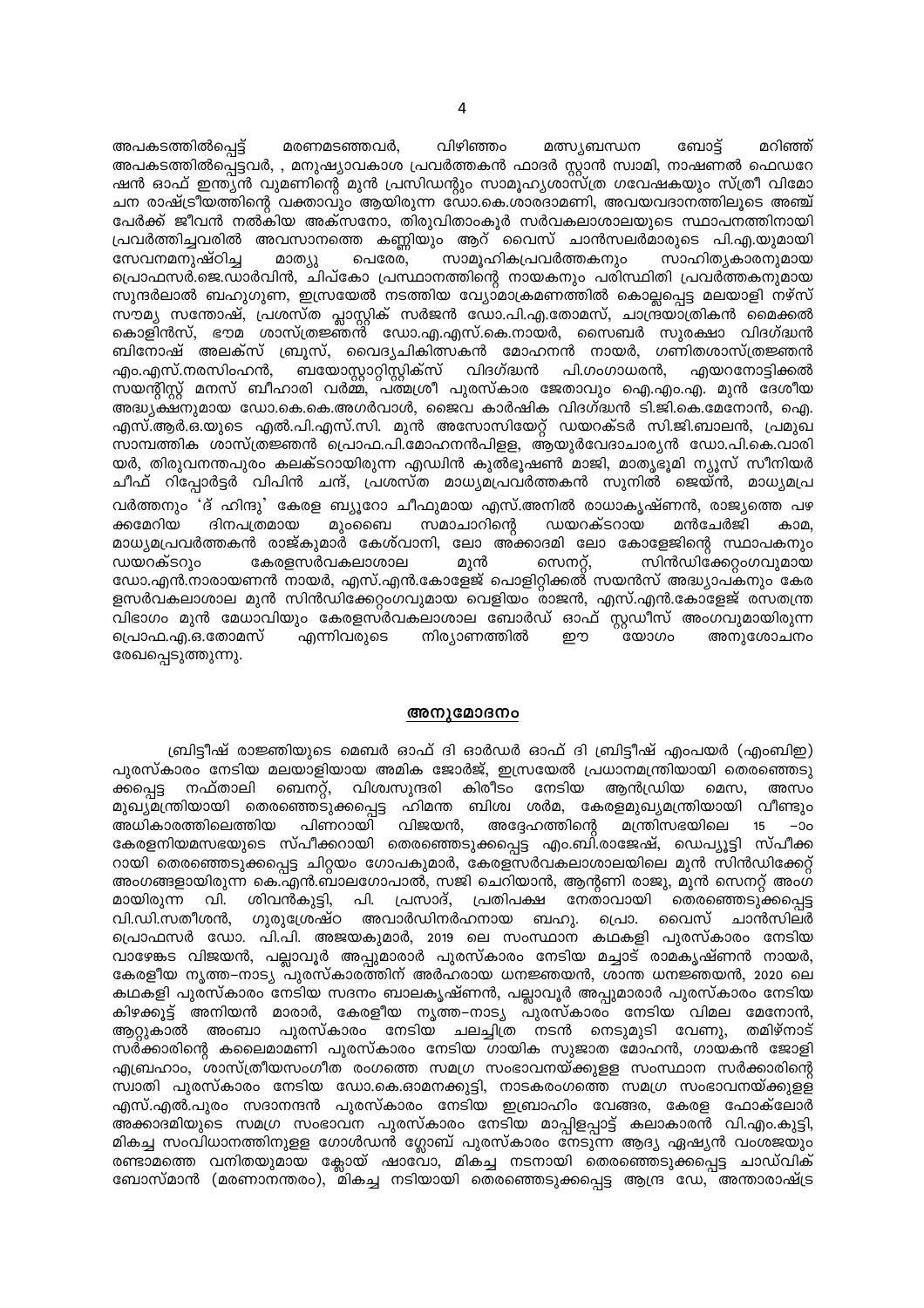ചലച്ചിത്രമേളയായ ഐ.എഫ്.എഫ്.കെ.യിൽ മികച്ച ചിത്രത്തിനുള്ള സുവർണചകോരം നേടിയ ലെമോഹാങ് ജെർമിയ മൊസെസെ സംവിധാനം ചെയ്ത 'ദിസ് ഈസ് നോട്ട് എ ബറിയൽ, ഇറ്റ്സ് എ റിസറക്ഷൻ', മികച്ച സംവിധാനത്തിനുളള രജതചകോരം നേടിയ 'ദ നെയിംസ് ഓഫ് ദ ഫ്ളവേഴ്സി'ന്റെ സംവിധായകൻ ബഹ്മാൻ തവൂസി, മികച്ച സംവിധായകനുളള ജൂറിയുടെ പ്രത്യേക പരാമർശം നേടിയ സംവിധായകൻ ലിജോ ജോസ് പെല്ലിശ്ശേരി, ഇന്റർനാഷണൽ ഫെഡറേഷൻ ഓഫ് ഫിലിം ആർക്കൈവ്സ് (എഫ്.ഐ.എ.എഫ്.) പുരസ്കാരം ലഭിക്കുന്ന ആദ്യ ഇന്ത്യാക്കാരനായ അമിതാഭ് ബച്ചൻ, 2019 ലേ ദേശീയ ചലച്ചിത്ര പുരസ്കാരങ്ങളിൽ മികച്ച ചിത്രമുൾപ്പെടെ മൂന്ന് പുരസ്കാരങ്ങൾ നേടിയ പ്രിയദർശൻ സംവിധാനം ചെയ്ത 'മരക്കാർ അറബിക്കടലിന്റെ സിംഹം', നവാഗത സംവിധായകനുളള ഇന്ദിരാഗാന്ധി പുരസ്കാരം നേടിയ മാത്തുക്കുട്ടി സേവ്യർ, മികച്ച ഗാനരചയിതാവായി തെരഞ്ഞെടുക്കപ്പെട്ട കവി പ്രഭാവർമ, മികച്ച ഛായാഗ്രാഹകനായി തെരഞ്ഞെടുക്കപ്പെട്ട ഗിരീഷ് ഗംഗാധരൻ, ബ്രിട്ടിഷ് ഓസ്കർ എന്നു തെരഞ്ഞെടുക്കപ്പെട്ട വിശേഷിപ്പിക്കുന്ന ബാഫ്റ്റ പുരസ്കാരങ്ങളിൽ മികച്ച ചിത്രമായി 'നൊമാഡ്ലാൻഡ്', മികച്ച നടിക്കുളള പുരസ്കാരത്തിന് അർഹയായ ഫ്രാൻസെ മക്ഡോർമാന്റ്, സംവിധായികയായി തെരഞ്ഞെടുക്കപ്പെട്ട ക്ലോയിസാവോ, നടനായി മികച്ച മികച്ച തെരഞ്ഞെടുക്കപ്പെട്ട ആന്റണി ഹോപ്കിൻസ്, ഗ്രാമി പുരസ്കാരം നേടിയ ഗായിക ബിയോൺസ്, ഇന്ത്യൻ സിനിമയിലെ പരമോന്നത ബഹുമതിയായ ദാദാ സാഹെബ് ഫാൽകെ പുരസ്കാരം നേടിയ തമിഴ് നടൻ രജനീകാന്ത്, യു.എസി.ലെ ഹൂസ്റ്റൺ രാജ്യാന്തര ചലച്ചിത്രമേളയിൽ മികച്ച സംവിധായകയ്ക്കുളള അംഗീകാരം നേടിയ മലയാളി സംവിധായിക ഡോ.ലക്ഷ്മി ദേവി, മികച്ച നടനുള്ള ഓസ്കർ പൂരസ്കാരം നേടിയ ആന്തണി ഹോപ്കിൻസ്, മികച്ച നടിക്കുള്ള ഓസ്കർ പുരസ്കാരം നേടിയ ഫ്രാൻസെസ് മെക്ഡോർമൻഡ്, മികച്ച സംവിധായികയ്ക്കുളള ഓസ്കർ പുരസ്കാരം നേടിയ ഏഷ്യൻ വംശജ ക്ലോയി ചാവോ, സഹനടിയായി തെരഞ്ഞെടുക്കപ്പെട്ട യൂ ജൂങ് യൂങ്, മികച്ച സഹനടനായി തെര്ഞ്ഞെടുക്കപ്പെട്ട ഡാനിയൽ കലൂയ, മികച്ച ചലച്ചിത്ര സംവിധായകനുള്ള പത്മരാജൻ പുരസ്കാരം നേടിയ ജിയോ ബേബി. കാൻ ചലചിത്രോൽസവ ത്തിൽ ഓണററി പാം ഡോർ നൽകി ആദരിച്ച ഹോളിവുഡ് നടി ജോഡി ഫോസ്റർ, 63–ാം മത് ഗ്രാമി അവാർഡ് നേടിയ മേഘൻ ദിസ്റ്റാലിയൻ, ഹറി സ്റ്റൈലസ്, മികച്ച കായി്ക താരങ്ങൾക്കുള്ള സംസ്ഥാന സ്പോർട്സ് കൗൺസിലിന്റെ ജി.വി.രാജ പൂരസ്കാരത്തിന് അർഹരായ പി.കുഞ്ഞുമുഹമ്മദ്, മയൂഖ ജോണി, ജൂറിയുടെ പ്രതൃക പരാമർശം നേടിയ പി.എസ്.ജീന, <u>ഓസ്ട്രേലിയൻ ഓപ്പൺ ടെന്നീസ് വനിതാ വിഭാഗം ജേതാവ് നവോമി ഒസാക, പുരുഷ് വിഭാഗം</u> ജേതാവ് നൊവാക് ജോക്കോവിച്ച്, മിക്സഡ് ഡബിൾസ് കിരീടം നേടിയ രാജീവ് റാം, ക്രെജിക്കോവ, ലോക ഗൂസ്തി റാങ്കിംഗിൽ ഒന്നാം സ്ഥാനത്തെത്തിയ വിനേഷ് ഫോഗട്ട്, ബജ്രംഗ് പൂനിയ, ബി.ബി.സി. യുടെ ഇന്ത്യൻ സ്പോർട്സ് വുമൻ ലൈഫ് ടൈം അച്ചീവ്മെന്റ് അവാർഡ് <u>നേടിയ ഒളിംപൃൻ അഞ്ജു ബോബി ജോർജ്, മികച്ച താരമായി തെരഞ്ഞെടുക്കപ്പെട്ട് കൊനേരു</u> ഹാപി, ഐ.എസ്.എൽ. ഫുട്ബോൾ കിരീടം നേടിയ മുംബൈ സിറ്റി എഫ്.സി. ടീമിലെ താരങ്ങൾ, കേരള പ്രീമിയർ ഫുട്ബോൾ കിരീടം നേടിയ ഗോകൂലം കേരള എഫ്.സി.യിലെ അംഗങ്ങൾ, കായിക രംഗത്തെ മികവിനുള്ള 2021 ലെ ലോറസ് പുരസ്കാരം നേടിയ ടെന്നിസ് താരങ്ങളായ റാഫേൽ നദാൽ, നവോമി ഒസാക, പ്രഥമ ലോക ടെസ്റ്റ് ചാമ്പ്യൻഷിപ്പ് ക്രികറ്റ് കിരീടം നേടിയ ന്യൂസിലന്റ് ക്രിക്കറ്റ് ടീം താരങ്ങൾ, ഏഷ്യൻ ബോക്സിംഗ് ചാമ്പ്യൻ്ഷിപ്പിൽ വെള്ളി മെഡൽ നേടിയ എം.സി.മേരികോം, ഇറ്റാലിയൻ ഓപ്പൺ ടെന്നീസ് ജേതാവായ ഇഗ സ്യാംതെകി, രാജ്യാന്തര ഗോൾ നേട്ടത്തിൽ മെസിയെ പിന്നിലാക്കിയ ഇന്ത്യൻ ഫുട്ബോൾ ടീം ക്യാപ്റ്റൻ സുനിൽ ഛേത്രി, ഷൂട്ടിംഗ് ലോകകപ്പിൽ വനിതകളുടെ 25 മീറ്റർ പിസ്റ്റളിൽ സ്വർണം നേടിയ രാഹി സർണോബാത്, വനിതകളുടെ നീന്തലിൽ ഒളിമ്പിക് യോഗ്യത നേടുന്ന ആദ്യ ഇന്ത്യൻ വനിതയായ മാന പട്ടേൽ, കോപ്പ അമേരിക്ക ഫുട്ബോൾ കിരീടം നേടിയ അർജന്റീന ടീമിലെ താരങ്ങൾ, ഗോൾഡൻ ബൂട്ട് പുരസ്കാരം നേടിയ ലയണൽ മെസി, വിമ്പിൾഡൺ ടെന്നീസ് പുരുഷ വിഭാഗം ജേതാവ് നൊവാക് ജോക്കോവിച്ച്, വനിതാ വിഭാഗം ജേതാവ് ആഷ്ലി ബാർടി, ബോയ്സ് സിംഗിൾസ് ചാംപ്യൻ സമീർ ബാനർജി, ഫ്രഞ്ച് ഓപ്പൺ ടെന്നീസ് വനിതാ വിഭാഗം ജേതാവ് ബാർബോറ ക്രെജിക്കോവ, പുരുഷ വിഭാഗം ജേതാവ് നൊവാക് ജോക്കോവിച്ച്, ഡബിൾസ് കിരീടം നേടിയ കാതറീന സിനിയക്കോവ, ബാർബോറ ക്രെജിക്കോവ, സെർബിയയിൽ നടന്ന സിൽവർ ലേക് ഓപൺ ചെസ് ടൂർണമെന്റിൽ കിരീടം നേടിയ മലയാളി ഗ്രാൻഡ് മാസ്റ്റർ നിഹാൽ സരിൻ, ലോക്ത്തിലെ ഏറ്റവും പ്രായം കുറഞ്ഞ ചെസ് ഗ്രാൻഡ് മാസ്റ്ററായ അഭിമ്ന്യു മിശ്ര, മിക്സഡ് മാർഷ്യൽ ആർട്സ്്(എം.എം.എ) ലോക കിരീടം നേടുന്ന ആദ്യ ഇന്ത്യൻ താരമായ അർജൻ ഭുളളർ, യൂറോ കപ്പ് ഫുട്ബോൾ കിരീടം നേടിയ ഇറ്റലി ടീമിലെ അംഗങ്ങൾ, സൊസൈറ്റി ഫോർ ഇൻഡസ്ട്രിയൽ ആന്റ് അപ്ലൈഡ് മാത്തമാറ്റിക്സ് നൽകുന്ന ജോർജ് പോല്യ പുരസ്കാരം നേടിയ അലക്സ് പോത്തൻ്, ഫോബ്സ് മാസികയുടെ 30 വയസിന് താളെയുള്ള സ്വയംസംരംഭകരുടെ പട്ടികയിൽ ഇടം പിടിച്ച <u>മലയാളിയായ പ്രിയങ്കാ പ്രസാദ്, തീരമേഖലയിൽ നിന്നുള്ള ആദ്യ വനിതാ കൊമേഴ്സ്യൽ</u>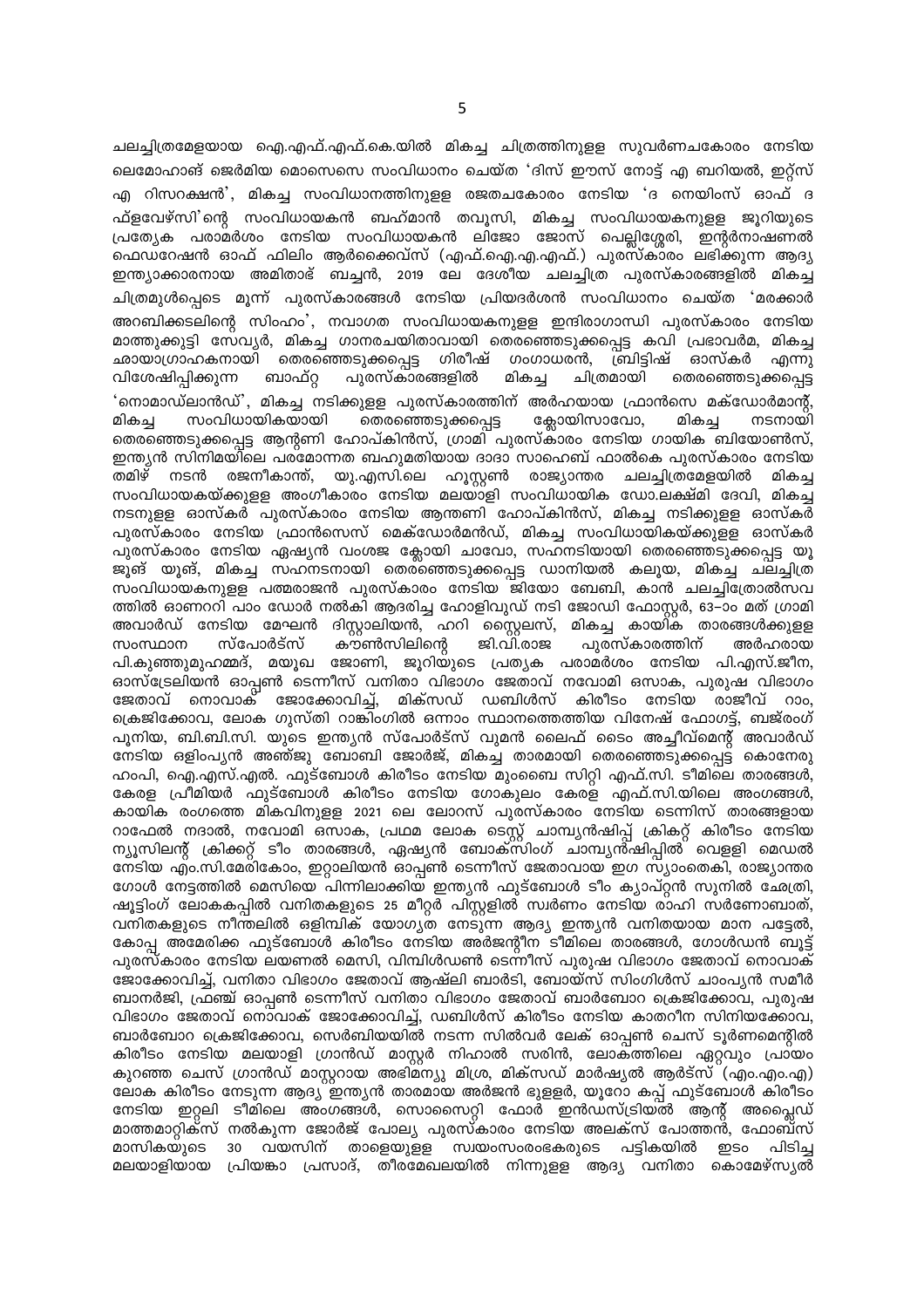പൈലറ്റായ ജെനി ജെറോം, കേരളസർവകലാശാലയുടെ ഒ.എൻ.വി. പുരസ്കാരം നേടിയ കവി കെ.സച്ചിദാനന്ദൻ, സാഹിത്യ പ്രവർത്തക സഹകരണ സംഘത്തിന്റെ അക്ഷരപുരസ്കാരം നേടിയ സുനിൽ പി ഇളയിടം, ഗുരുവായൂർ ദേവസ്വം ജ്ഞാനപ്പാന പുരസ്കാരം നേടിയ കെ.ബി. ശ്രീദേവി, വിശിഷ്ടാംഗത്വം പി.വത്സല. കേരള സാഹിത്യ അക്കാദമിയുടെ 2019 ലെ നേടിയ എൻ.വി.പി.ഉണിത്തിരി, കഥ, കവിത, നോവൽ തുടങ്ങിയ സാഹിത്യമേഖലയിൽ പുരസ്കാരം നേടി യവർ, വിവിധ എൻഡോവ്മെന്റ് പുരസ്കാരങ്ങൾ നേടിയവർ, സരസ്വതി സമ്മാൻ പുരസ്കാരം നേടിയ മറാഠി എഴുത്തുകാരന്റ ഡോ.ശരൺകുമാർ ലിംബാളെ, കുഞ്ചൻ നമ്പ്യാർ സ്മാരക സമിതിയുടെ കുഞ്ചൻ നമ്പ്യാർ പുരസ്കാരം നേടിയ കവി പ്രഭാവർമ, ജെ.സി. ഡാനിയേൽ സാഹിത്യ പുരസ്കാരം നേടിയ കവി പ്രഭാവർമ, ജെ.സി.ഡാനിയേൽ രാജരത്ന അവാർഡ് നേടിയ കൈതപ്രം ദാമോദരൻ നമ്പൂതിരി, അബുദാബി ശക്തി തിയറ്റേഴ്സിന്റെ സാഹിത്യ പുരസ്കാരം നേടിയ കഥാകൃത്ത് ടി.പത്മനാഭൻ, പി.കേശവദേവ് സാഹിത്യപുരസ്കാരം നേടിയ തോമസ് ജേക്ക ബ്, ഡോ.ശശാങ്ക് ആർ ജോഷി, ബുക്കർ ഇന്റർനാഷണൽ പുരസ്കാരം പങ്കിട്ട ഡേവിഡ് ഡിയോപ്, അന്ന മോസ്ചൊവാകിസി, സംസ്ഥാനത്തെ ഏറ്റവും പ്രായം കുറഞ്ഞ സഹകരണ ബാങ്ക് പ്രസിഡന്റായി ചുമതലയേറ്റ എം.എസ്.പാർവതി, ഇന്ത്യൻ കൗൺസിൽ ഫോർ ചൈൽഡ് വെൽഫെയറിന്റെ ദേശീയ ധിരതാ അവാർഡിന് അർഹരായ കേരളത്തിൽ നിന്നുളള ജയകൃഷ്ണൻ ബാബു, മുഹമ്മ്ദ് ഹംറാസ് കെ, ഉമ്മർ മുക്താർ, കേരളസർവകലാശാല മുൻ പ്രൊ–വൈസ് ഡോ.എൻ.എ.കരീമിന്റെ സ്മരാണാർത്ഥമുളള ഡോ.എൻ.എ.കരീം സ്മാരക ചാൻസലർ

പുരസ്കാരം നേടിയ കവി പ്രഭാവർമ, 2020 ലെ 'വനിത' വുമൺ ഓഫ് ദി ഇയർ പുരസ്കാരം നേടിയ ലക്ഷ്മി എൻ മേനോൻ, പ്രൊഫ.എൻ.ബി.നായർ മെമ്മോറിയൽ ഇന്റർനാഷണൽ ഗുരു അവാർഡ് 2021 നേടിയ ഡാനിയൽ പോളി, ഗാന്ധി സമാധാന പുരസ്കാരം നേടിയ ബംഗ്ലാദേശ് രാഷ്ട്രപിതാവ് ഷെയ്ഖ് മുജീബുൾ റഹ്മാൻ (മരണാനന്തരം), 2019 ലെ പുരസ്കാരം നേടിയ ഒമാൻ സുൽത്താൻ ഖാബൂസ് ബിൻ സെയ്ദ് അൽ സെയ്ദ് (മരണാനന്തരം), രാജ്യത്തിന്റെ മുഖ്യ തെരഞ്ഞെടുപ്പ് കമ്മീഷണറായി നിയമിതനായ സുശിൽ ചന്ദ്ര, ഗാന്ധി പീസ് പ്രൈസ്്നേടിയ ബംഗബന്ധു രഷയ്ക് മുജിബുൾ റഹ്മാൻ, വേൾഡ് ഫുഡ് പ്രൈസ് നേടിയ ഡോ.ശകുന്തള ഹർസിംഗ്, നെൽസൺ മണ്ഡേല വേൾഡ് ഹ്യുമാനിറ്റേറിയൻ അവാർഡ് നേടിയ റുമാന സിൻഹ സെഗാൾ, വൈൾഡ് ഇന്നവേറ്റർ അവാർഡ് നേടിയ ആദ്യ ഇന്ത്യൻ വനിതയായ കീർത്തി കർണാട്, സംസ്ഥാനത്തെ പുതിയ പോലീസ് മേധാവിയായി ചുമതലയേറ്റ അനിൽ കാന്ത്, മുഖ്യ തെരഞ്ഞെ ടുപ്പ് ഓഫീസറായി നിയമിതനായ ഡോ.സഞ്ജയ് കൗൾ, ലോകത്തിലെ ഏറ്റവും ഉയരം കൂടിയ പത്താമത്തെ കൊടുമുടിയായ 'അന്നപൂർണ' കീഴടക്കിയ ആദ്യ ഇന്ത്യാക്കാരിയായ പ്രിയങ്ക മൊഹിതെ, സംസ്ഥാന സർക്കാരിന്റെ കൈരളി ഗവേഷണ പുരസ്കാരങ്ങളിൽ ഗ്ലോബൽ ലൈഫ് അച്ചീവ്മെന്റ് അവാർഡിന് സയൻസ് വിഭാഗത്തിൽ ൈം അർഹനായ പ്രൊഫ.ഡോ.എം.എസ്.വല്യത്താൻ, സോഷ്യൽ സയൻസ് വിഭാഗത്തിൽ അർഹനായ പ്രൊഫ.ഡോ ഹ്യുമാനിറ്റീസ് കെ.എൻ.പണിക്കർ, ആർട്സ്, വിഭാഗത്തിൽ അർഹനായ പ്രൊഫ.ഡോ.എം.ആർ.രാഘവവാരിയർ ്ടൈo അച്ചീവ്മെന്റ് ലൈഫ് അവാർഡിന് ആർട്സ്. ഹ്യുമാനിറ്റീസ് പ്രൊഫ.ഡോ.സ്കറിയ വിഭാഗത്തിൽ അർഹനായ സക്കറിയ, സയൻസ് വിഭാഗത്തിൽ അർഹനായ പ്രൊഫ.ഡോ.സാബു തോമസ്, സോഷ്യൽ സയൻസ് വിഭാഗത്തിൽ അർഹനായ പ്രൊഫ.ഡോ.സനൽമോഹൻ, ഗവേഷക പുരസ്കാരങ്ങളിൽ ആർട്സ്, ഹ്യുമാനിറ്റീസ് വിഭാഗത്തിൽ അർഹയായ കേരളസർവകലാശാല ഇൻസ്റ്റിറ്റ്യൂട്ട് ഓഫ് ഇംഗ്ലീഷിലെ പൂർവവി<br>ദ്യാർത്ഥിയായ ഡോ.സുചേത ശങ്കർ, കെമിക്കൽ സയൻസ് വിഭാഗത്തിൽ അർഹയായ കൊച്ചി സർവകലാശാലയിലെ ഡോ.എം.ജെ.ജബീൻ ഫാത്തിമ, ബയോളജിക്കൽ സയൻസ് വിഭാഗത്തിൽ കൊച്ചി സർവകലാശാലയിലെ ഡോ.എസ്.ശ്രീലക്ഷ്മി, ഫിസിക്കൽ അർഹയായ സയൻസ് വിഭാഗത്തിൽ അർഹയായ കൊച്ചി സർവകലാശാലയിലെ ഡോ.അൻഷിതാ മൈയീൻ ഗവേഷണ പുരസ്കാരങ്ങളിൽ ബയളോജിക്കൽ സയൻസ് വിഭാഗത്തിൽ അർഹനായ തിരുവനന്തപുരം മാർ ഇവാനിയോസ് കോളേജിലെ ഡോ.സുബോജ് ബേബിക്കുട്ടി, കെമിക്കൽ സയൻസ് വിഭാഗത്തിൽ അർഹനായ തേവര സേക്രഡ് ഹാർട്ട് കോളേജിലെ ഡോ.ജെ.ഫ്രാങ്ക്ളിൻ, ഫിസിക്കൽ സയൻസ് വിഭാഗത്തിൽ അർഹനായ കൊച്ചി സർവകലാശാലയിലെ ഡോ.മധു എസ്. നായർ, സോഷ്യൽ സയൻസ് വിഭാഗത്തിൽ അർഹയായ കൊച്ചി സർവകലാശാലയിലെ ഡോ.ദേവി സൗമ്യജ, ആർട്സ്, ഹ്യുമാനിറ്റീസ് വിഭാഗത്തിൽ അർഹനായ തലശ്ശേരി ഗവ.ബ്രണ്ണൻ കോളേജിലെ ഡോ.സന്തോഷ് മാനിച്ചേരി, ന്യൂ സ്പേസ് ഇന്ത്യ ലിമിറ്റഡിന്റെ ആദ്യ ദൗത്യത്തിന് നേതൃത്വം നൽകിയ മലയാളി ശാസ്ത്രജ്ഞൻ ജി.നാരായണൻ, യു.എ.ഇ.യുടെ രണ്ടാം ബഹിരാകാശ ദൗതൃത്തിൽ യു.എ.ഇ. ബഹിരാകാശത്തേക്ക് അയയ്ക്കുന്ന ആദ്യ അറബ് സ്ത്രീയായ നോറ അൽ മത്രൂഷി, ഊർജ മേഖലയിലെ ഗവേഷണത്തിനുളള നൊബേൽ സമ്മാനമെന്ന് അറിയപ്പെടുന്ന എനർജി ഫ്രോണ്ടിയർ അവാർഡ് നേടിയ പ്രൊഫ.ഡോ.സി.എൻ.ആർ.റാവു, ബഹിരാകാശത്ത് എത്തിയ മൂന്നാമത്തെ ഇന്ത്യൻ വംശജയായ മറി ശിരിഷ, 2021 ലെ ബയോഡൈവേഴ്സിറ്റി അവാർഡ് നേടിയ .എൻ.എം.ഷാജി, പത്രപ്രവർത്തന മികവിന് 2020 ലെ ഇന്റർനാഷണൽ പ്രസ് ഇൻസ്റ്റിറ്റ്യൂട്ട് ഇന്ത്യ ചാപ്റ്ററിന്റെ പുരസ്കാരം നേടിയ ഋതിക ചോപ്ര, കേര്ള മീഡിയ അക്കാദമിയുടെ ഗ്ലോബൽ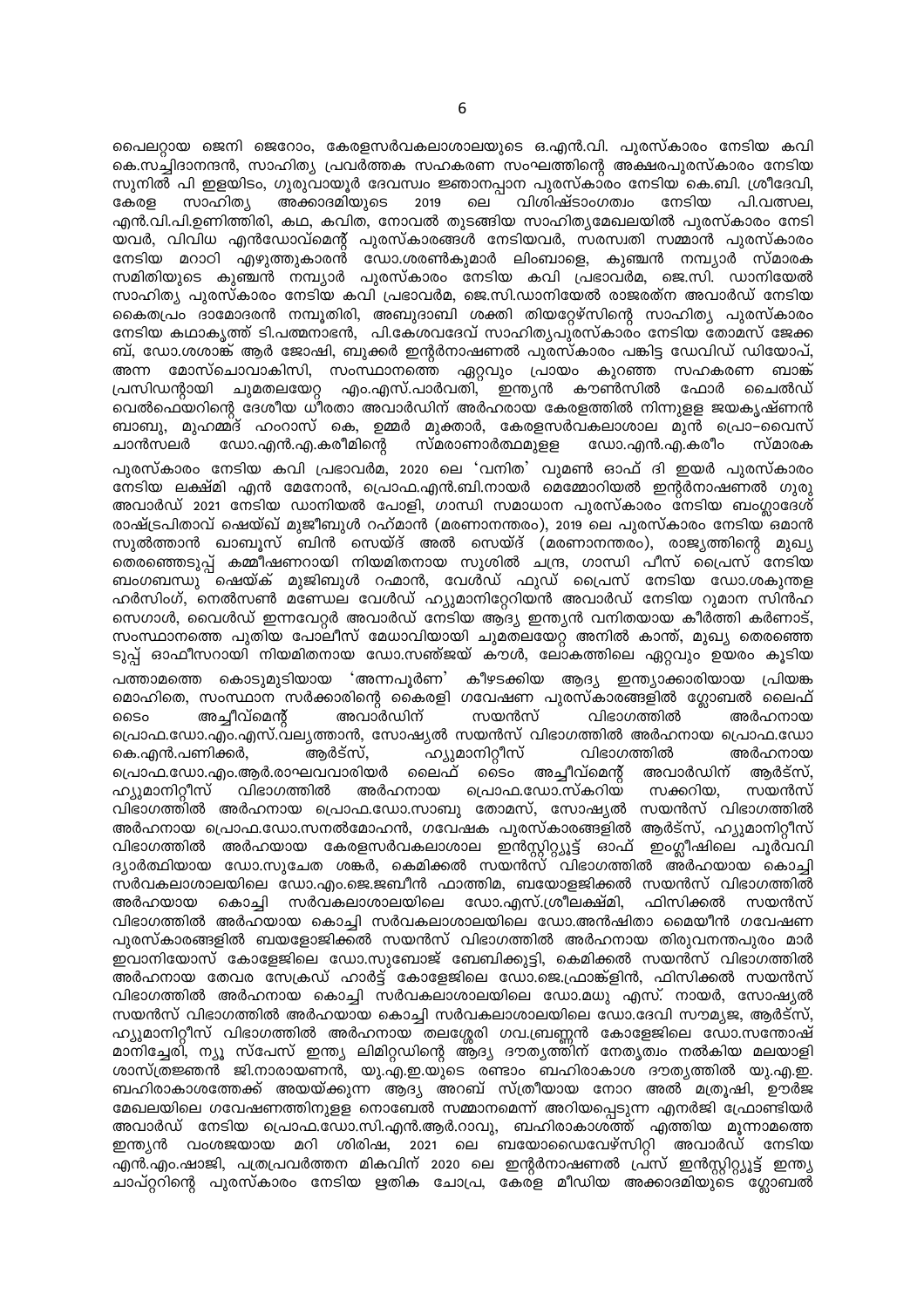മീഡിയ ഫൊട്ടോഗ്രാഫർ പ്രൈസ് നേടിയ ഐറിഷ്–കനേഡിയൻ ഫോട്ടോ ജേർണലിസ്റ്റ് ബാർബറ ഡേവിഡ്സൺ, പി.അനന്തൻ സ്മാരക മാധ്യമ അവാർഡ് നേടിയ ഷാനി പ്രഭാകരൻ, കേരള മീഡിയ അക്കാദമിയുടെ 2020 ലെ ദേശീയ മാധ്യമ പ്രതിഭാ പുരസ്കാരം നേടിയ ബർഖാ ദത്ത്, ഫുക്കു വോക്ക 'ഗ്രാൻഡ് പ്രൈസ്' നേടിയ മാധ്യമപ്രവർത്തകൻ പി.സായ്നാഥ്, ഫുക്കോക്ക ഗ്രാൻഡ് പ്രൈസ് നേടിയ ജപ്പാൻ ജേർണലിസ്റ്റ് പാൽഗുമി സൈനാഥ്, രാജ്യാന്തര റിപ്പോർട്ടിങ്ങിനുളള പുലി സ്റ്റർ പുരസ്കാരം നേടിയ മേഘ രാജഗോപാലൻ, പ്രത്യേക പരാമർശം നേടിയ ഡാർണെല ഫ്രേസി മെഡിക്കൽ കോളേജിലെ ഡോ.നിഖിലാ രാജേന്ദ്രൻ, മികച്ച പ്രബന്ധത്തിനുളള അവാർഡ് നേടിയ തിരുവനന്തപുരം മെഡിക്കൽ കോളേജിലെ ബിരുദാനന്തര ബിരുദ വിദ്യാർത്ഥിനി ഡോ.വൈഷ്ണവി സംഗീത്, യു.കെ.യിലെ ടൈംസ് ഹയർ എജ്യൂക്കേഷൻ പുറത്തിറക്കിയ ലോക റാങ്കിങ്ങിൽ 142 ാം റാങ്ക് നേടിയ എം.ജി.സർവകലാശാല, നീതി ആയോഗിന്റെ സുസ്ഥിര വികസന സൂചികയിലും കേന്ദ്ര വിദ്യാഭ്യാസ മന്ത്രാലയം തയാറാക്കിയ സ്കൂൾ വിദ്യാഭ്യാസ രംഗത്തെ പ്രവർത്തന വിലയിരു ത്തൽ സൂചികയിലും ഒന്നാം സ്ഥാനം നേടിയ കേരള സംസ്ഥാനം, സെൻട്രൽ യൂറോപ്യൻ യൂണിവേഴ്സിറ്റി (സിഇയു) ഓപ്പൺ സൊസൈറ്റി പുരസ്കാരം നേടിയ കേരളത്തിന്റെ മുൻ ആരോഗ്യമന്ത്രി കെ.കെ.ശൈലജ എന്നിവരെ ഈ യോഗം അനുമോദിക്കുന്നു.

#### സർവകലാശാലാതല നേട്ടങ്ങൾക്കുളള അനുമോദനം

നാഷണൽ സർവീസ് സ്കീറ അവാർഡിൽ സംസ്ഥാനസർക്കാരിന്റെ മികച്ച സർവകലാശാലയായി തെരഞ്ഞെടുക്കപ്പെട്ട കേരളസർവകലാശാല, ഏറ്റവും മികച്ച സർവകലാശാല പ്രോഗ്രാം കോ–ഓർഡിനേറ്ററായി തെരഞ്ഞെടുക്കപ്പെട്ട കേരളസർവകലാശാല എൻ.എസ്.എസ്. പ്രോഗ്രാം കോ–ഓർഡിനേറ്റർ ഡോ.ഷാജി എ, മിക്ച്ച യൂണിറ്റായി തെരഞ്ഞെടുക്കപ്പെട്ട ചവറ ബി.ജെ.എം.കോളേജ്, പ്രോഗ്രാം ഓഫീസർ ഡോ.ഗോപകുമാർ ജി, മികച്ച വോളന്റിയറായി കോളേജിലെ ഡിറ്റു തെരഞ്ഞെടുക്കപ്പെട്ട കൊല്ലം പുനലുർ ശ്രീനാരായണ അലക്സ്, കേരളസർവകലാശാല രജിസ്ട്രാറായി നിയമിതനായ ഡോ.കെ.എസ്.അനിൽകുമാർ, കലാകൗമുദി എം.എസ്.മണി പൂരസ്കാരത്തിന് പബ്ലിക്കേഷൻസിന്റെ പ്രഥമ അർഹയായ കേരളസർവകലാശാലയുടെ മാസ് കമ്മ്യൂണിക്കേഷൻ ബിരുദ കോഴ്സിൽ ഒന്നാം റാങ്ക് നേടിയ

ആർ.ശ്രേയാ കൃഷ്ണൻ, കേരളസർവകലാശാലയുടെ "അക്കാദമിക് എക്സലൻസ് അവാർഡ് 2020" കരസ്ഥമാക്കിയ ഒപ്റ്റോഇലക്ട്രോണിക്സ് വിഭാഗത്തിലെ പ്രൊഫസർമാരായ ഡോ.എസ്.ശങ്കരരാ മൻ, ഡോ.കെ.ജി.ഗോപ്ചന്ദ്രൻ, രസതന്ത്രവിഭാഗത്തിലെ പ്രൊഫസർ ഡോ.എസ്.എം.എ.ഷിബ്ലി, അക്വാട്ടിക് ബയോളജി ആന്റ് ഫിഷറീസ് വിഭാഗത്തിലെ പ്രൊഫസർ ഡോ.എ.ബിജുകുമാർ, ഫിസിക്സ് വിഭാഗത്തിലെ അസിസ്റ്റന്റ് പ്രൊഫസർ ഡോ.സുബോധ് ജി., രസതന്ത്രവിഭാഗത്തിലെ അസിസ്റ്റന്റ് പ്രൊഫസർ ഡോ.സോണി ജോർജ്, കമ്പ്യൂട്ടേഷണൽ ബയോളജി ആന്റ് ബയോ ഇൻഫോർമാറ്റിക്സ് വിഭാഗത്തിലെ പ്രൊഫസർ ഡോ.അച്യുത്ശങ്കർ എസ്. നായർ, ആർക്കിയോള ജിവിഭാഗത്തിലെ അസിസ്റ്റന്റ് പ്രൊഫസർ ഡോ.അഭയൻ ജി.എസ്., റിട്ടേയ്ഡ് പ്രൊഫസർ ഡോ.അ ജിത്കുമാർ, അസിസ്റ്റന്റ് പ്രൊഫസർ ഡോ.രാജേഷ് എസ്.വി., ഇൻസ്റ്റിറ്റ്യൂട്ട് ഓഫ് മാനേജ്മെന്റ് ഇൻ കേരളയിലെ പ്രൊഫസർ ഡോ.ചന്ദ്രശേഖർ കെ.എസ്., സ്കൂൾ ഓഫ് ഡിസ്റ്റൻസ് എഡ്യൂക്കേഷ <u>നിലെ മലയാളം പ്രൊഫസർ ഡോ.എ.എം.ഉണ്ണിക്കൃഷ്ണൻ, എഡ്യൂക്കേഷൻ വിഭാഗത്തിലെ അസി</u> സ്റ്റന്റ് പ്രൊഫസർ ഡോ.സമീർബാബു എം., പൊളിറ്റിക്കൽസയൻസ് വിഭാഗത്തിലെ അസോസിയേറ്റ് ്പൊഫസർ ഡോ.ജോസുകുട്ടി സി.എ., മലയാളവിഭാഗത്തിലെ അസിസ്റ്റന്റ് പ്രൊഫസർ ഡോ.എം. എ.സിദ്ദിഖ്, ഗവേഷണരംഗത്തെ പ്രത്യേക മികവിനുളള പുരസ്കാരം നേടിയ ഇക്കണോമിക്സ് വിഭാഗത്തിലെ പ്രൊഫസർ ഡോ.മഞ്ജു എസ്.നായർ, ഒപ്റ്റോഇലക്ട്രോണിക്സ് വിഭാഗത്തിലെ പ്രൊഫസർമാരായ ഡോ.എസ്.ശങ്കരരാമൻ, ഡോ.കെ.ജി.ഗോപ്ചന്ദ്രൻ, രസതന്ത്ര വിഭാഗത്തിലെ പ്രൊഫസർ ഡോ.എസ്.എം.എ.ഷിബ്ലി, കേരള സാഹിത്യ അക്കാദമിയുടെ കവിതയ്ക്കുള്ള കനകശ്രീ എൻഡോവ്മെന്റ് അവാർഡ് നേടിയ കേരളസർവകലാശാല മലയാളവിഭാഗത്തിലെ ഗവേഷകൻ ഡി.അനിൽകുമാർ, പശ്ചിമഘട്ടത്തിൽ നിന്ന് 'രാജതെൽഫൂസ അള', 'രാജതെൽഫൂസ മുനി' എന്നീ പുതിയ രണ്ട് വനഞണ്ടുകളെ കണ്ടെത്തിയ കേരളസർവകലാശാല അക്വാട്ടിക് ബയോളജി ആന്റ് ഫിഷറീസ് വകുപ്പിലെ ഗവേഷക വിദ്യാർത്ഥി സ്മൃതി രാജ്, വകുപ്പ് മേധാവി ഡോ.എ. ബിജു കുമാർ, സിങ്കപ്പൂര് നാഷണൽ യൂണിവേഴ്സിറ്റി ലീകോങ് ചിയാൻ നാചറൽ ഹിസ്റ്ററി മ്യൂസിയം മേധാവി പ്രൊഫ.പീറ്റർ ഉങ്, കേരളതീരത്തെ ചെറുമത്സ്യങ്ങളുടെ ശരീരത്തിൽ നിന്നും വേർതിരിച്ചെടുത്ത ഐസോപോഡ വിഭാഗത്തിൽപ്പെട്ട പരാദജീവിയായ 'ആനിലോക്ര ഗ്രാൻഡ്മായേ', ഇന്ത്യൻ മഹാസമുദ്രത്തിൽ ആഴക്കടൽ മത്സ്യങ്ങളെ ആശ്രയിച്ചു ജീവിക്കുന്ന പരാദജീവികളുടെ കൂട്ടത്തിൽ മത്സ്യങ്ങളുടെ വായ്കകത്തു കാണപ്പെടുന്ന ലോ ബൊതൊറസ് വിഭാഗത്തിൽപ്പെട്ട മൂന്നാമതൊരു സ്പീഷിസായ 'ലോ ബൊതൊറസ് നികോസ്മിറ്റി' എന്നിവ

 $\overline{7}$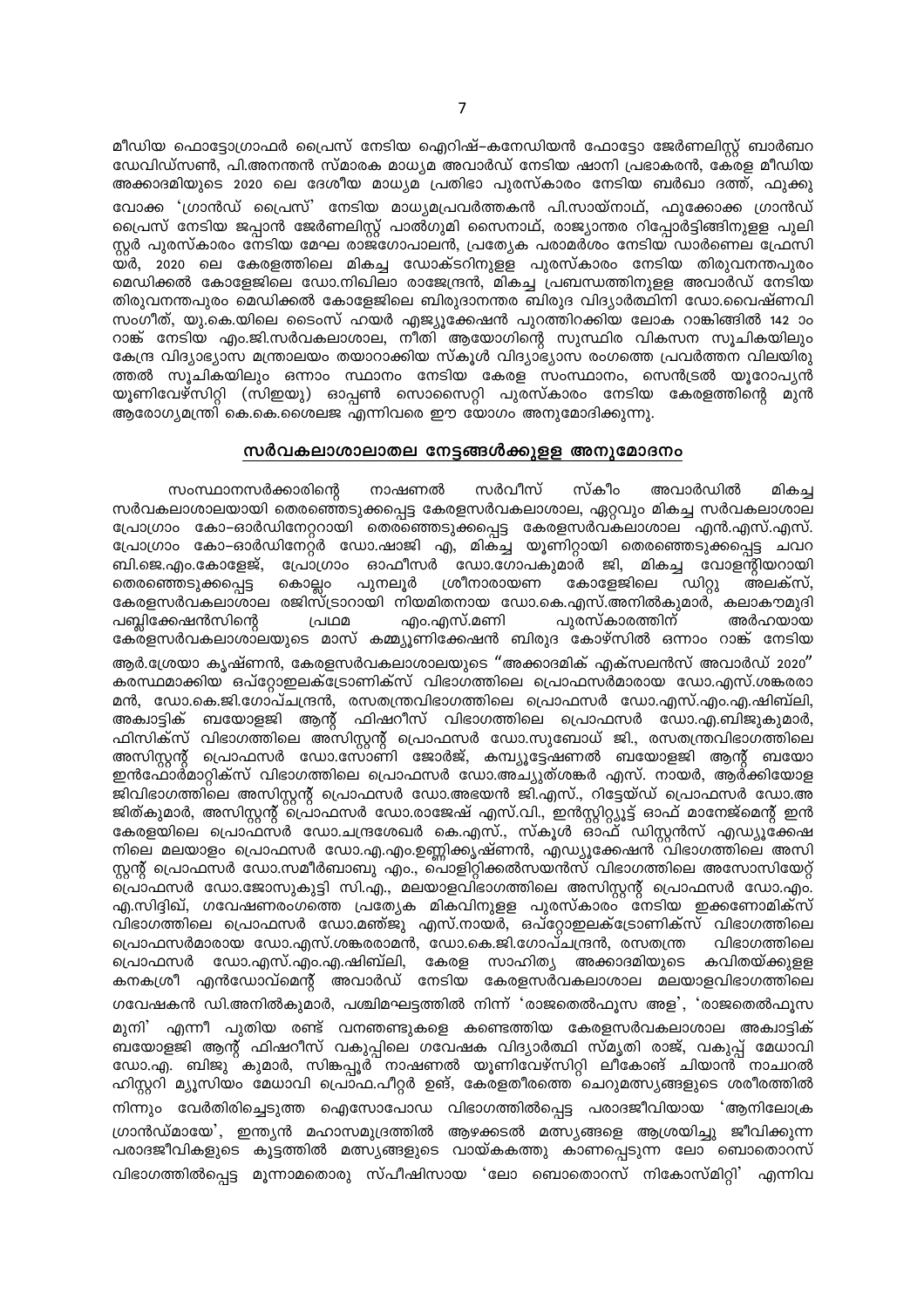കേരളസർവകലാശാല അക്വാട്ടിക് ബയോളജി ആന്റ് ഫിഷറീസ് വകുപ്പിൽ കണ്ടെത്തിയ ഗവേഷണാനന്തര പഠനത്തിൽ ഏർപ്പെട്ടിരിക്കുന്ന ഡോ.പി.ടി.അനീഷ്, വകുപ്പ് മേധാവി ഡോ.എ. ബിജു കുമാർ, ദക്ഷിണ ആഫ്രിക്കയിലെ നോർത്ത് വെസ്റ്റ് യൂണിവേഴ്സിറ്റിയിലെ ഗവേഷകരായ ഹഡ്ഫീൽഡ്, നിക്കോ സ്മിത്ത്, പശ്ചിമഘട്ട മലനിരകളിൽ നിന്ന് 'റങ്കിയലോൺജിഫോളിയ സബ്സ്പീഷ് കേരളസിസ്' എന്ന പുതിയ സസ്യജാലം കണ്ടെത്തിയ ഗവേഷണത്തിൽ പ്രവർത്തിച്ച പാലോട് ബൊട്ടാണിക്കൽ ഗാർഡൻ ആന്റ് റിസർച്ച് ഇൻസ്റ്റിറ്റ്യൂട്ടിലെ ശാസ്ത്രജ്ഞരായ ഡോ.ഇ.എ സ്. സന്തോഷ്കുമാർ, ഡോ.സാം.പി.മാത്യു, കേരളസർവക്ലാശാല ബോട്ടണി വിഭാഗത്തിലെ ഗവേ ഷകനായിരുന്ന ഡോ.ആർ.ജഗദീശൻ, കേരളസർവകലാശാല സെന്റർ ഫോർ ബയോഡൈവേ ഴ്സിറ്റി ഡയറക്ടറായ ഡോ.എം.ഗംഗാപ്രസാദ്, ഇന്ത്യൻ ഇൻസ്റ്റിറ്റ്യൂട്ട് ഓഫ് ടീച്ചർ എജ്യൂക്കേഷന്റെ ചാണ്ക്യ അവാർഡ് നേടിയ കേരളസർവകലാശാല ഡിപ്പാർട്ട്മെന്റ് ഓഫ് എജ്യൂക്കേഷൻ അസി.പ്ര ഫസർ ഡോ.ദിവ്യ സി സേനൻ, കേരളസർവകലാശാല സെനറ്റിൽ നിന്ന് സിൻഡിക്കേറ്റിലെ വിദ്യാർത്ഥി പ്രതിനിധിയായി തെരഞ്ഞെടുക്കപ്പെട്ട റിയാസ് വഹാബ്, കാർഷിക സർവകലാശാല യുടെ ജനറൽ കൗൺസിലിലേക്കുളള പ്രതിനിധിയായി തെരഞ്ഞെടുക്കപ്പെട്ട സർവകലാശാല അക്വാ റ്റിക് ബയോളജി ആന്റ് ഫിഷറീസ് വകുപ്പിലെ അദ്ധ്യാപകൻ ഡോ.ആർ.ബി. പ്രമോദ് കിരൺ, കേരള സർവകലാശാല അക്കാദമിക് കൗൺസിൽ തെരഞ്ഞെടുപ്പിൽ വിജയിച്ച അദ്ധ്യാപക അംഗങ്ങൾ, ഡോ.ആർ.ഭദ്രൻ ഫൗണ്ടേഷൻ ഏർപ്പെടുത്തിയ ഒന്നാമത് ഗുരുശ്രേഷ്ഠ പുരസ്കാരത്തിന് അർഹ നായ കേരളസർവകലാശാല പ്രോ–്ൈവസ് ചാൻസലർ ഡോ.പി.പി.അജയകുമാർ എന്നിവരെ ഈ യോഗം അനുമോദിക്കുന്നു.

The Vice- Chancellor informed the House that the next item in the Agenda is Question Hour and invited the members to present their questions.

| Question No.1 Given notice of by Sri. Ajithkumar J.N was not considered as the member was |
|-------------------------------------------------------------------------------------------|
| not present at the time.                                                                  |

|  |            |  |  |  | Question No.2 given notice of by Dr. Vishnu V.S was answered by Dr. S. Nazeeb, Member, |  |  |  |
|--|------------|--|--|--|----------------------------------------------------------------------------------------|--|--|--|
|  | Syndicate. |  |  |  |                                                                                        |  |  |  |

| Dr. Vishnu V.S |                                                                                                                                                                                               |
|----------------|-----------------------------------------------------------------------------------------------------------------------------------------------------------------------------------------------|
| 2.             | കോവിഡ് സാഹചര്യത്തിനിടയിലും ഒരു വർഷം ഓൺലൈൻ രീതിയിൽ പഠനം                                                                                                                                        |
|                | കോളേജുകളിൽ നടന്നു. ഈ സാഹചര്യത്തിൽ സർവകലാശാലയിലെയും<br>അഫിലിയേറ്റഡ് കോളേജുകളിലെയും വിദ്യാർത്ഥികൾ, അധ്യാപകർ സ്ഥാപനങ്ങൾ                                                                          |
|                | എന്നിവർ നേരിട്ട ബുദ്ധിമുട്ടുകൾ, അനുവർത്തിച്ച മികച്ച രീതികൾ (Best Practices)<br>എന്നിവയെക്കുറിച്ചറിയാൻ സർവകലാശാല എന്തെങ്കിലും സർവ്വേ നടത്തിയോ ?<br>ഇല്ലെങ്കിൽ അങ്ങനെയൊന്ന് ചെയ്യാൻ സാധിക്കുമോ? |
| ഉത്തരം         | Covid കാലത്തും പിന്നീടും നടത്തേണ്ട അക്കാദമിക പ്രവർത്തനങ്ങൾ രൂപപ്പെടുത്തുന്നതിന് പ                                                                                                             |
|                | ര്യാപ്തമായ ഒരു അക്കാദമിക പഠനം കേരളസർവകലാശാല വിദഗ്ദ്ധരെ ഉൾപ്പെട്ടത്തി നട<br>ത്തിയിട്ടണ്ട്.                                                                                                     |
|                | ബ <u>ഇ</u> . <b>പ്രൊവൈസ്ചാൻസലറ്റടെ</b> അധ്യക്ഷതയിൽ നടന്ന പഠന റിപ്പോർട്ടിലെ പ്രധാനപ്പെട്ട<br>കാര്യങ്ങൾനടപ്പിലാക്കിവരുന്നു.                                                                     |

### Ouestion No.3 given notice of by Dr. Rani Abraham was answered by Dr. S. Nazeeb, Member, Syndicate.

|        | Dr. Rani Abraham                                                               |
|--------|--------------------------------------------------------------------------------|
| 3.     | An outcome based education (OBE) aligns outcomes with delivery and             |
|        | assessment. To support the OBE process and to see how well the assessment      |
|        | aligns with outcomes, the Universities which implement OBE set up question     |
|        | banks which help in the preparation of examinations, reduce the amount of time |
|        | for setting examination papers and also serve to improve their quality.        |
|        | Now with the University of Kerala adopting the OBE Model for Its PG and        |
|        | UG Programs, what are the steps taken for the creation and maintenance of a    |
|        | question bank of this kind?                                                    |
| ഉത്തരം | OBE has already been implemented in the CSS programmes of the University.      |
|        | Steps has already been taken to implement it for other programmes also. The    |
|        | Development of Software & Question Bank in connection with implementation      |
|        | of OBE is in progress.                                                         |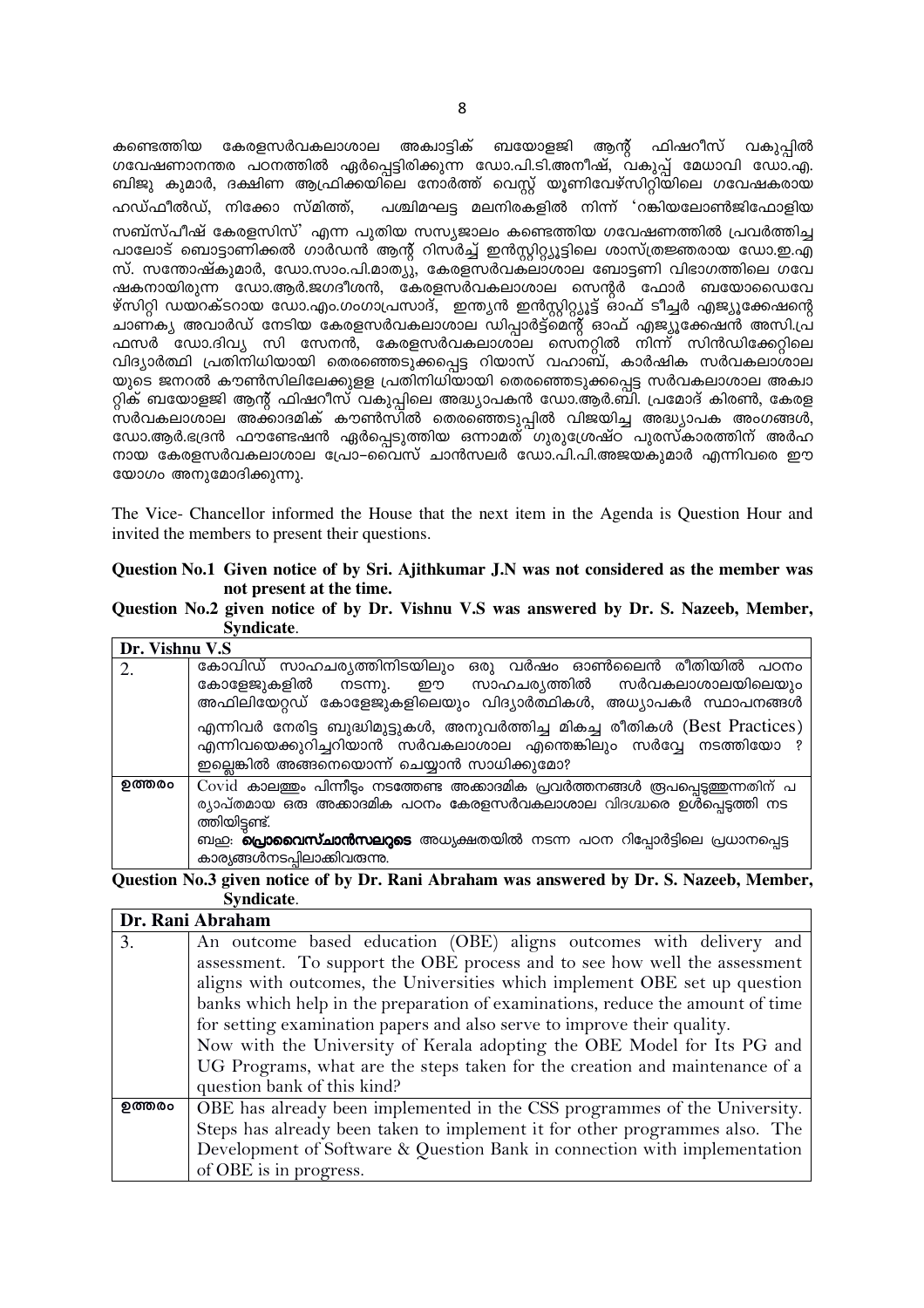| Sri. S. Jayaram |                                                                                                                                                                                                                                                                                                                                                                                                                                                                                                                 |
|-----------------|-----------------------------------------------------------------------------------------------------------------------------------------------------------------------------------------------------------------------------------------------------------------------------------------------------------------------------------------------------------------------------------------------------------------------------------------------------------------------------------------------------------------|
| 4.              | സർവകലാശാല പ്രസ്സ്, സുരക്ഷാ വിഭാഗം എന്നിവിടങ്ങളിൽ ഓരോന്നിലും<br>ആകെ                                                                                                                                                                                                                                                                                                                                                                                                                                              |
|                 | തസ്തികകൾ നിലവിലുണ്ട്? ഓരോന്നിലും<br>പേർ<br>എത്ര<br>എത്ര                                                                                                                                                                                                                                                                                                                                                                                                                                                         |
|                 | താത്കാലികാടിസ്ഥാനത്തിൽ ജോലിചെയ്യുന്നു?                                                                                                                                                                                                                                                                                                                                                                                                                                                                          |
|                 | ഒഴിവുള്ള തസ്തികകളിലേക്ക് സ്ഥിര നിയമനം നടത്തുവാൻ ഉദ്ദേശിക്കുന്നുണ്ടോ ?                                                                                                                                                                                                                                                                                                                                                                                                                                           |
|                 | താത്കാലികാടിസ്ഥാനത്തിൽ ജോലിചെയ്യുന്നവരെ സ്ഥിരപ്പെടുത്താൻ                                                                                                                                                                                                                                                                                                                                                                                                                                                        |
|                 | നിയമതടസ്സങ്ങളുണ്ടോ?                                                                                                                                                                                                                                                                                                                                                                                                                                                                                             |
| ഉത്തരം          | പ്രസ്സിൽ ആകെയുള്ള തസ്തികയുടെ<br>കേരള സർവകലാശാല<br>എണ്ണം<br>22.<br>സർവകലാശാല പ്രസ്സിൽ ബൈൻഡർ തസ്തികയിൽ 24 പേരും, ഓഫ് സെറ്റ് പ്രിന്റർ<br>തസ്തികയിൽ 10 പേരും ദിവസ വേതന അടിസ്ഥാനത്തിൽ ജോലി ചെയ്യുന്നു.<br>സുരക്ഷാ വിഭാഗത്തിൽ സെക്യൂരിറ്റി ഗാർഡിന്റെ തസ്തികയിൽ 100 ഒഴിവുകളിൽ 94<br>പേർ ദിവസവേതനാടിസ്ഥാനത്തിലും സെക്യൂരിറ്റി ഗാർഡുമാരായി ജോലി ചെയ്തു<br>വരുന്നു.<br>സ്ഥിരനിയമനം നടത്താനാവശ്യമായ നടപടികൾ സ്വീകരിച്ചിട്ടണ്ട്.<br>താൽകാലിക ജീവനക്കാരെ സ്ഥിരപ്പെടുത്തുന്നതുമായി ബന്ധപെട്ടകാര്യങ്ങൾ ഇപ്പോൾ<br>പരിഗണനയിലില്ല |
|                 | Question No 5 given notice of by Dr. Rabitha C.S was answered by Dr. K.R. Manoi Member                                                                                                                                                                                                                                                                                                                                                                                                                          |

notice of by Dr. Babitha G.S was answered by Dr. K.B Manoj, Member, **Question No.:** , gr Syndicate.

| Dr. Babitha G.S |                                                                                                             |
|-----------------|-------------------------------------------------------------------------------------------------------------|
| 5.              | യൂണിവേഴ്സിറ്റിക്ക് കീഴിലുള്ള<br>പ്രൈവറ്റ് പരീക്ഷകളുടെ<br>നടത്തിപ്പ്<br>കേരളാ                                |
|                 | അഫിലിയേറ്റഡ് കോളേജുകളുടെ റെഗുലർ<br>ബാധിക്കാത്ത<br>ക്ലാസുകളുളെ<br>തരത്തിലേക്ക് മാറ്റുവാൻ സാധിക്കുമോ?         |
| ഉത്തരം          | തരത്തിലാണ്<br>സർവകലാശാല പരീക്ഷകൾ റെഗ്ഗലർ<br>ബാധിക്കാത്ത<br>ക്ലാസ്സുകളെ<br>പരമാവധി ക്രമീകരിച്ചിരിക്കുന്നത് . |

### Question No.6 given notice of by Dr. Vishnu V.S was answered by Dr. K.B Manoj, Member, Syndicate.

| Dr. Vishnu V.S |                                                                         |
|----------------|-------------------------------------------------------------------------|
| 6.             | കോവിഡ്–19 ന്റെ പശ്ചാത്തലത്തിൽ യൂണിവേഴ്സിറ്റി പരീക്ഷകളും മൂല്യനിർണ്ണയവും |
|                | പ്രതിസന്ധി സ്യഷ്ടിക്കുകയാണ്. ആയതിനാൽ പരീക്ഷകളും മൂല്യനിർണ്ണയവും         |
|                | പരമ്പരാഗത രീതിയിൽ നിന്നും വ്യത്യസ്ഥമായി നടത്തുന്നതിനുള്ള ബദൽ മാർഗ്ഗങ്ങൾ |
|                | സ്വീകരിക്കുന്ന കാര്യം പരിഗണനയിൽ ഉണ്ടോ?                                  |
| ഉത്തരം         | ഇപ്പോൾ ഈവിഷയം പരിഗണനയിലില്ല , കൂട്ടതൽ ആലോചനകൾ ഈ വിഷയത്തിൽ               |
|                | ആവശ്യമാണ് .                                                             |

Question No.7 given notice of by Dr. Sekaran .S was answered by Adv. B. Balachandran, Member, Syndicate.

Dr. Sekaran .S സർവകലാശാലയിൽ ഈ കോവിഡ് –19 ന്റെ പശ്ചാത്തലത്തിൽ കേരള  $7.$ DDFS/Online File Work System വർക്ക് ഫ്രം ഹോം ആയിട്ടു ജോലി ചെയ്യത്തക്ക രീതിയിൽ പൂർണ്ണമായി നടപ്പാക്കിയോ? ഉത്തരം  $\overline{\mathrm{DDFS}}$  ന്റെ പ്രവർത്തനം കാര്യക്ഷമമായാണ് സർവകലാശാലയിൽ നടന്നു വരുന്നത്. അവ പൂർണ്ണതോതിലാക്കന്നതിനുള്ള നടപടികൾ സ്വീകരിച്ചവരുന്നു.

Question No.8 given notice of by Sri. Joel John Joseph was not considered as the member had boycotted the meeting.

Question No.9 given notice of by Sri. S. Jayaram was answered by Adv. A. Ajikumar, Member, Syndicate.

| Sri. S. Jayaram |                                                                    |  |  |  |  |  |  |  |  |  |
|-----------------|--------------------------------------------------------------------|--|--|--|--|--|--|--|--|--|
| <sup>9</sup> .  | സർവകലാശാലയിലെ ടെലിഫോൺ ഇന്റർകോം സൗകര്യം 2 വർഷമായി                   |  |  |  |  |  |  |  |  |  |
|                 | നിലച്ചിരിക്കുന്നത് പരിഹരിക്കാൻ സർവകലാശാല എന്തു നടപടി സ്വീകരിച്ചു ? |  |  |  |  |  |  |  |  |  |
|                 | ആർക്കാണ് ഇത് സംബന്ധിച്ച് കരാർ നൽകിയത്? കരാർതുകയും കാലാവധിയും       |  |  |  |  |  |  |  |  |  |
|                 | വ്യക്തമാക്കാമോ?                                                    |  |  |  |  |  |  |  |  |  |
|                 |                                                                    |  |  |  |  |  |  |  |  |  |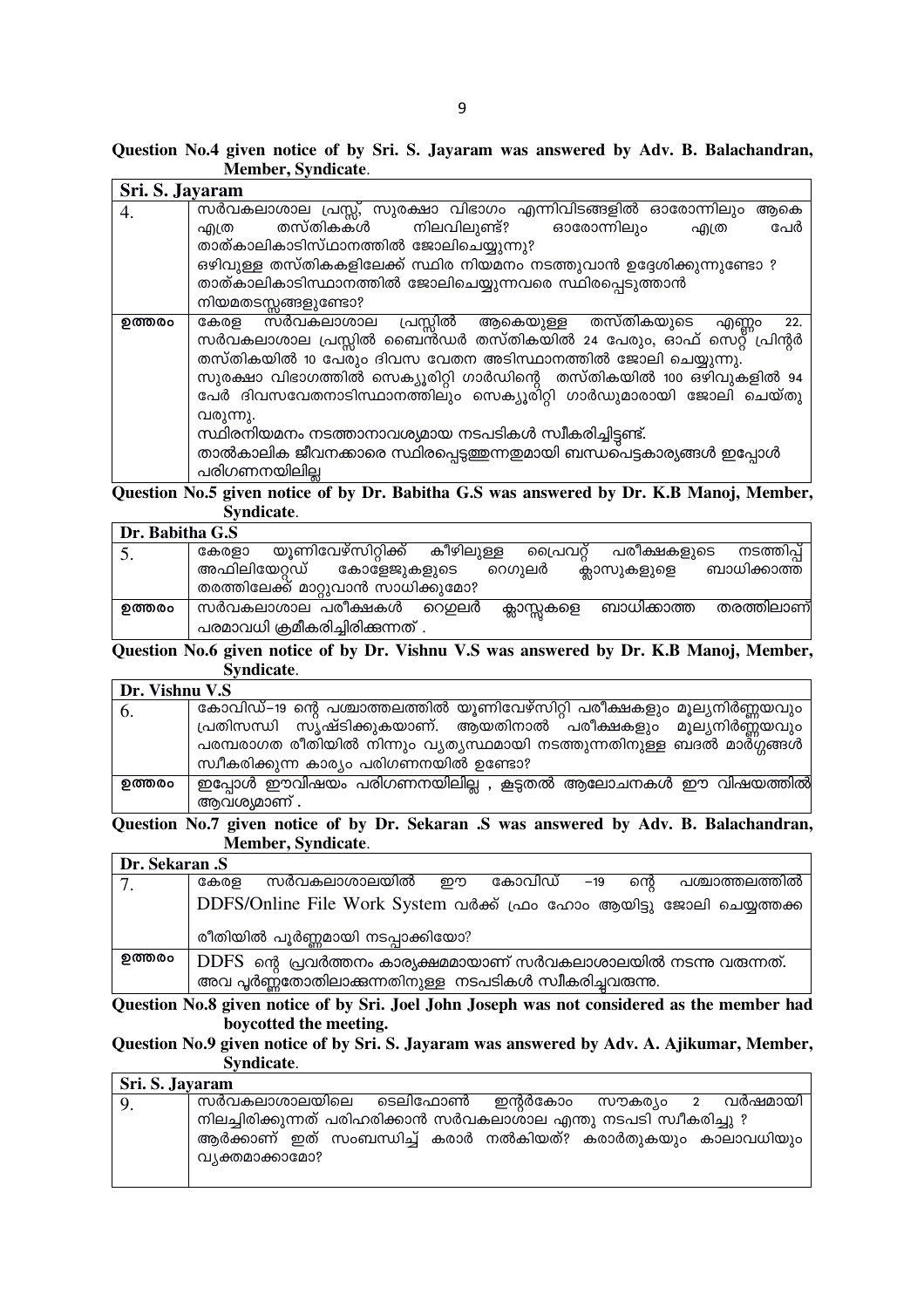| ഉത്തരം | പുതിയ Telephone Exchange സ്ഥാപിക്കുന്നതുമായി ബന്ധപ്പെട്ട് യൂണിവേഴ്സിറ്റി BSNL                   |
|--------|-------------------------------------------------------------------------------------------------|
|        | ലുമായി 5 വർഷ കരാറിൽ ഏർപ്പെട്ടിട്ടുണ്ട്. BSNLന്റെ നേതൃത്വത്തിൽ അതിന്റെ Franchise                 |
|        | കൾ പണികൾ പൂർത്തിയാക്കിവരുന്നു. Rs. 1,80,776/– ഇഇവരെ ബന്ധപ്പെട്ട കരാർ ഏജൻസിക                     |
|        | ൾക്ക് നൽകിയിട്ടണ്ട്. University Instrumentation Engineer ആണ് ഇതിന്റെ മേൽനോട്ടം<br>വഹിക്കുന്നത്. |

Question No.10 given notice of by Dr. Babitha G.S was answered by Dr. K.B Manoj, Member, Syndicate.

| Dr. Babitha G.S |                                                                       |  |  |  |  |  |  |
|-----------------|-----------------------------------------------------------------------|--|--|--|--|--|--|
| 10.             | കേരളാ യൂണിവേഴ്സിറ്റി നടപ്പിലാക്കിയിട്ടുള്ള Outcome based കോഴ്സുകൾക്ക് |  |  |  |  |  |  |
|                 | Question Bank തയ്യാറാക്കിയിട്ടുണ്ടോ?                                  |  |  |  |  |  |  |
| ഉത്തരം          | ്ചോദ്യം മ്ലന്നിന്റെ ഉത്തരം ശ്രദ്ധിച്ചാലും .                           |  |  |  |  |  |  |

Question No.11 given notice of by Sri. Joel John Joseph was not considered as the member had boycotted the meeting.

Question No.12 given notice of by Dr. A.M Unnikrishnan was answered by Sri. Jayraj. J, Member, Syndicate.

|             | Dr. A.M Unnikrishnan                                                           |
|-------------|--------------------------------------------------------------------------------|
| $\vert$ 12. | ്ഡിപ്പാർട്ട്മെന്റ് ലൈബ്രറികളെ യൂണിവേഴ്സിറ്റി ലൈബ്രറിയെപ്പോലെ കമ്പ്യൂട്ടർ       |
|             | വൽക്കരിക്കാൻ എന്തെങ്കിലും തടസ്സമുണ്ടോ?                                         |
| ഉത്തരം      | Department ലൈബ്രറികളെ Computer വൽക്കരിക്കുന്നതിന് നടപടികൾ സ്വീകരിച്ച           |
|             | കഴിഞ്ഞിട്ടണ്ട്. ഓപ്പൺ software ആയ KOHA യുടെ സേവനം ഇതിനായി ലഭ്യമാക്കിയിട്ടണ്ട്. |

Question No.13 given notice of by Smt. Shajitha. S was answered by Adv. K.H Babujan, Member, Syndicate.

| Smt. Shajitha. S |                                                                                                              |
|------------------|--------------------------------------------------------------------------------------------------------------|
| 13.              | കോവിഡിന്റെ പ്രത്യേക സാഹചര്യത്തിൽ സാമ്പത്തികമായി പിന്നോക്കം നിൽക്കുന്ന                                        |
|                  | യൂണിവേഴ്സിറ്റി<br>വിദ്യാർത്ഥികൾക്ക്<br>അണ്<br>പദ്ധതികൾ<br>എന്തെല്ലാം<br>മുന്നോട്ടുവയ്ക്കുന്നത് ?             |
| ഉത്തരം           | പ്രാദേശികമായി സഹായകരമായ പദ്ധതികളാണ്നടപ്പാക്കേണ്ടത്. സർക്കാരിന്റെ വിവിധ<br>പദ്ധതികൾ ഇതിനായി ഉപയോഗപ്പെടുത്തും. |

Question No.14 given notice of by Sri. Sibi .C. Babu was answered by Dr. K.B Manoj, Member, Syndicate.

| Sri. Sibi .C. Babu |                                                                             |                                                                      |  |  |  |  |
|--------------------|-----------------------------------------------------------------------------|----------------------------------------------------------------------|--|--|--|--|
| 14.                | സർവകലാശാലയിലെ പരീക്ഷ ടാബുലേഷൻ രജിസ്റ്ററുകൾ ഡിജിറ്റലൈസ് ചെയ്യുന്ന            |                                                                      |  |  |  |  |
|                    |                                                                             | പദ്ധതിയുടെ തൽസ്ഥിതി വ്യക്തമാക്കാമോ?                                  |  |  |  |  |
|                    |                                                                             | പദ്ധതിയുടെ നിർവഹണ ഏജൻസി ഏത് ? ആകെ അടങ്കൽ തുക എത്ര?                   |  |  |  |  |
|                    | 2)                                                                          | ഏതൊക്കെ പരീക്ഷകളുടെ ടാബുലേഷൻ<br>രേഖകളാണ്ഡിജിറ്റലൈസ്                  |  |  |  |  |
|                    |                                                                             | ചെയ്യുന്നത്?                                                         |  |  |  |  |
|                    |                                                                             | 3) പദ്ധതി ആരംഭിച്ചത് എന്ന്? എത്രമാത്രം പൂർത്തീകരിച്ചു?<br>എത്രതുക    |  |  |  |  |
|                    |                                                                             | ഇതുവരെ ചെലവഴിച്ചു?                                                   |  |  |  |  |
| ഉത്തരം             |                                                                             | BAeHLSoftware Ltd, Bangalore ആണ് പദ്ധതിയുടെ നിർവഹണ ഏജൻസി.            |  |  |  |  |
|                    |                                                                             | മൊത്തം 5,93,00,000/- രൂപയാണ് പദ്ധതിയുടെ അടങ്കൽ തുക.                  |  |  |  |  |
|                    |                                                                             | സർവകലാശാലയുടെ എല്ലാ പരീക്ഷകളുടേയും ടാബുലേഷൻ രേഖകൾ ഈ                  |  |  |  |  |
|                    |                                                                             | പദ്ധതിയുടെ കീഴിൽ ഡിജിറ്റലൈസ് ചെയ്തു വരുന്നു.                         |  |  |  |  |
|                    | 3.                                                                          | 2013-2014ൽ പദ്ധതി ആരംഭിച്ച. ഇഇവരെ 1,19,88,493 രൂപ ചിലവഴിച്ചിട്ടണ്ട്. |  |  |  |  |
|                    | given notice of by Dr. S. Ajoyakumar was answered by Adv<br>Augstian No. 15 |                                                                      |  |  |  |  |

given notice of by Dr. S. Ajayakumar was answered by Adv. **Ouestion No.15** Muraleedharan Pillai. G, Member, Syndicate.

|        | Dr. S. Ajayakumar                                               |
|--------|-----------------------------------------------------------------|
| 15.    | `കോവിഡ് സാഹചര്യത്തിൽ, ഒന്നാം വർഷ യു.ജി. , പി.ജി പ്രവേശന നടപടികൾ |
|        | സമയബന്ധിതമായി പൂർത്തിയാക്കാൻ സർവകലാശാല പുതിയ നടപടികൾ            |
|        | എന്തെങ്കിലും സ്വീകരിച്ചിട്ടുണ്ടോ?                               |
|        | പ്രവേശന നടപടിയിൽ മാറ്റം വരുത്തിയിട്ടുണ്ടെങ്കിൽ അവ വിശദമാക്കാമോ? |
| ഉത്തരം | പ്രവേശന നടപടികൾ കറ്റമറ്റ രീതിയിൽ വേഗതയിലാക്കുന്നതിന് ആവശ്യമായ   |
|        | നടപടികൾ സ്വീകരിച്ചിട്ടണ്ട് .                                    |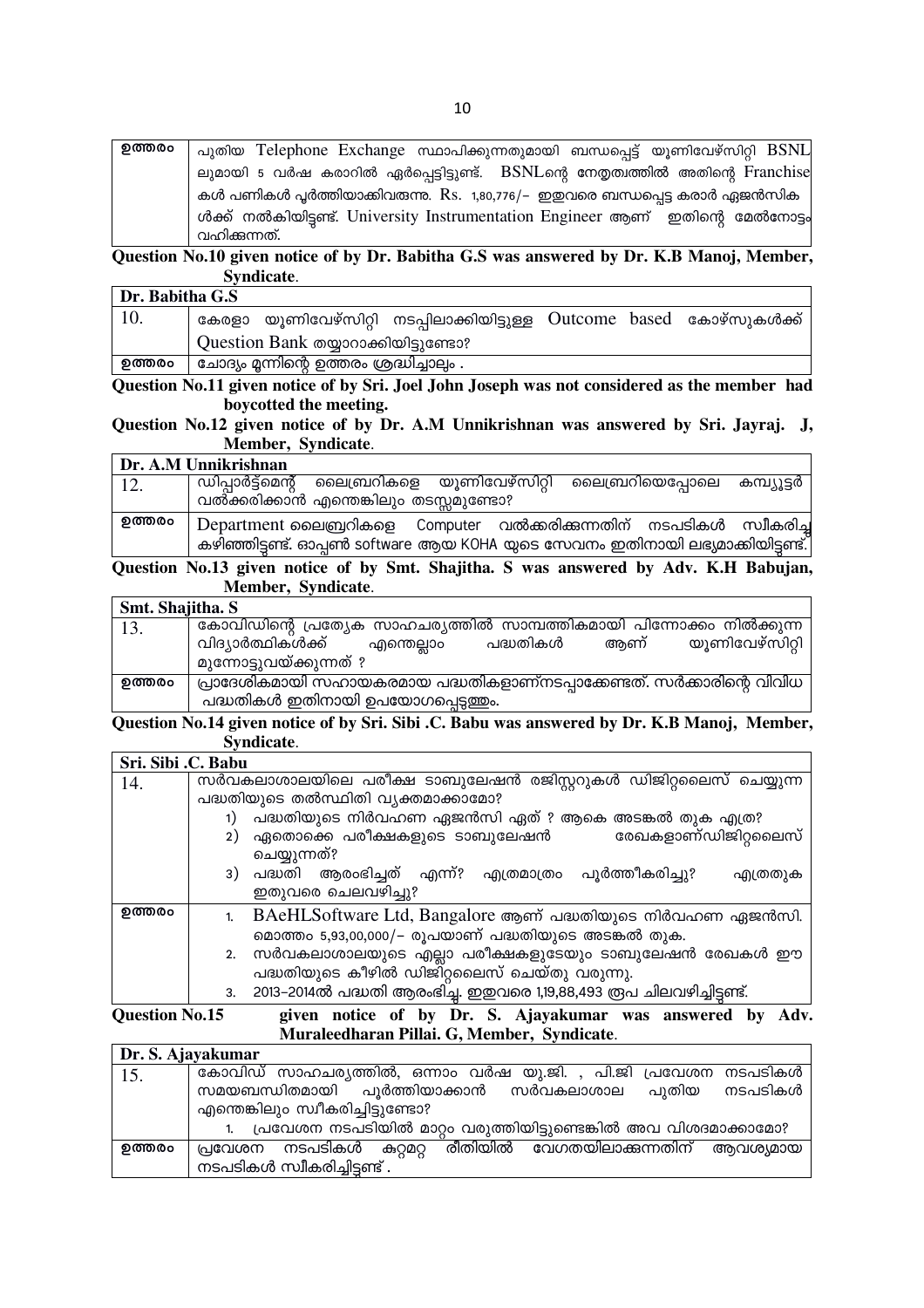|                       | <sub>।</sub> 1. നിലവിയില്പള്ള പ്രവേശന നടപടികളിൽ ഗൗരവമാർന്ന മാറ്റങ്ങൾ നിർദേശിക്കപ്പെട്ടിട്ടില്ല. ' |  |  |  |
|-----------------------|---------------------------------------------------------------------------------------------------|--|--|--|
| <b>Question No.16</b> | given notice of by Dr. Rani Abraham was answered by Dr. S. Nazeeb,<br>Member, Syndicate.          |  |  |  |
|                       |                                                                                                   |  |  |  |

|--|

| 16.    | ഗവേഷണവിദ്യാർത്ഥികളുടെ qualifying Examന്റെ ഉത്തരക്കടലാസ് ബന്ധപ്പെട്ട<br>ഗൈഡ് സർവകലാശാല വകുപ്പുകളിലെത്തി മൂല്യനിർണ്ണയം നടത്തുന്നതിനുപകരം                                                                         |
|--------|----------------------------------------------------------------------------------------------------------------------------------------------------------------------------------------------------------------|
|        | അത് ബന്ധപ്പെട്ട ഗൈഡിനു രജിസ്റ്റേഡ് പോസ്റ്റിൽ ര്തയച്ചുകൊടുക്കുന്നതിനോ<br>അഥവാ അത് സാധ്യമല്ലെങ്കിൽ ഏറ്റവും അടുത്തുള്ള സർവകലാശാല മൂല്യനിർണ്ണയ<br>കേന്ദ്രത്തിൽ എത്തിച്ചുകൊടുക്കുന്നതിനോ വേണ്ട നടപടി സ്വീകരിക്കാമോ? |
| ഉത്തരം | എല്ലാവശങ്ങളം പരിശോധിക്കും.                                                                                                                                                                                     |

#### given notice of by Dr. Abraham. A was answered by Dr. S. Nazeeb, Question No.17 Member, Syndicate.

| Dr. Abraham. A |                                                                       |
|----------------|-----------------------------------------------------------------------|
| 17.            | കേരള സർവകലാശാലക്കു കീഴിൽ എയിഡഡ് കോളേജുകളിൽ റിസർച്ച് സെന്റർ            |
|                | അനുവദിക്കുന്നതിനുള്ള<br>അപേക്ഷകൾ<br>ശേഷം<br>01.01.2018<br>എത്ര<br>(M) |
|                | സർവകലാശാലയിൽ ലഭിച്ചു? ഇവയിൽ എത്ര എണ്ണം അനുവദിച്ചു?                    |
| ഉത്തരം         | ഭകരള സർവകലാശാലയുടെ കീഴിൽ ഗവേഷണ കേന്ദ്രം അനുവദിക്കുന്നതിനായി 2018      |
|                | നുശേഷം 10 എയ്ഡഡ് കോളേജുകൾ അപേക്ഷ സമർപ്പിച്ചിരുന്നു. വിവിധ             |
|                | വിഷയങ്ങളിലായി അപേക്ഷ സമർപ്പിച്ച 7 എയ്ഡഡ് കോളേജുകൾക്ക് അംഗീകൃത         |
|                | ഗവേഷണ കേന്ദ്രം അനുവദിച്ച് ഉത്തരവ് നൽകിയിട്ടുണ്ട്.                     |

#### **Question No.18** given notice of by Dr. Sabeen H.M was answered by Adv. K.H Babujan, Member, Syndicate.

| Dr. Sabeen H.M |                                                                      |
|----------------|----------------------------------------------------------------------|
| 18.            | യു.ജി.സി നടപ്പാക്കാൻ പോകുന്ന ബ്ലെൻഡഡ് ലേണിംഗ് സമ്പ്രദായം കേരളത്തിലെ  |
|                | ഉൾനാടൻ പ്രദേശങ്ങളിൽ പ്രവർത്തിക്കുന്ന കോളേജുകൾക്ക് ആവശ്യത്തിന്        |
|                | സൗകര്യങ്ങളില്ലാത്തതിനാലും സാമ്പത്തികമായി പിന്നോക്കം നിൽക്കുന്നവർക്ക് |
|                | ലാപ്ടോപ്പ്/മൊബൈൽ എന്നിവയില്ലാതിരിക്കുന്ന സഹചര്യത്തിലും ഈ സമ്പ്രദായം  |
|                | ഉടൻ നടപ്പിലാക്കുന്നതിലുള്ള പ്രായോഗിക ബുദ്ധിമുട്ടുകൾ യു.ജി.സി യെ      |
|                | ധരിപ്പിക്കുന്നതിനുള്ള നടപടി സ്വീകരിക്കുമോ?                           |
| ഉത്തരം         | ഇക്കാര്യത്തിൽ കേരള സർവകലാശാലയുടെ അഭിപ്രായം കേരള സംസ്ഥാന ഹയർ          |
|                | എഡ്യൂക്കേഷൻ കൗൺസിലിനെ അറിയിച്ചിട്ടുണ്ട്.                             |

#### **Question No.19** given notice of by Sri. Sibi .C. Babu was answered by Dr. S. Nazeeb, Member, Syndicate.

| Sri. Sibi .C. Babu |                                                                          |
|--------------------|--------------------------------------------------------------------------|
| 19.                | കോവിഡ് പ്രതിസന്ധിമൂലം പഠനപ്രവർത്തനങ്ങൾ ദീർഘനാളായി ഓൺലൈൻ                  |
|                    | സംവിധാനങ്ങളിലേക്ക് മാറിയിരിക്കുന്നു. ഈ പ്രത്യേക സാഹചര്യത്തിൽ ഓൺലൈൻ       |
|                    | വിദ്യാഭ്യാസം കൂടുതൽ കാര്യക്ഷമമാക്കുന്നതിലേക്കായി സർവകലാശാല               |
|                    | പ്രത്യേകമായി അധ്യാപകർക്കും വിദ്യാർത്ഥികൾക്കും വേണ്ടി<br>ഇതുവരെ           |
|                    | നടപ്പിലാക്കികഴിഞ്ഞ പ്രവർത്തനങ്ങൾ എന്തെല്ലാം?                             |
|                    | സൂചിപ്പിച്ച വിഷയത്തിൽ ഈ<br>മേൽ<br>അക്കാദമിക<br>വർഷം<br>1)                |
|                    | നടപ്പിലാക്കുന്നതിനുവേണ്ടി സർവകലാശാലയുടെ പരിഗണനയിൽ<br>ഉള്ള                |
|                    | പ്രവർത്തനങ്ങൾ എന്തെല്ലാം?                                                |
|                    | 2) ഓൺലൈൻ വിദ്യാഭ്യാസത്തിൽ ഡിജിറ്റൽ വേർതിരിവ് അനുഭവിക്കുന്ന               |
|                    | കുട്ടികളെ സഹായിക്കുന്നതിനുവേിയുള്ള പദ്ധതികൾ 2020–21 അക്കാദമിക            |
|                    | വർഷം സർവകലാശാല നടപ്പിലാക്കിയിട്ടുണ്ടോ?                                   |
|                    | ഏകദേശം എത്രകുട്ടികൾ ഇതിന്റെ ഗുണഭോക്താക്കൾ ആയിട്ടുണ്ട്?                   |
| ഉത്തരം             | വിദഗ്ദ്ധത്തടെ സഹായത്തോടെ പരിശീലന പരിപാടികളും ശില്പശാലകളും സംഘടിപ്പിച്ചുവ |
|                    | രുന്നു. LMS platformൽ പഠനപ്രോഗ്രാമുകൾ അപ്ലോഡ്ചെയ്യന്നതിനായി പ്രത്യേക     |
|                    | പരിശീലനം നൽകിവരുന്നുണ്ട്.                                                |
|                    | KU PADASHALAവഴിഡിജിറ്റൽ ക്ലാസുകൾ വ്യാപകമാക്കുന്നതിനു<br>നടപടികൾ          |
|                    | സ്വീകരിച്ചിട്ടണ്ട്.                                                      |
|                    | 2.ആവശ്യക്കാർക്ക് ഇത്തരം സഹായങ്ങൾ നൽകന്നതിനുള്ള മാർഗനിർദേശങ്ങൾ            |
|                    | അഫിലിയേറ്റഡ്കോളേജകൾക്കം ഇതര വിദ്യാഭ്യാസ സ്ഥാപനങ്ങൾക്കം നൽകിയിട്ടണ്ട്.    |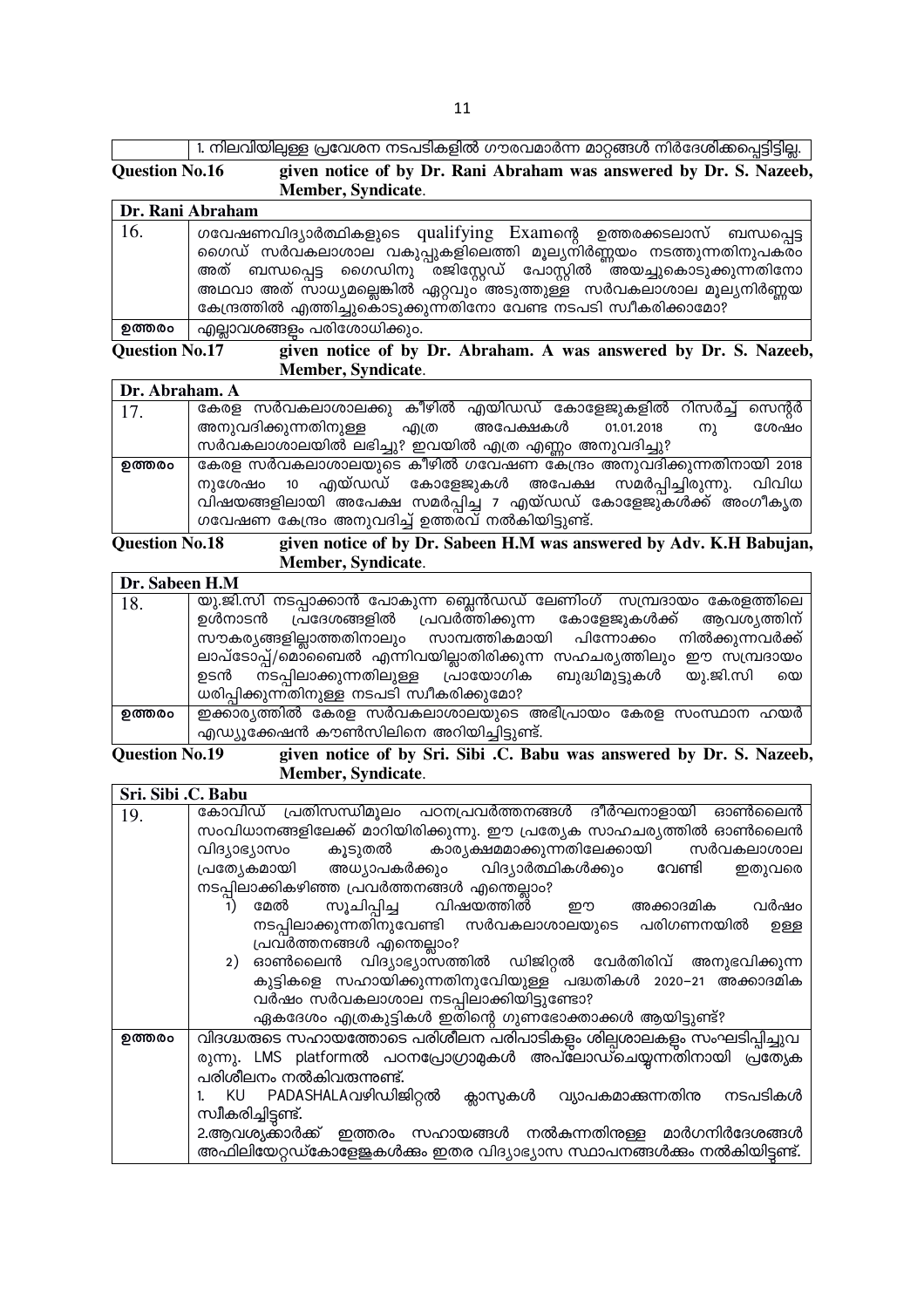| <b>Question No.20</b> | given notice of by Sri. Ajithkumar J.N was not considered as the member |
|-----------------------|-------------------------------------------------------------------------|
|                       | was not present at the time.                                            |
| <b>Ouestion No.21</b> | given notice of by Sri. Sony .P. John was answered by Dr. K.B Manoj,    |
|                       | Member, Syndicate.                                                      |

| Sri. Sony .P. John |                                                                                                                                                                    |
|--------------------|--------------------------------------------------------------------------------------------------------------------------------------------------------------------|
| 21.                | കേരള സർവകലാശാലയുടെ അഫിലിയേറ്റഡ് കോളേജുകളിലെ Final Year PG                                                                                                          |
|                    | Dissertation മൂല്യനിർണ്ണയത്തിന് വിവിധ<br>മൂല്യനിർണ്ണയ<br>ക്യാമ്പുകളിൽ<br>സർവകലാശാലാ ചട്ടങ്ങൾ അനുസരിച്ചുള്ള സമയക്രമം പാലിച്ചുകൊണ്ടാണോ<br>മൂല്യനിർണ്ണയം നടത്തുന്നത്? |
|                    | സർവകലാശാലാ ചട്ടങ്ങൾ പ്രകാരം ഒരു അധ്യാപകൻ ഒരു ദിവസം എത്ര<br>1)                                                                                                      |
|                    | Dissertation കൾ മൂല്യനിർണ്ണയം നടത്തണമെന്നതു സംബന്ധിച്ച് നിലവിൽ<br>ഉത്തരവുകൾ എന്തെങ്കിലും ഉണ്ടോ? ഉത്തരവുകൾ ഉണ്ടെങ്കിൽ<br>വ്യക്തമാക്കുക?                             |
| ഉത്തരം             | സർവകലാശാല ചട്ടങ്ങൾ അനുസരിച്ചള്ള സമയക്രമം പാലിച്ചാണ് PG<br><b>Dissertation</b>                                                                                      |
|                    | മൂല്യനിർണയം നടന്നു വരുന്നത് .                                                                                                                                      |
|                    | മ്ലല്യനിർണയച്ചമതലയുള്ള അധ്യാപകൻ ഒരുദിവസം<br><b>Dissertation</b><br>കൾ<br>അറ്<br>മൂല്യനിർണയം നടത്തണമെന്നാണ്ചട്ടം .                                                  |

**Question No.22 given notice of by Dr.K.R Kavitha was answered by Dr. S. Nazeeb, Member, Syndicate**.

٦

### **Dr.K.R Kavitha**

| <i>DIGINAL INDITIO</i> |                                                                      |
|------------------------|----------------------------------------------------------------------|
| 22.                    | 'ബ്ലെൻഡഡ് ലേണിംഗുമായി ബന്ധപ്പെട്ട നടപടികൾ സ്വീകരിക്കണമെന്നരീതിയിൽ    |
|                        | യു.ജി.സിയിൽ നിന്നോ ഗവൺമെന്റിൽ നിന്നോ നിർദ്ദേശം ലഭിച്ചിട്ടണ്ടോ?       |
|                        | അത്തരം നിർദ്ദേശം ലഭിച്ചിട്ടണ്ടെങ്കിൽ അവ നടപ്പിലാക്കാനുള്ള വ്യവസ്ഥകളോ |
|                        | ഗെഗുലേഷനുകളൊ സർവകലാശാല തയാറാക്കിയിട്ടണ്ടോ?                           |
|                        | ഉണ്ടെങ്കിൽ വ്യക്തമാക്കാമോ?<br>2)                                     |
| ഉത്തരം                 | 1.ഇല്ല.                                                              |
|                        | 2 ബാധകമല്ല.                                                          |

**Question No.23 given notice of by Smt. Shajitha S was answered by Adv. Muraleedharan Pillai. G Member, Syndicate**.

| Smt. Shajitha S |                                                                     |
|-----------------|---------------------------------------------------------------------|
| 23.             | 2021–22 അധ്യായനവർഷം കേരള സർവകലാശാല ഡിഗ്രിക്ക് പ്രൈവറ്റ് രജിസ്ട്രേഷൻ |
|                 | നടത്തുന്നുണ്ടോ?                                                     |
| ഉത്തരം          | UGCയുടെയോ കേരളസർക്കാരിന്റെയോ നിർദേശത്തിന് വിധേയമായി തീരുമാനിക്കം.   |
|                 |                                                                     |

**Question No.24 given notice of by Dr. Sekaran S was answered by Adv. B. Balachandran, Member, Syndicate**.

| Dr. Sekaran S |                                                                    |  |  |  |  |  |  |
|---------------|--------------------------------------------------------------------|--|--|--|--|--|--|
| 24.           | ഉന്നത വിദ്യാഭ്യാസ വകുപ്പിന്റെ നയങ്ങൾ അനുസരിച്ചു കേരള സർവകാലശാലയുടെ |  |  |  |  |  |  |
|               | കീഴിൽ അധ്യാപർക്കു വേണ്ടി ഒരു ഓൺലൈൻ കരിക്കുലം ട്രെയിനിംഗ് സെന്റർ    |  |  |  |  |  |  |
|               | തുടങ്ങാൻ പ്ലാൻ ഉണ്ടൊ?                                              |  |  |  |  |  |  |
| ഉത്തരം        | നിലവിൽ ഇല്ല .                                                      |  |  |  |  |  |  |
|               |                                                                    |  |  |  |  |  |  |

**Question No.25 given notice of by Dr. Sumi Alex was answered by Dr. S. Nazeeb, Member, Syndicate**.

| Dr. Sumi Alex |                                                                            |
|---------------|----------------------------------------------------------------------------|
| 25.           | യൂണിവേഴ്സിറ്റിയിൽ<br>സമർപ്പിച്ചിരിക്കുന്ന<br>പി.എച്.ഡി തീസിസുകളുടെ<br>കേരള |
|               | പൂർത്തീകരിക്കുവാൻ<br>ഓൺലൈൻ<br>പോർട്ടലിന്റെ<br>വർക്കുകൾ<br>ശതമാനം<br>എത്ര   |
|               | സാധിച്ചു?<br>നാളിതുവരെ<br>ഇനിയും<br>അതിന്റെ<br>കാലയളവുകൂടി<br>എത്ര         |
|               | പൂർത്തീകരണത്തിന് ആവശ്യമായിവരും?                                            |
| ഉത്തരം        | സംബന്ധിച്ച പ്രവർത്തനങ്ങൾ<br>2022 ജന്മവരിയോടെ<br>പ്പരോഗമിക്കുകയാണ്.<br>ഇത   |
|               | നടപ്പാക്കാനാകുമെന്ന്കരുതന്നു.                                              |
|               |                                                                            |

**Question No.26 given notice of by Sri. Ajithkumar J.N was not considered as the member was not present at the time.**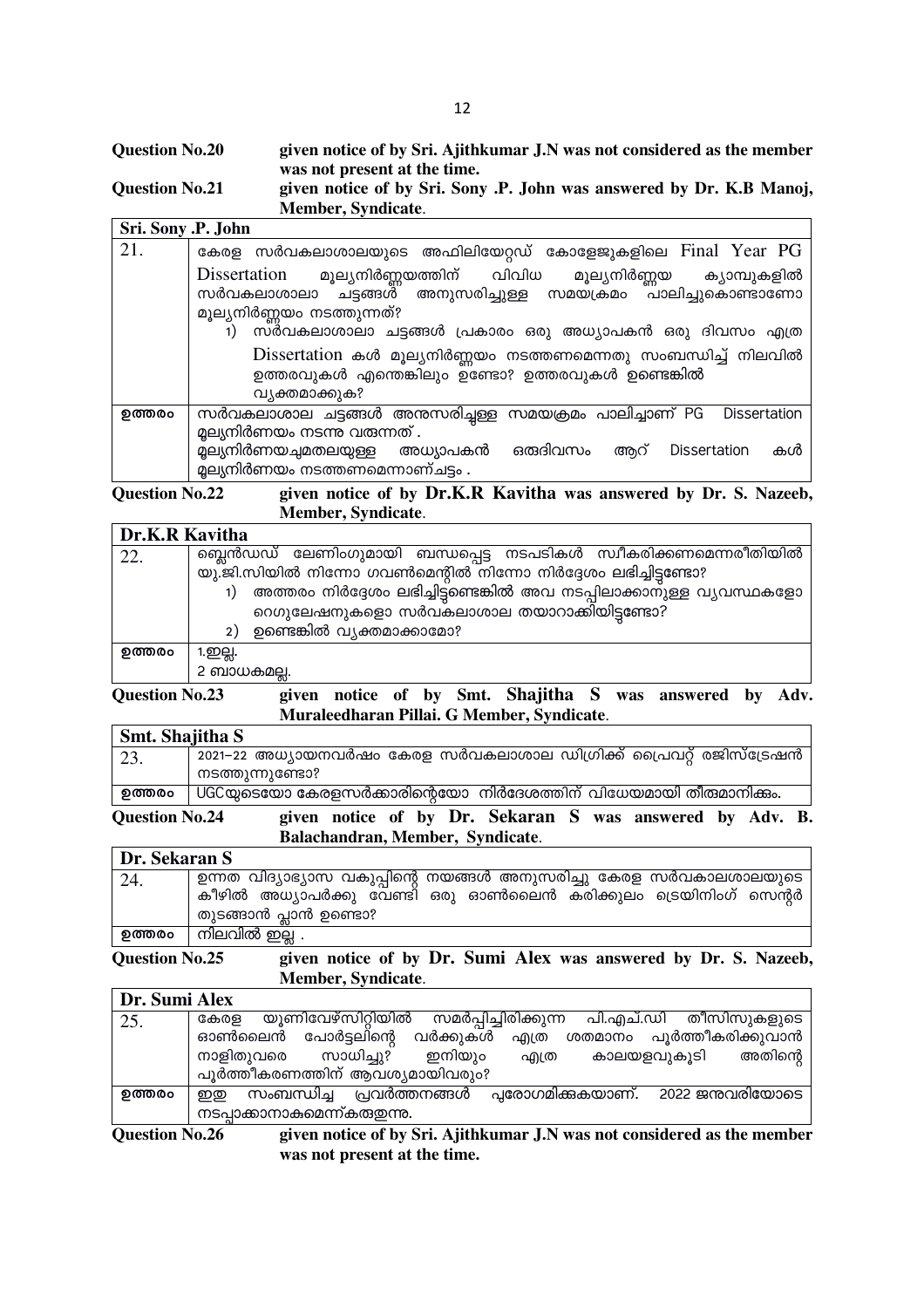#### **Question No.27** given notice of by Dr. Sumi Alex was answered by Dr. S. Nazeeb, Member, Syndicate.

| Dr. Sumi Alex |                                                                         |
|---------------|-------------------------------------------------------------------------|
| 27.           | `കോവിഡ് പിന്നിട്ട് ഒരുവർഷവും മൂന്ന് മാസവും ആവുന്ന സാഹചര്യത്തിൽ  കേരള    |
|               | യൂണിവേഴ്സിറ്റിയുടെ പരിധിയിൽ ഉള്ള കോളേജുകളിലെ വിദ്യാർത്ഥികളുടെ പഠന       |
|               | സൗകര്യം മെച്ചപ്പെടുത്തുവാനും ഓൺലൈൻ ക്ലാസുകളുടെ സുഗമമായ നടത്തിപ്പിനു     |
|               | വേണ്ടി യൂണിവേഴ്സിറ്റിയുടെ ഭാഗത്തുനിന്നും നടപടി സ്വീകരിച്ചിട്ടുണ്ടോ ? ഉെ |
|               | ണ്ടങ്കിൽ അവ ഏതെല്ലാം?                                                   |
| ഉത്തരം        | ചോദ്യം 19 ന്റെ ഉത്തരം ശ്രദ്ധിച്ചാലും.                                   |

given notice of by Sri. Sony .P. John was answered by Dr. S. Nazeeb, **Question No.28** Member, Syndicate.

|                                                                                                                                | Sony .P. John                                                     |  |                              |  |  |                                                            |         |                                                                                 |
|--------------------------------------------------------------------------------------------------------------------------------|-------------------------------------------------------------------|--|------------------------------|--|--|------------------------------------------------------------|---------|---------------------------------------------------------------------------------|
| 28.                                                                                                                            |                                                                   |  |                              |  |  | അഡ്മിഷൻ എടുത്തതുമായ യു.ജി വിദ്യാർത്ഥികളുടെ സെമസ്റ്റർ 3 ലും |         | കോവിഡ്–19 പശ്ചാത്തലത്തിൽ ഇപ്പോൾ Final Yearപഠിക്കുന്നതും 2019 വർഷത്തിൽ<br>4el) o |
|                                                                                                                                | നടപടി സ്വീകരിച്ചിട്ടുണ്ടെങ്കിൽ അത് വ്യക്തമാക്കുക?                 |  |                              |  |  |                                                            |         | നടത്തേണ്ടിയിരുന്ന Social Extension Activities ന്റെ കാര്യത്തിൽ എന്തെങ്കിലും      |
| ഉത്തരം                                                                                                                         | ബന്ധപ്പെട്ട<br>കോളേജ്കളിൽത്തന്നെ ഇടങ്ങുന്നതിന് ഉത്തരവായിട്ടണ്ട് . |  |                              |  |  | social extension activities പര്യാപ്തമായ                    | തരത്തിൽ | ക്രമീകരിച്ച                                                                     |
| given notice of by Dr. S. Ajayakumar was not considered as the member<br><b>Question No.29</b><br>was not present at the time. |                                                                   |  |                              |  |  |                                                            |         |                                                                                 |
| <b>Question No.30</b>                                                                                                          |                                                                   |  | was not present at the time. |  |  |                                                            |         | given notice of by Dr. S. Ajayakumar was not considered as the member           |
| <b>Question No.31</b>                                                                                                          |                                                                   |  |                              |  |  | given notice of by Dr.A.M Unnikrishnan was                 |         | – by<br>answered                                                                |

given notice of by Dr.A.M Unnikrishnan was answered by Dr. S. Nazeeb, Member, Syndicate.

|        | Dr.A.M Unnikrishnan                                                                            |
|--------|------------------------------------------------------------------------------------------------|
| 31.    | ജെ.ആർ.എഫ് ഘട്ടം കഴിഞ്ഞ് എസ്.ആർ.എഫ് കയറ്റത്തിനിടയിലെ കാലതാമസം                                   |
|        | ഓൺലൈൻ കമ്മിറ്റികൂടുന്നതിന്<br>ഒഴിവാക്കി ഗവേഷകർക്കു<br>സഹായകമായി<br>, എന്തെങ്കിലും തടസ്സമുണ്ടോ? |
| ഉത്തരം | തടസ്സമില്ല .                                                                                   |

**Question No.32** given notice of by Dr.Jayakumar.K answered was by Dr. M. Vijayan Pillai, Member, Syndicate.

|        | Dr.Jayakumar.K                                                       |
|--------|----------------------------------------------------------------------|
| 32.    | കേരള സർവകലാശാലയുടെകീഴിലുള്ള അഫിലിയേറ്റഡ് കോളേജുകളിലെ വകുപ്പ്         |
|        | മേധാവികളെ യൂണിവേഴ്സിറ്റിയിലെ സീനിയോറിറ്റി അടിസ്ഥാനമാക്കി റൊട്ടേഷൻ്   |
|        | സമ്പ്രദായപ്രകാരം നിയമിക്കണമെന്ന് ഈ സഭയിൽ എടുത്തിട്ടുള്ള തീരുമാനത്തിൽ |
|        | തുടർനടപടികൾ ആയിട്ടുണ്ടോ?                                             |
|        | പ്രസ്തുത വിഷയത്തിൽ ഈ സഭ എടുത്തിട്ടുള്ള തീരുമാനത്തെ സംബന്ധിച്ച        |
|        | ഉത്തരവ് ലഭ്യമാക്കാനുള്ള കാലതാമസമെന്ത്?                               |
| ഉത്തരം | ഇതെന്ന്സഭയിൽ<br>സർവകലാശാലയുടെ മാത്രം പരിധിയിൽ വരുന്ന വിഷയമല്ല        |
|        | (20/11/2020ൽ) ബഇ: വൈസ്-ചാൻസലർ വ്യക്തമാക്കിയിട്ടള്ളതാണ്.              |
|        | ചോദ്യം നിലനിൽക്കന്നതല്ല .                                            |

**Question No.33** given notice of by Dr.Abraham .A was answered by Dr. M. Vijayan Pillai, Member, Syndicate.

| Dr.Abraham.A |                                                                                                                                                                                                |
|--------------|------------------------------------------------------------------------------------------------------------------------------------------------------------------------------------------------|
| 33.          | ഒന്നിൽ കൂടുതൽ പ്രൊമോഷനുകൾ Due ആയിട്ടുള്ള എയിഡഡ് കോളേജ്<br>അധ്യാപകരുടെ പ്രൊമോഷൻ അവ ഒരുമിച്ചു പരിശോധിച്ച് പ്രൊമോഷൻ<br>നൽകാനുള്ള നടപടി സർവകലാശാലയുടെ പരിഗണനയിൽ ഉണ്ടോ? ഇല്ലെങ്കിൽ<br>പരിഗണിക്കാമോ? |
| ഉത്തരം       | അധ്യാപകരുടെ പ്രൊമോഷൻ ഉൾപ്പടെയുള്ള നടപടിക്രമങ്ങൾ UGC മാനദണ്ഡങ്ങൾ<br>അന്തസരിച്ചാണ്നടന്നുവരുന്നത്. മാനദണ്ഡങ്ങൾ പ്രകാരമുള്ള നടപടികൾ മാത്രമേ<br>അംഗീകരിക്കാനാകൂ .                                   |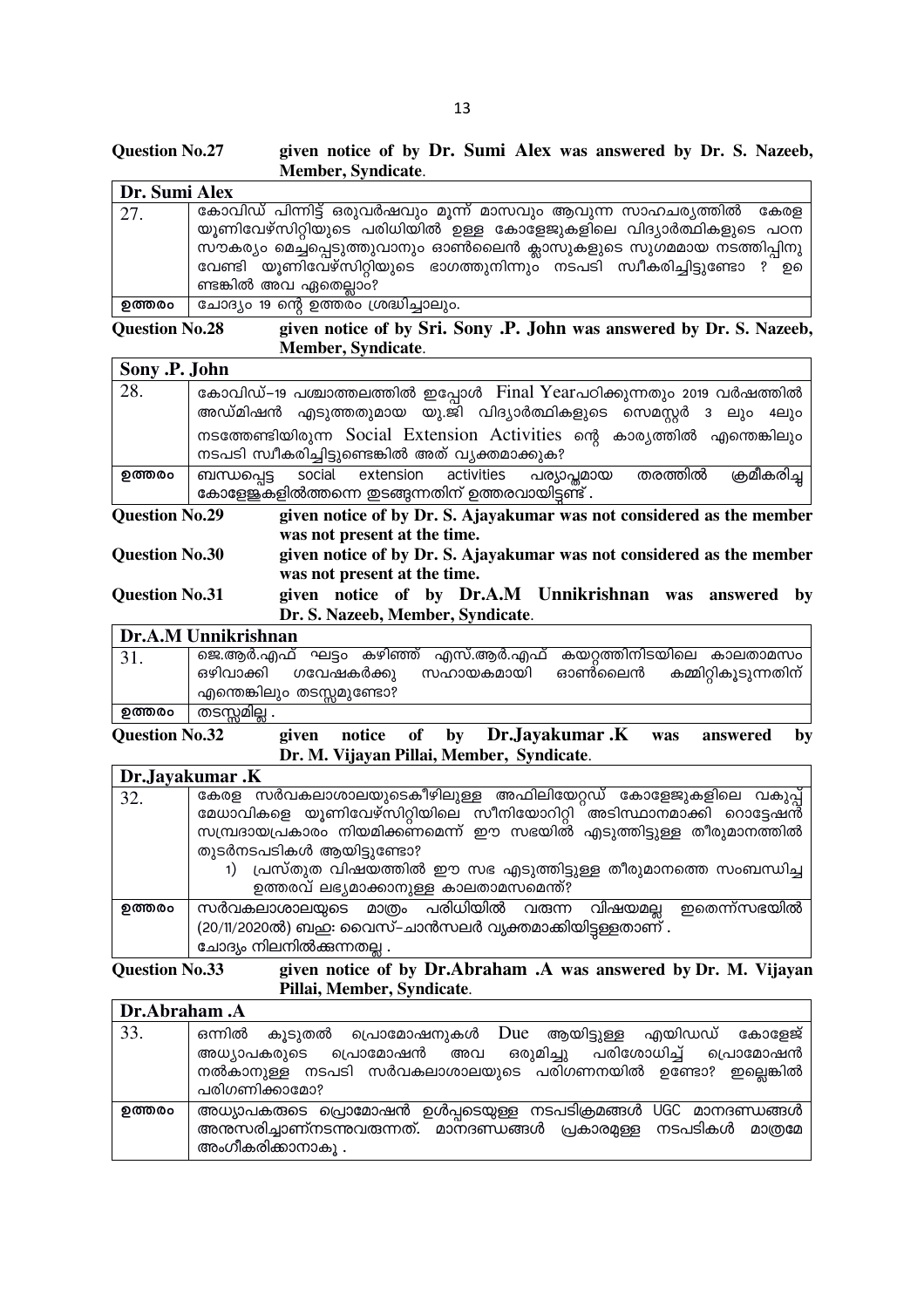#### **Question No.34** given notice of by Sri. Nowfal was answered by Dr. S. Nazeeb, Member, Syndicate.

| <b>Sri. Nowfal</b> |                                                                          |
|--------------------|--------------------------------------------------------------------------|
| 34.                | പ്രബന്ധങ്ങൾ സമർപ്പിക്കുന്ന ഗവേഷകർ മൂല്യ നിണ്ണയത്തിനായി ശരാശരി ഒന്നര      |
|                    | വർഷത്തോളം കാത്തിരിക്കേ അവസ്ഥ കേരള സർവകലാശാലയിൽ നില                       |
|                    | നിൽക്കുന്നത് പരിഹരിക്കാൻ നടപടി സ്വീകരിക്കും എന്ന് ആദരണീയരായ മുഖ്യമന്ത്രി |
|                    | വിദ്യാർത്ഥികളുമായുള്ള മുഖാമുഖത്തിൽ പരാമർശിച്ചിരുന്നു. ഇത് സംബന്ധിച്ച്    |
|                    | വർഷങ്ങളായി ഗവേഷക സമൂഹം പരാതി ഉന്നയിക്കുന്നു്. ഇത് സംബന്ധിച്ച്            |
|                    | ഗുണപരമായ എന്ത് തുടർനടപടി ഇക്കാലം കൊണ്ട് സർവകലാശാല സ്വീകരിച്ചു            |
|                    | എന്ന് വ്യക്തമാക്കാമോ?                                                    |
| ഉത്തരം             | സാങ്കേതിക തടസ്സങ്ങളില്ലാത്ത തീസിസുകളുടെ പരിശോധന നടപടികൾ വേഗതയിൽ          |
|                    | ആക്കുന്നതിനുള്ള ഉചിതമായ ഔദ്യോഗിക ക്രമീകരണം സർവകലാശാല                     |
|                    | ഏർപെടുത്തിയിട്ടണ്ട് . ഓൺലൈൻ സംവിധാനം ഏർപെടുത്തുന്നതോടുകളടി               |
|                    | അത് കൂടുതൽ വേഗതിയിൽ ആകുമെന്ന്കരുതന്നു.                                   |

given notice of by Dr. Jayakumar.K was answered by Adv. B. **Question No.35** Balachandran, Member, Syndicate.

|        | Dr. Jayakumar.K                                                      |
|--------|----------------------------------------------------------------------|
| 35.    | ഭകരള യൂണിവേഴ്സിറ്റി ഫിസിക്കൽ എഡ്യൂക്കേഷൻ ഡിപ്പാർട്ട്മെന്റിലെ ഡയറക്ടർ |
|        | ഓഫ് ഫിസിക്കൽ എഡ്യൂക്കേഷൻ, അസിസ്റ്റന്റ് ഡയറക്ടർ ഓഫ് ഫിസിക്കൽ          |
|        | എഡ്യൂക്കേഷൻ , ഡെപ്യൂട്ടി ഡയറക്ടർ ഓഫ്്ഫിസിക്കൽ എഡ്യൂക്കേഷൻ എന്നീ      |
|        | തസ്തികകളിൽ സ്ഥിരനിയമനം നടത്തുന്നതിനായിസർവകലാശാല                      |
|        | കൈക്കൊണ്ടിട്ടുള്ള നടപടികൾ വിശദീകരിക്കുക?                             |
| ഉത്തരം | ബന്ധപ്പെട്ട നിലവിലുള്ള തസ്തികയെ അനധ്യാപക തസ്തികയിൽ നിന്നും അധ്യാപക   |
|        | തസ്കികയിലേക്ക്ദേഗതി ചെയ്യന്നതിനുള്ള നടപടികൾ നടന്ന വരുന്നു .          |

**Question No.36** given notice of by Dr.Abraham .A was answered by Dr. M. Vijayan Pillai, Member, Syndicate.

| Dr.Abraham .A |                                                                          |
|---------------|--------------------------------------------------------------------------|
| 36.           | പി.ജി വെയിറ്റേജ് ഇല്ലായ്മ ചെയ്തുകൊണ്ടുള്ള Go (Ms) No. $155/2020/H.Edn$   |
|               | ഉത്തരവിന് ശേഷം കോളേജുകളിലെ അധ്യാപകരുടെ അപ്രൂവൽ നൽകാൻ സർക്കാർ             |
|               | അനുമതി ആവശ്യമാണ് എന്ന സർക്കാർ നിർദ്ദേശത്തിന്റെ അടിസ്ഥാനത്തിൽ             |
|               | 01.04.2020 ശേഷം ഇന്നേവരെ കേരള സർവകലാശാല എല്ലാ എയിഡഡ് കോളേജ്              |
|               | അധ്യാപക അപ്പ്രൂവലുകളും സർക്കാർ അനുമതി ലഭിച്ച മുറയ്ക്ക് മാത്രം ആണൊ        |
|               | നൽകിയിട്ടുള്ളത് ?                                                        |
| ഉത്തരം        | ബന്ധപ്പെട്ട സർക്കാർ ഉത്തരവുകൾപാലിച്ചകൊണ്ട് മാത്രമാണ്സർവകലാശാല<br>അധ്യാപക |
|               | നിയമനങ്ങൾക്ക് അംഗീകാരം നൽകന്നത് .                                        |

**Ouestion No.37** given notice of by Sri. Nowfal .N was answered by Adv. K.H Babujan, **Member, Syndicate.** 

**Sri. Nowfal .N** ഫെബ്രുവരി –മാർച്ച് മാസങ്ങളിലെ രണ്ട് സെനറ്റ് മീറ്റിംഗിന്റെയും ടി.എ. ഡിഎ ഇത് 37. വരെയും അംഗങ്ങൾക്ക് ലഭിക്കേ ആനുകൂല്യം സമയബന്ധിതമായി ഉറപ്പാക്കാൻ കഴിയാത്തത് എന്ത്കൊണ്ട്? ഉത്തരം കാലതാമസം ഒഴിവാക്കുന്നതിന് ഉചിതമായ നടപടികൾ സ്വീകരിക്കുന്നതാണ്.

**Question No.38** given notice of by Sri. S. Jayaram was answered by Adv.B. Balachandran, Member, Syndicate.

| Sri. S. Jayaram |                                                                                                                                                                                                                                                |
|-----------------|------------------------------------------------------------------------------------------------------------------------------------------------------------------------------------------------------------------------------------------------|
| 38.             | സർവകലാശാലയിൽ ഏതൊക്കെ ഉദ്യോഗസ്ഥരാണ് Self Drawing Officers എന്ന<br>വിഭാത്തിൽപ്പെടുന്ന ജീവനക്കാർ ?                                                                                                                                                |
|                 | ആകെ എത്ര Self Drawing Officer തസ്തികകൾ ഉണ്ട"? Self Drawing Officers<br>ന് ഇതര വിഭാഗം ജീവനക്കാരിൽ നിന്നുമുള്ള പ്രത്യേക അധികാരങ്ങളോ സർവ്വീസ്,<br>വേതനം എന്നിവ സംബന്ധമായ അവകാശങ്ങളോ പ്രത്യേകതകളോ ഉണ്ടെങ്കിൽ അവ<br>എന്തൊക്കെ എന്ന് വ്യക്തമാക്കാമോ? |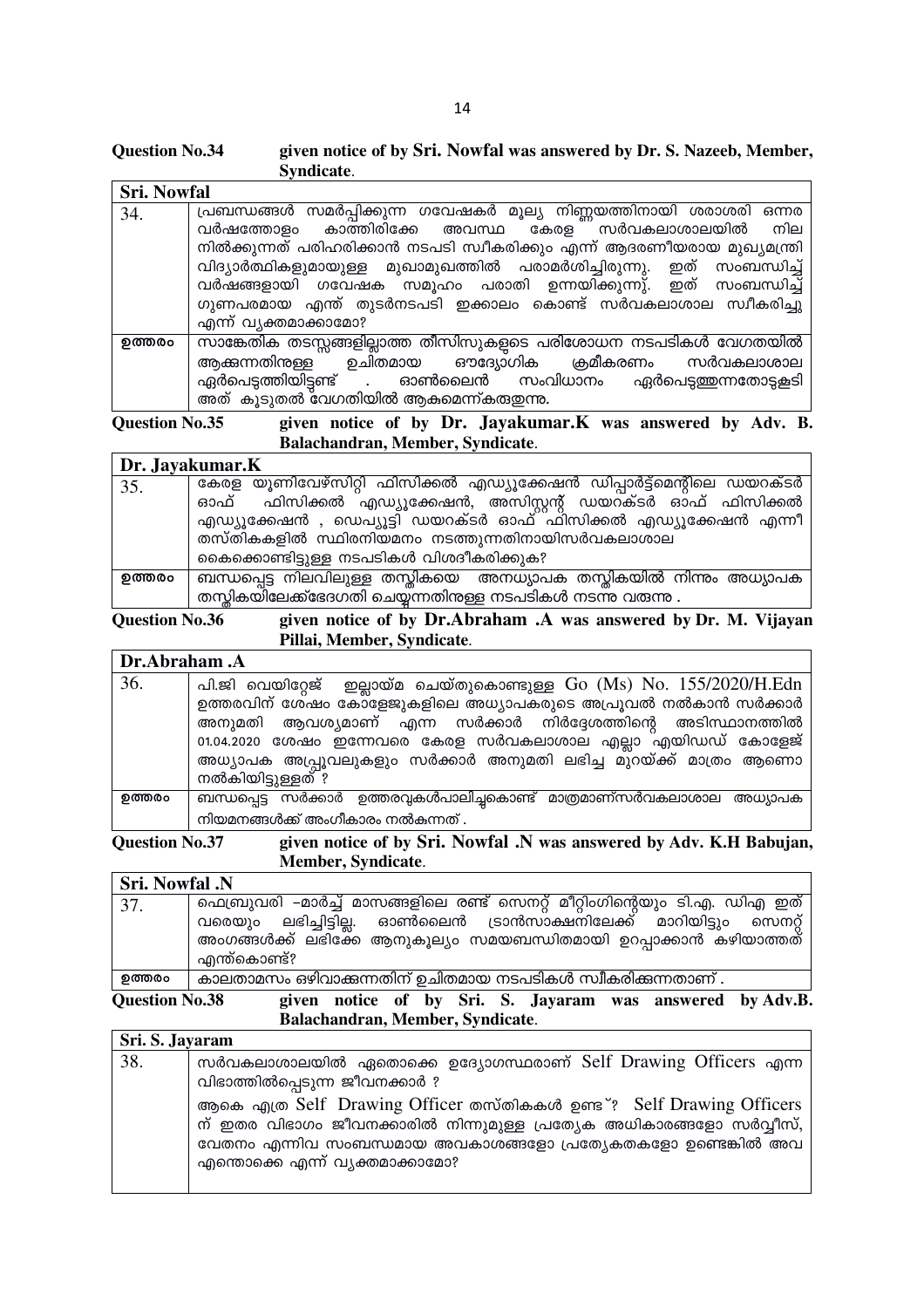| ഉത്തരം | സംസ്ഥാനസർക്കാർ                                          | നടപാക്കിയ | <b>SPARK</b> | അനുബന്ധ | സംവിധാനം |
|--------|---------------------------------------------------------|-----------|--------------|---------|----------|
|        | സർവകലാശാലയിൽ നടപ്പായതോടുകൂടി Self-Drawing Officers എന്ന |           |              |         |          |
|        | നാമകരണത്തിന്പ്രസക്തിയില്ലാതായി .                        |           |              |         |          |

#### given notice of by Smt. Sumi Alex was answered by Adv. Muraleedharan **Question No.39** Pillai. G, Member, Syndicate.

| Smt. Sumi Alex        |                                                                          |
|-----------------------|--------------------------------------------------------------------------|
| 39.                   | കേരള യൂണിവേഴ്സിറ്റിയുടെ വിദൂര വിദ്യാഭ്യാസം വഴി നടത്തുന്ന കോഴ്സുകളുടെ     |
|                       | നടത്തിപ്പിന് സാങ്കേതികമായി ഏതെങ്കിലും തരത്തിൽ ഉള്ള ബുദ്ധിമുട്ടുകൾ ഉണ്ടോ? |
|                       | അവ പുന:സ്ഥാപിക്കാൻ ഉള്ള നടപടി സ്വീകരിക്കുമോ?                             |
| ഉത്തരം                | സംസ്ഥാനനിയമസഭ പാസ്സാക്കിയ നിലവിലുള്ള നിയമംഅനസരിച്ച് കേരളത്തിലെ           |
|                       | സർവകലാശാലകളിൽ വിദ്ദരവിദ്യാഭ്യാസനടത്തിപ്പ് ശ്രീനാരായണ ഓപ്പൺയൂണിവേഴ്       |
|                       | സിറ്റിക്ക്നൽകിയിട്ടണ്ട്.                                                 |
|                       | പ്രസക്തമല്ല .                                                            |
| <b>Question No.40</b> | given notice of by Sri. Joel John Joseph was not considered as the       |

given notice of by Sri. Joel John Joseph was not considered as the member had boycotted the meeting.

#### given notice of by Dr. A.M Unnikrishnan was answered by Dr. K.B **Question No.41** Manoj, Member, Syndicate.

| Dr. A.M Unnikrishnan |        |  |       |                                                                   |  |  |            |       |  |
|----------------------|--------|--|-------|-------------------------------------------------------------------|--|--|------------|-------|--|
| 41.                  | കോവിഡ് |  | കാരണം | വൈകൂകയോ                                                           |  |  | മുടങ്ങുകയോ | ചെയ്ത |  |
|                      |        |  |       | എഴുത്തു/വാചാപ്പരീക്ഷകളുടെ നടത്തിപ്പ് എങ്ങനെയായിരിക്കും?           |  |  |            |       |  |
| ഉത്തരം               |        |  |       | എഴുത്ത പരീക്ഷകൾ നിലവില്പള്ളരീതിയില്പം, വാചാ പരീക്ഷ നേരിട്ടോ ഓൺലൈൻ |  |  |            |       |  |
|                      |        |  |       | രീതിയിലോ നടത്താനുമാണ് ഇപ്പോൾ തീരുമാനിച്ചിരിക്കുന്നത് .            |  |  |            |       |  |

**Question No.42** given notice of by Dr.K.R Kavitha was answered by Dr. K.B Manoj, Member, Syndicate.

| Dr.K.R Kavitha |                                                                                                                                     |  |  |  |  |  |  |
|----------------|-------------------------------------------------------------------------------------------------------------------------------------|--|--|--|--|--|--|
| 42.            | കോവിഡ് മഹാമാരിയുടെ കാലയളവിൽ പരീക്ഷാനടത്തിപ്പ് പാരമ്പര്യരീതിയിലല്ലാതെ<br>മറ്റുരീതികളിലൂടെ നടത്തുന്നതിന് സർവകലാശാല ആലോചിക്കുന്നുണ്ടോ? |  |  |  |  |  |  |
|                | ഏതെങ്കിലും സമിതിയിൽ<br>സർവകലാശാലയുടെ<br>ഇതെപ്പറ്റി<br>ചർച്ച<br>ചെയ്തിട്ടുണ്ടോ?                                                      |  |  |  |  |  |  |
|                | ഉണ്ടെങ്കിൽ വ്യക്തമാക്കുക?<br>2)                                                                                                     |  |  |  |  |  |  |
| ഉത്തരം         | ചോദ്യം ആറിന്റെ ഉത്തരം ശ്രദ്ധിച്ചാലും.                                                                                               |  |  |  |  |  |  |

**Question No.43** given notice of by Sri. Sibi .C. Babu was answered by Sri. Riyas Vahab, Member, Syndicate.

| Sri. Sibi .C. Babu |                                                                             |
|--------------------|-----------------------------------------------------------------------------|
| 43.                | ചെയ്തിട്ടുള്ള വിദ്യാർത്ഥികൾക്ക്<br>സർവകലാശാലയിൽ രജിസ്റ്റർ<br>കേരള           |
|                    | 2019-20, 2020-21 വർഷങ്ങളിൽ<br>ചികിത്സാസഹായം നൽകുന്നതിനുവേണ്ടി               |
|                    | വിദ്യാർത്ഥികളിൽ നിന്നും ശേഖരിച്ചതും സർവകലാശാല പ്രത്യേകമായി                  |
|                    | വകയിരുത്തിയിട്ടുള്ളതുമായ തുക എത്രയാണ്?                                      |
|                    | കഴിഞ്ഞ രണ്ട് അക്കാദമിക് വർഷങ്ങളിൽ (2019–20, 2020–21) ഇതിൽ എത്ര              |
|                    | തുക, എത്ര എണ്ണം വിദ്യാർത്ഥികൾക്ക് വിതരണം ചെയ്തു?                            |
|                    | ഓരോ വർഷവും വിതരണം ചെയ്യപ്പെടാതെ മിച്ചമുള്ള തുക തുടർന്ന് വരുന്ന<br>2)        |
|                    | വർഷം അനുവദിക്കപ്പെടുന്ന തുകയോട് ചേർക്കുന്ന തരത്തിൽ പ്രത്യേക                 |
|                    | അക്കൗണ്ട് ആയിട്ടാണൊ സർവകലാശാല സൂക്ഷിക്കുന്നത്, വിശദമാക്കാമോ?                |
|                    | സൂചിപ്പിച്ച ആനുകൂല്യം വിദ്യാർത്ഥികൾക്ക് ലഭ്യമാക്കുന്നതിനുള്ള<br>മേൽ         |
|                    | മാനദണ്ഡവും നടപടി ക്രമങ്ങളും വിശദമാക്കാമോ?                                   |
| ഉത്തരം             | ഈ അധ്യയനവർഷത്തെ ഇതു സംബന്ധിച്ച വിവരങ്ങൾ ലഭ്യമായിവരുന്നതേയുള്ള.              |
|                    | 2019–2020 അധ്യയന വർഷത്തിൽ രൂപാ 17,31,700 /- വിതരണംചെയ്തിട്ടണ്ട്.            |
|                    | 2021 – 2022 വർഷത്തിൽ ഇഇവരെ ബന്ധപ്പെട്ടവർക്ക് രൂപാ 6,50,000/്–നൽകന്നതിന്മള്ള |
|                    | നടപടികൾ സ്വീകരിച്ചിട്ടണ്ട്.                                                 |
|                    | വിദ്യാർഥിയുടെ രോഗത്തെ സംബന്ധിച്ചും  മരണത്തെ<br>സംബന്ധിച്ചും പഠിക്കുന്ന      |
|                    | കോളേജിലെ പ്രിൻസിപ്പൽ  സാക്ഷ്യപ്പെട്ടത്തിയ രേഖകളം വിവരങ്ങളം മരണമടഞ്ഞ         |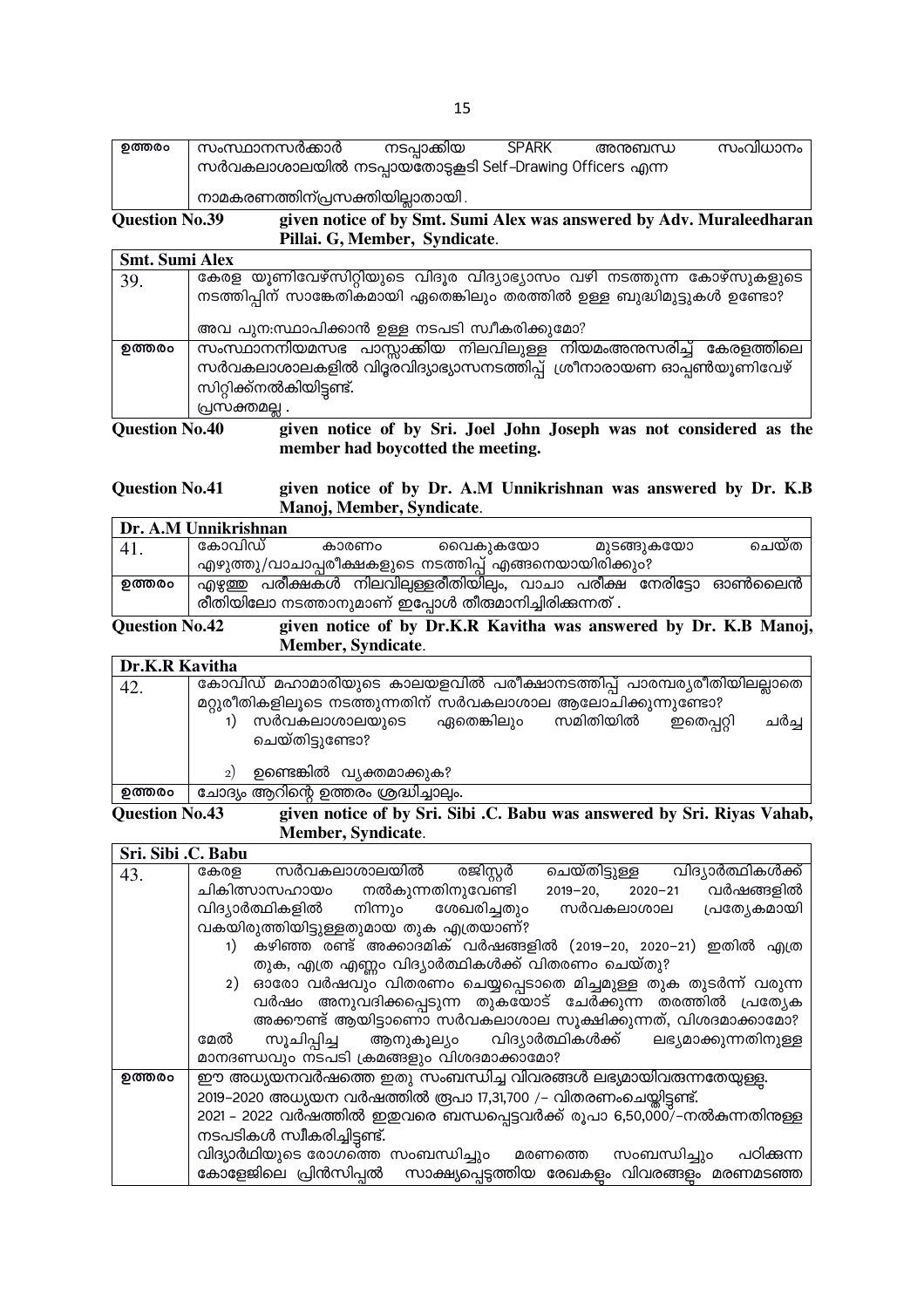|  | വിദ്യാർഥിയുടെ അവകാശിയുടെ അപേക്ഷയിൽ ഇഇ സംബന്ധിച്ച കമ്മിറ്റി വിശദമായി   |  |
|--|-----------------------------------------------------------------------|--|
|  | , പരിശോധിച്ച് അർഹമായഇക അന്തവദിച്ച വരുന്നു.                            |  |
|  | ് ഇഇ സംബന്ധിച്ച ഇക ഒരുമിച്ച് പൊതുധനമായിട്ടാണ് സൂക്ഷിച്ചിരിക്കുന്നത് . |  |
|  |                                                                       |  |

**Question No.44** given notice of by Major. Dr.V.Abdul Khalam was answered by Adv. B. Balachandran, Member, Syndicate.

|        | Major. Dr.V.Abdul Khalam                                                    |
|--------|-----------------------------------------------------------------------------|
| 44.    | സർവകലാശാല പൊളിറ്റിക്കൽ സയൻസ് പഠന<br>വകുപ്പിൽ<br>കേരള                        |
|        | ഡോ.അരുൺകുമാർ എന്ന അധ്യാപക്ൻ ജോലി ചെയ്യുന്നുണ്ടോ. അദ്ദേഹത്തിന്റെ             |
|        | പ്രൊബേഷൻ ഡിക്ലയർ ചെയ്ത തീയതി എന്നാണ്?                                       |
|        | . ഇദ്ദേഹത്തിന് ഏതെങ്കിലും തരത്തിലുള്ള ദീർഘകാല അവധി അനുവദിച്ചിട്ടു           |
|        | ണ്ടാ? ഉണ്ടെങ്കിൽ എത്ര നാളത്തേക്ക്? ഏതു ഉത്തരവ് പ്രകാരം                      |
|        | ഏതാവശ്യത്തിന് ?ഏത് ചട്ട പ്രകാരം?                                            |
|        | 2) അവധി കാലയളവിൽ അദ്ദേഹം യൂണിവേഴ്സിറ്റിയിൽ നിന്നും ശമ്പളമോ                  |
|        | മറ്റെന്തെങ്കിലും ആനുകൂല്യങ്ങളോ കൈപ്പറ്റുന്നുണ്ടോ? ഉണ്ടെങ്കിൽ 2021 മെയ്      |
|        | മാസം വരെ അതെത്ര തുക വരും?                                                   |
| ഉത്തരം | കേരളസർവകലാശാല പൊളിറ്റിക്കൽ സയൻസ് വിഭാഗത്തിൽ Dr. Arunkumar നെ                |
|        | Assistant Professor ആയി നിയമിച്ചിട്ടുണ്ട്. Dr. Arunkumars ന്റ അപേക്ഷപ്രകാരം |
|        | യ്യണിവേഴ്ചിറ്റി 27/ 08/ 2020 മുതൽ ഒത് വർഷക്കാലയളവിലേക്ക്ക്ക്ന്യവേതന അവധി    |
|        | നൽകിയിട്ടുണ്ട്. KSR ലെ appendix 12 A പ്രകാരം ടെലിവിഷൻ ചാനലിലെ പരിപാടികളിൽ   |
|        | പങ്കാളിയാകുന്നതിനാണ് ശുന്യവേതന അവധി നൽകിയിട്ടുള്ളത്.                        |
|        | Dr. Arunkumar ന്റെ Probation ഡിക്സയർ ചെയ്തിട്ടില്ല.                         |
|        | Dr. Arunkumar ശുസൃവേതന അവധികാലത്ത് മറ്റ് ആനുകല്യങ്ങൾ കൈപ്പറ്റിയിട്ടില്ല .   |

given notice of by Major. Dr.V.Abdul Khalam was answered by Adv. Muraleedharan Pillai. G, Member, Syndicate. **Question No.45**  $\mathbf{r}$ 

|        | Major. Dr.V.Abdul Khalam                                                       |
|--------|--------------------------------------------------------------------------------|
| 45.    | കഴിഞ്ഞ അധ്യായന വർഷം, കേരള സർവകാലശാലയുടെ ഡിഗ്രി ,പി.ജി അഡ്മിഷൻ                  |
|        | പ്രവർത്തനങ്ങൾ സമയബന്ധിതമായി ആരംഭിച്ചെങ്കിലും വളരെയധികം ദീർഘിച്ചു               |
|        | സാഹചര്യം ഉണ്ടായിരുന്നു. പാഠഭാഗങ്ങൾ<br>ഏതാണ്ട്<br>പോകുന്ന                       |
|        | അമ്പതുശതമാനത്തുമുകളിൽ പൂർത്തിയായതിനുശേഷമാണ് നല്ലൊരു വിഭാഗം                     |
|        | കുട്ടികൾ അഡ്മിഷൻ നേടി ക്ലാസിൽ എത്തുന്നത്. ഇത് രങ്ങനെയുള്ള                      |
|        | കുട്ടികൾക്കും, അധ്യാപകർക്കും വള്രെയധികം പ്രയാസം സൃഷ്ടിക്കുന്നു. ഇത്തരം         |
|        | സാഹചര്യം ഭാഗികമായെങ്കിലും മെച്ചപ്പെടുത്തന്നതിന് സ്ഥിതിഗതികൾ കൂടുതൽ             |
|        | സങ്കീർണ്ണമായ ഈ വർഷം സർവകലാശാല നടപടികൾ സ്വീകരിക്കുമോ?                           |
|        | .<br>ഈ വർഷം ഇക്കാര്യങ്ങൾ പരിഹരിക്കുന്നതിനുവേണ്ടി എന്തെങ്കിലും<br>1)            |
|        | നടപടികൾ സർവകലാശാല നിലവിൽ ആവിഷ്കരിച്ചിട്ടുണ്ടെങ്കിൽ                             |
|        | വിശദമാക്കാമോ?                                                                  |
| ഉത്തരം | കോവിഡിന്റെ പ്രത്യേക സാഹചര്യം കണക്കിലെടുത്തു വിദ്യാർത്ഥികൾക്ക് കൂടുതൽ           |
|        | സൗകര്യപ്രദമായ സ്ഥലങ്ങളിൽ പരമാവധി പഠനസൗകര്യം നൽകാന്തതകന്ന                       |
|        | നടപടികൾ സ്വീകരിച്ചു കൊണ്ടാണ്കഴിഞ്ഞ വർഷത്തെ അഡ്യിഷൻ<br>നടപടികൾ                  |
|        | പ്പർത്തീകരിച്ചത് .                                                             |
|        | 1. കഴിഞ്ഞ വർഷത്തെ പ്രത്യേക പരിഗണനയുടെ ഭാഗമായുണ്ടായ ഒറ്റപ്പെട്ട കാലതാമസം        |
|        | കൂടി ഒഴിവാക്കന്നതിനുള്ള നടപടികൾ സ്വീകരിച്ച വരുന്നു .അഡ്യിഷൻ നടപടികൾ ഒരു        |
|        | Interactive Portal ലായി പുനഃക്രമീകരിച്ചു കൊണ്ട്ന്ടപടികൾ വേഗത്തിലാക്കാനാണ്ശ്രമി |
|        | ക്കുന്നത് .                                                                    |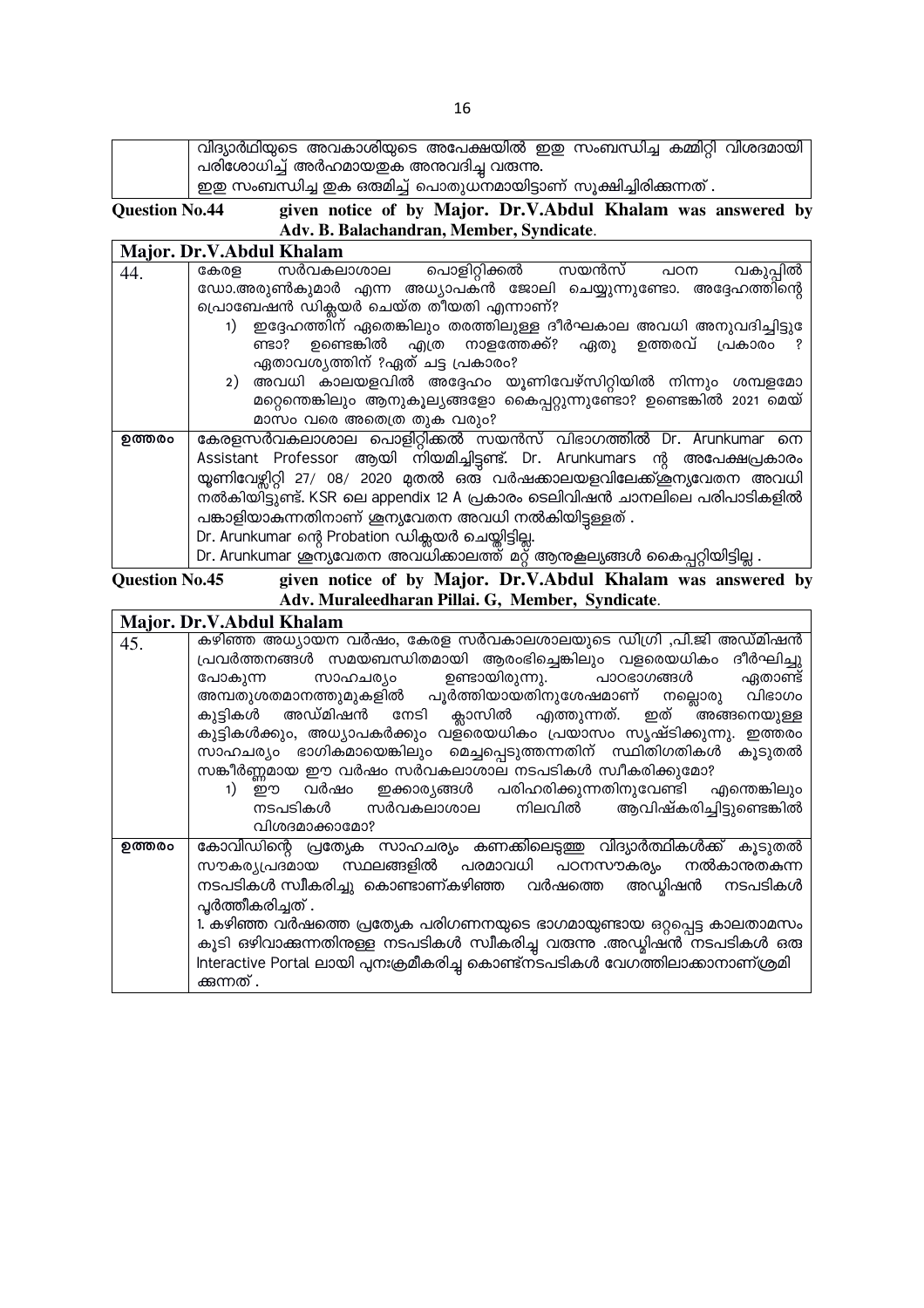#### *(II) Business brought forward by the Vice-Chancellor and the Syndicate.*

### **01. Award of Degrees, Diplomas, Titles and Certificates. (C.E/D.D)**

*The Following resolution moved by Dr. K.B Manoj, Member, Syndicate and Convener, Standing Committee of the Syndicate on Examinations and seconded by Sri. Bijukumar .G, Member, Syndicate was unanimously adopted by the House.* 

"*That, all candidates who have passed the various examinations under the different Faculties and also those who carried on research under the prescribed conditions and who have been adjudged worthy, to be awarded the Research Degrees under the various faculties and whom the Syndicate during the period from 10th February, 2021 to 13th July, 2021 on the report of the examiners, has certified to be qualified to receive the respective Titles, Diploma, Certificates and Degrees and those students of Autonomous Colleges who have successfully completed their course of study and are duly recommended by the Governing Council of the respective Autonomous Colleges during the aforesaid period for award of Degrees be admitted to those Titles, Diplomas, Certificates and Degrees and in token thereof they may be presented with the respective Titles, Diplomas, Certificates and Degrees.''* 

#### **======================================================================== 02. Proposal to amend the regulations relating to M Phil/PG- submission of soft copy of Dissertations-Consideration of-reg. (Ac.L)**

The Combined meeting of the Standing Committees of the Syndicate on Academics & Research and Planning & Development held on 20.08.2020 considered the report on Academics and Research Activities and recommended to agree with the proposal to make necessary changes in the Regulations(M Phil/Ph D/PG Dissertations)

The Syndicate at its meeting held on 24.08.2020 vide item No.17.20.01 considered the proposals along with the recommendation of the combined meeting of the Standing Committees of the Syndicate on Academics & Research and Planning & Development and resolved to approve the above recommendations and further resolved to make necessary changes in the Regulations (M Phil/PG Dissertations) wherever necessary for the implementation of the same and referred to place the proposal before the Academic Council.

The Academic Council at its meeting held on 27th August 2020, vide item no. (1)47 A considered and resolved to approve the proposals to amend the regulations of M Phil/PG-submission of soft copy of Dissertations. Accordingly U.O No.Ac.AII/M Phil Regul./2020 dated 30.01.2021and 08/02/2021 regarding amendment of M Phil and PG regulations-submission of soft copy of Dissertations was issued.

#### **AMENDMENT PROPOSAL**

 "That, in the **Regulations for Award of M Phil Degrees, University of Kerala,2016** and **Regulations for Post Graduate Programmes under semester pattern in the affiliated colleges** ,the following amendments noted against each clause is proposed .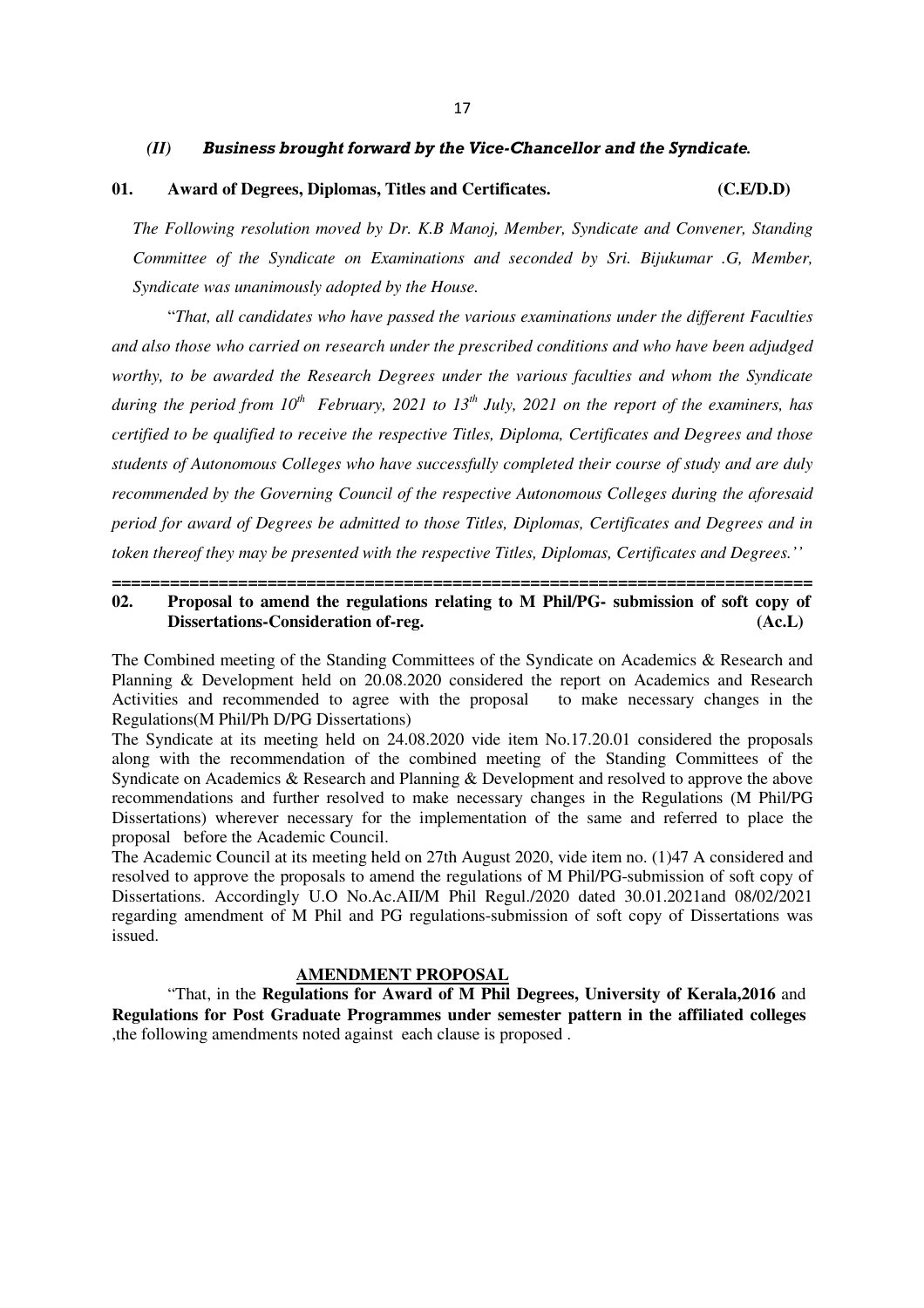Accordingly the above proposal relating to the Amendment to the Regulations of M Phil/PG-

| <b>Proposed Amendment</b><br>M Phil Scholar shall, upon satisfactory completion of<br>course work and obtaining the grade prescribed in<br>completion of course work and obtaining sub-clause 6.7 above, be required to undertake the<br>the grade prescribed in sub-clause $6.7$ research work and produce soft copy/hard copy of                                                                                                                                                                                                                                                                                                                                                                                                                                                                                                                                                                                                                                                                                                                                                                                                                                         |
|----------------------------------------------------------------------------------------------------------------------------------------------------------------------------------------------------------------------------------------------------------------------------------------------------------------------------------------------------------------------------------------------------------------------------------------------------------------------------------------------------------------------------------------------------------------------------------------------------------------------------------------------------------------------------------------------------------------------------------------------------------------------------------------------------------------------------------------------------------------------------------------------------------------------------------------------------------------------------------------------------------------------------------------------------------------------------------------------------------------------------------------------------------------------------|
|                                                                                                                                                                                                                                                                                                                                                                                                                                                                                                                                                                                                                                                                                                                                                                                                                                                                                                                                                                                                                                                                                                                                                                            |
| above, be required to undertake the Dissertation within a reasonable time, as stipulated by<br>research work and produce a draft the University based on these Regulations. One hard<br>copy of the Dissertation shall be produced in the<br>reasonable time, as stipulated by the Department for reference.                                                                                                                                                                                                                                                                                                                                                                                                                                                                                                                                                                                                                                                                                                                                                                                                                                                               |
| Regulations for Post Graduate Programmes under semester pattern in the Affiliated                                                                                                                                                                                                                                                                                                                                                                                                                                                                                                                                                                                                                                                                                                                                                                                                                                                                                                                                                                                                                                                                                          |
| <b>Proposed Amendment</b>                                                                                                                                                                                                                                                                                                                                                                                                                                                                                                                                                                                                                                                                                                                                                                                                                                                                                                                                                                                                                                                                                                                                                  |
| Dissertation/project to be submitted Submission of soft copy/hard copy of PG Dissertation<br>at the end of the last semester will be is permitted. One hard copy of the Dissertation shall<br>valued by a Board of 2 examiners be produced in the Department for reference.<br>maximum marks shall be 100 of which Dissertation/project to be submitted at the end of the<br>shall be allotted to viva-voce last semester will be valued by a Board of 2 examiners<br>examination which shall be conducted approved by the University. The maximum marks<br>along with the comprehensive viva. shall be 100 of which 20% shall be allotted to viva-<br>However the marks awarded for project voce examination which shall be conducted along with<br>in a particular year shall be combined the comprehensive viva. However, the marks awarded<br>with the marks awarded for project based for project in a particular year shall be combined with<br>subsequent the marks awarded for project based viva-voce<br>appearance as a special case, as per the conducted at subsequent appearance as a special case,<br>Monitoring as per the recommendation of the Monitoring |
|                                                                                                                                                                                                                                                                                                                                                                                                                                                                                                                                                                                                                                                                                                                                                                                                                                                                                                                                                                                                                                                                                                                                                                            |

envisaged under section 39 (1) of the Kerala University Act, 1974.

*The House considered and approved the above amendment to the Regulations for Award of M.Phil Degrees, University of Kerala 2016 and Regulations for Post Graduate Programme under semester pattern in the affiliated Colleges as envisaged under Section 39(1) of the Kerala University Act, 1974.* 

#### **======================================================================== 03**. **Post of Director of Physical Education & Sports as Teaching Post – Amendment Proposal – Consideration of-reg. (Ad DI)**

The Syndicate held on 20.12.2014, vide Item No.03.37.35, resolved that the Ordinance be amended to change the Post of Director Physical Education & Games from non-teaching to **teaching post** in accordance with the Judgement of the Hon'ble High Court of Kerala.

Now the proposal is again submitted for amendment, the Vice Chancellor has ordered to place the **Amendment Proposal** for amending the Post of Director Physical Education & Games as **teaching post** before the Syndicate.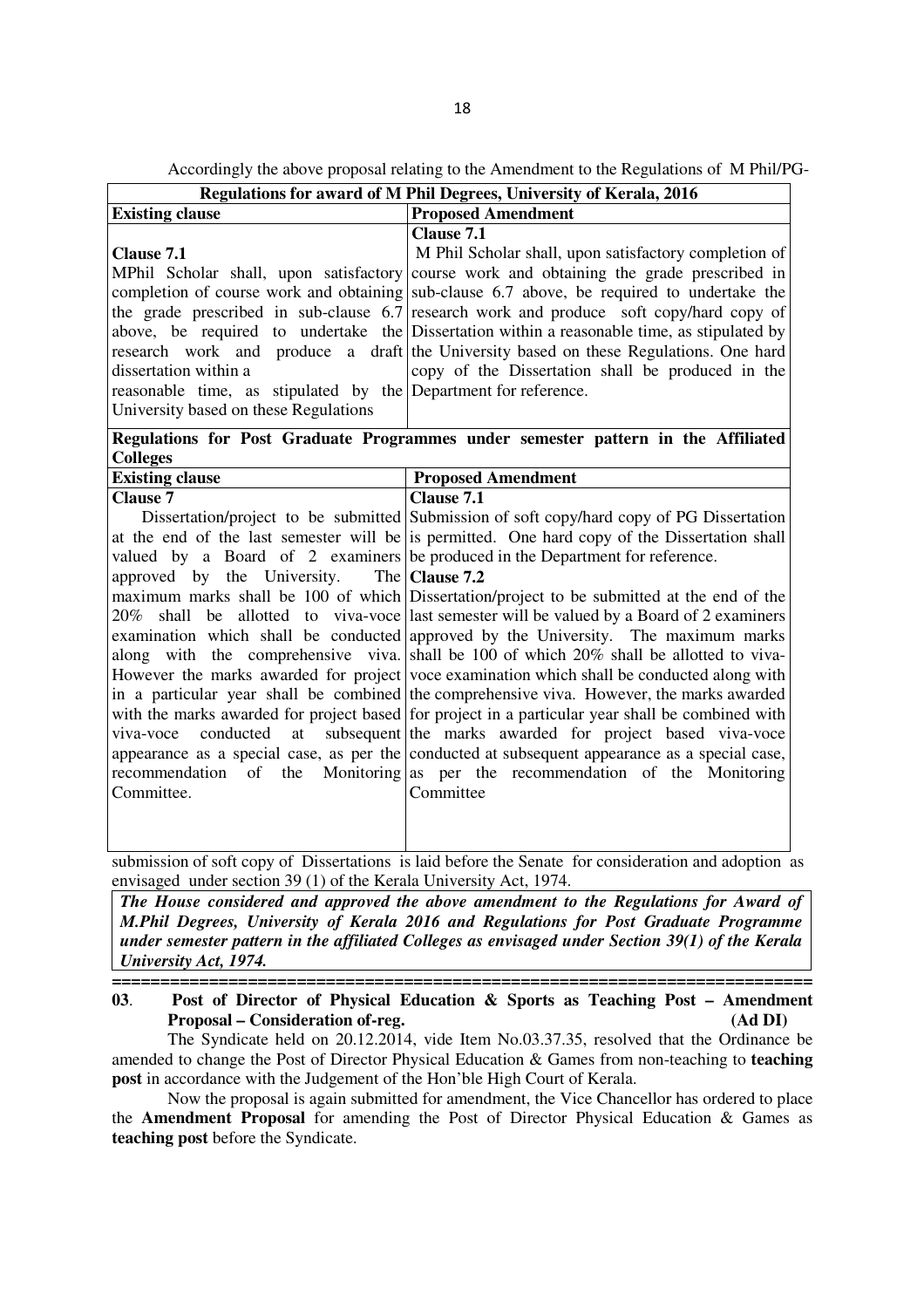The Amendment Proposal was placed before the Syndicate held on 17.02.2021. The Syndicate vide Item No.23.20, resolved to approve the Amendment Proposal and place the same before the Senate for consideration.

In accordance with resolution of the Syndicate, the Vice Chancellor has accorded sanction to place the Amendment Proposal before the Senate for consideration. Accordingly the Amendment Proposal is placed before the Senate for consideration and appropriate decision (**Amendment Proposal is appended)**.

#### **Amendment Proposal**

 "That, in the Schedule given to Ordinance 3 of Chapter XVII of the Kerala University First Ordinances 1978, the entry relating to SI. No.104 under the heading Department of Physical Education" may be changed as Follows:

| SI  | <b>Designation</b>                                                                                                                                                                              | <b>Scale</b>         | Age                | Qualification                                                                                                                                                                                                                                                                                                                                                                                                                                                                                                                                                                                                                    |                  | <b>Method of</b>                                                                                                                              |
|-----|-------------------------------------------------------------------------------------------------------------------------------------------------------------------------------------------------|----------------------|--------------------|----------------------------------------------------------------------------------------------------------------------------------------------------------------------------------------------------------------------------------------------------------------------------------------------------------------------------------------------------------------------------------------------------------------------------------------------------------------------------------------------------------------------------------------------------------------------------------------------------------------------------------|------------------|-----------------------------------------------------------------------------------------------------------------------------------------------|
| No. |                                                                                                                                                                                                 | <sub>of</sub><br>pay |                    | <b>General</b>                                                                                                                                                                                                                                                                                                                                                                                                                                                                                                                                                                                                                   | <b>Technical</b> | Recruitment                                                                                                                                   |
|     | 104 Director of<br>Physical<br><b>Education</b> and<br><b>Sports</b><br>[Qualification]<br>amended vide<br>Notification<br>No.Acad.L<br>Ord/9552/2007<br>dtd.03.05.2007]<br>Amendment<br>No.200 | 850-<br>1450         | 40 and<br>50 years | Between 1.Ph.D in Physical<br>Education.<br>2. Experience of at<br>least ten years as<br><b>University Deputy</b><br>DPE or fifteen years<br>as University Assistant<br>DPES/College<br>DPES(Selection<br>Grade).<br>3. Participation in<br>atleast two<br>National/International<br>Seminars/Conferences.<br>4. Consistently good<br>appraisal reports.<br>5. Evidence of<br>organizing<br>competitions and<br>conducting coaching<br>camps of atleast two<br>weeks duration.<br>6. Evidence of having<br>produced good<br>performance<br>teams/athlets for<br>competitions like<br>State/National/Inter<br>University/Combined |                  | On the basis<br>of merit<br>inviting<br>applications<br>through the<br>Press or by<br>promotion on<br>the basis of<br>seniority and<br>merit. |

#### **EXISTING POSITION**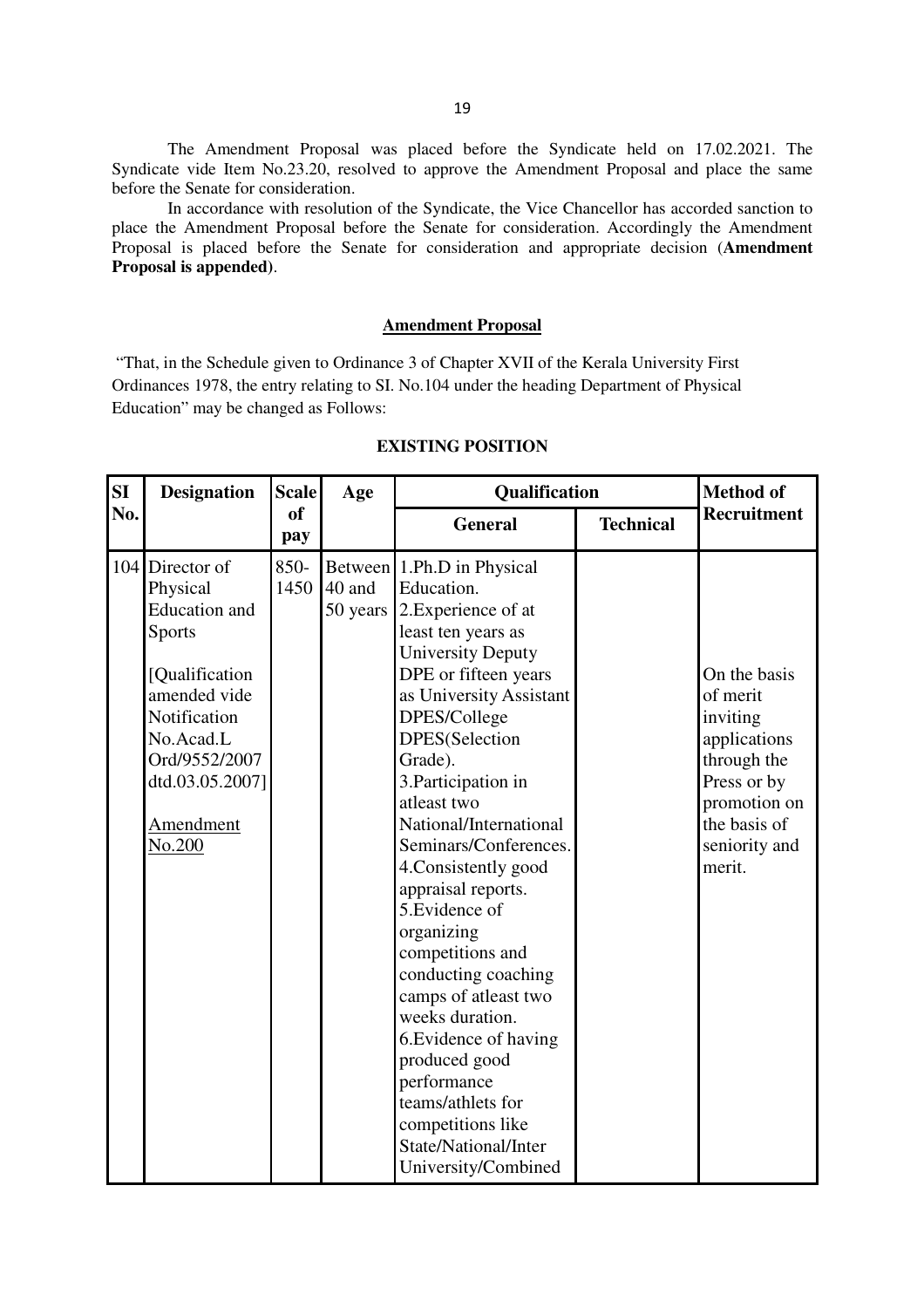| $\overline{1}$ |  |
|----------------|--|
|----------------|--|

### **PROPOSED AMENDMENT**

| SI  |                                                                                                             | Designation Scale of pay                                                                                            | Age                |                                                                                                                                                                                                                                                                                                                                                                                                                                                                                                                                                                                                                                              | Qualification    |                                                                                                                                               |
|-----|-------------------------------------------------------------------------------------------------------------|---------------------------------------------------------------------------------------------------------------------|--------------------|----------------------------------------------------------------------------------------------------------------------------------------------------------------------------------------------------------------------------------------------------------------------------------------------------------------------------------------------------------------------------------------------------------------------------------------------------------------------------------------------------------------------------------------------------------------------------------------------------------------------------------------------|------------------|-----------------------------------------------------------------------------------------------------------------------------------------------|
| No. |                                                                                                             |                                                                                                                     |                    | <b>General</b>                                                                                                                                                                                                                                                                                                                                                                                                                                                                                                                                                                                                                               | <b>Technical</b> | <b>Recruitment</b>                                                                                                                            |
|     | 104 Director of<br>Physical<br>Education<br>and Sports<br>*(To be<br>Amended as<br><b>Teaching</b><br>Post) | $Rs.37,400-$<br>Rs.67,000<br>with AGP of<br>Rs.10000<br>*(To be<br>amended as<br>per UGC<br>scale for<br>Professor) | 40 and<br>50 years | Between 1.Ph.D in Physical<br>Education.<br>2. Experience of at least<br>ten years as University<br>Deputy DPE or fifteen<br>years as University<br>Assistant<br>DPES/College<br>DPES(Selection<br>Grade).<br>3. Participation in<br>atleast two<br>National/International<br>Seminars/Conferences.<br>4. Consistently good<br>appraisal reports.<br>5. Evidence of<br>organizing<br>competitions and<br>conducting coaching<br>camps of atleast two<br>weeks duration.<br>6. Evidence of having<br>produced good<br>performance<br>teams/athlets for<br>competitions like<br>State/National/Inter<br>University/Combined<br>University etc. |                  | On the basis<br>of merit<br>inviting<br>applications<br>through the<br>Press or by<br>promotion on<br>the basis of<br>seniority and<br>merit. |

| The House resolved to refer the matter to the Syndicate. |                                                                                                    |        |  |  |
|----------------------------------------------------------|----------------------------------------------------------------------------------------------------|--------|--|--|
| 04.                                                      | REGULATIONS RELATING TO TWO YEAR M.Ed CURRICULUM (2018)<br><b>SCHEME</b> ) - Consideration of-reg. | (Ac.L) |  |  |
|                                                          | The Academic Council at its meeting held on $5th$ October 2018, vide item no. I.(36)               |        |  |  |

considered and noted the action taken by the Vice-Chancellor in having approved the recommendations of the combined meeting of BoS(PG) and Faculty of Education regarding approval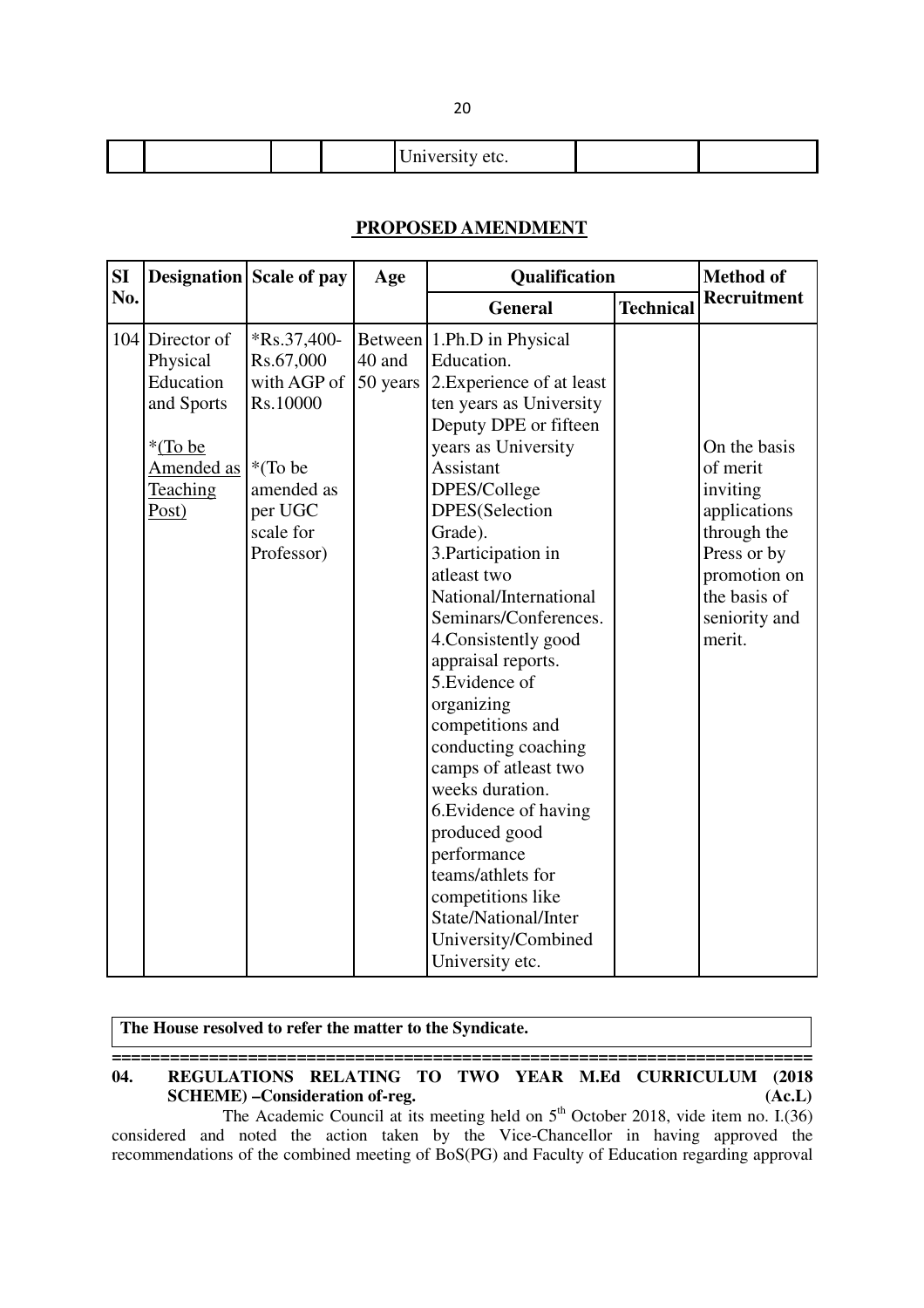of regulations of two year M. Ed Curriculum (2018 scheme). U.O.No. Ac.AIII/2/FoE/2018(2) dtd 07/12/2018 was issued accordingly.

 The Academic Council at its meeting held on 13/03/2019, vide item no. I.07 considered and noted the action taken by the Vice Chancellor in having approved the Syllabus of  $2<sup>nd</sup>$  to  $4<sup>th</sup>$  Semesters of two year M.Ed (non CSS) Degree course and modifications in the regulations and scheme of revised two year M..Ed Curriculum (2018 scheme). U.O No. Ac.AIII/2/FoE/2018(3) dtd 13/05/2019 was issued accordingly.

The Academic Council at its meeting held on  $4<sup>th</sup>$  March, 2020, vide item no. I.01 considered and resolved to approve the amendments proposed regarding regulations relating to two year M.Ed Curriculum (2018 scheme).

(Copy of the Regulations is appended herewith)

The proposed amendments to Regulations relating to two year M. Ed Curriculum (2018 Scheme) is laid before the Senate as stipulated under section 39 (1) of the Kerala University Act, 1974 for consideration and approval.

*The House considered and approved the proposed amendment relating to two year M. Ed curriculum (2018 Scheme).*

**========================================================================**  05. **Affiliation of new Courses including innovative programmes and additional batches in the existing Colleges – 2020-'21- reporting of - reg***.* **(Ac.BII)**

 Provisional/Conditional Affiliation has been granted by the University of Kerala to the new Courses including innovative programmes and additional batches in the existing Colleges as listed in Appendix, after the previous reporting to the Senate at its meeting held on 28.07.2020, Item no.03.

As envisaged under Statute 9, Chapter 24 of the Kerala University First Statutes, 1977 the grant of Provisional/Conditional Affiliation of the New Colleges and New Courses in the existing Colleges during 2020-2021 are reported to the Senate.

#### **Appendix**

#### List of New courses 2020-21

| Sl No. | <b>Name of College</b>                                                      | <b>Course Sanctioned</b>                                                             | <b>Strength</b> |
|--------|-----------------------------------------------------------------------------|--------------------------------------------------------------------------------------|-----------------|
| 1.     | Government<br>Arts<br>and<br>Science<br>Ambalapuzha                         | College, MA Economics                                                                | 20              |
| 2.     | MMS Govt. Arts & Science College, Malayinkeezh                              | M Com International<br>Trade                                                         | 20              |
| 3.     | University College, Thiruvananthapuram                                      | <b>Statistics</b><br>M.Sc<br>with<br>specialization in Data<br>Analytics             | 12              |
| 4.     | <b>KNM</b><br>$\&$<br>College,<br>Science<br>Govt.<br>Arts<br>Kanjiramkulam | B.Sc<br>Physics<br>(Mathematics<br>and<br>Machine learning)                          | 30              |
| 5.     | BJM Govt College, Chavara, Kollam                                           | with<br>M.Sc Zoology<br>specialisation in<br>Bio<br>systematics<br>&<br>Biodiversity | 12              |

#### **GOVERNMENT COLLEGES:**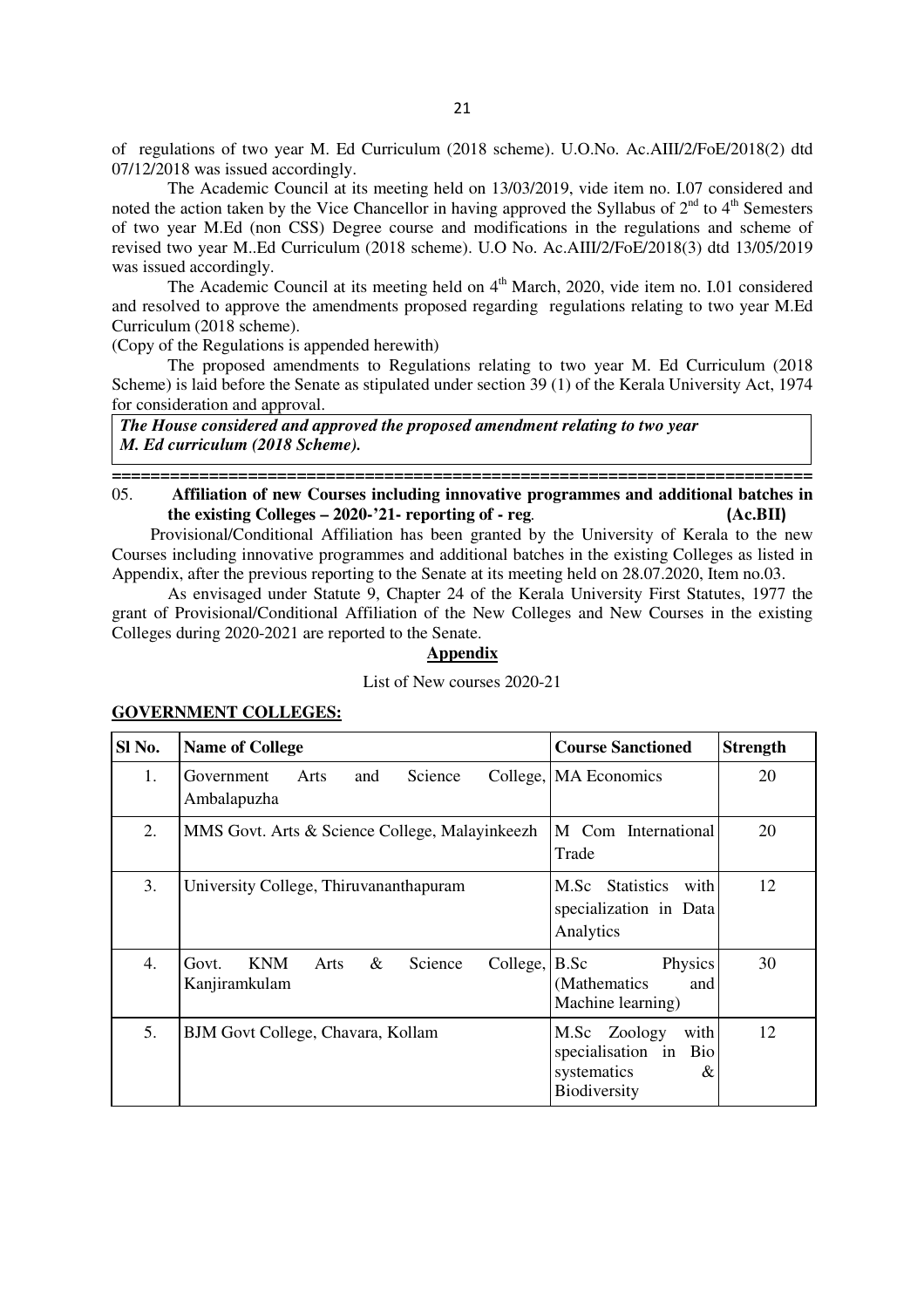## **AIDED COLLEGES**

| SI <sub>No.</sub>                                                    | <b>Name of College</b>                                                                                                                 | <b>Course Sanctioned</b>                                                           | <b>Strength</b> |
|----------------------------------------------------------------------|----------------------------------------------------------------------------------------------------------------------------------------|------------------------------------------------------------------------------------|-----------------|
| 1.                                                                   | All Saints' College, Beach P.O.,<br>Thiruvananthapuram                                                                                 | M.Sc Physics with<br>specialisation in Space<br>Physics                            | 12              |
| 2.                                                                   | St. Michael's College, Mayithara P.O., Cherthala                                                                                       | <b>BBA</b> Logistics                                                               | 50              |
| 3.                                                                   | Sree Narayana College, Kollam<br><b>B.A English and</b><br><b>Malayalam Literatures</b>                                                |                                                                                    | 50              |
| 4.<br>Bishop Moore College, Mavelikara, Kallumala<br>P.O., Alappuzha |                                                                                                                                        | <b>MA Economics</b><br>(Behavioral<br><b>Economics and Data</b><br>Science)        | 20              |
| 5.                                                                   | St.Xavier's College, Thumba, Tvpm                                                                                                      | <b>B.A</b> English and<br><b>Media Studies</b>                                     | 50              |
| 6.                                                                   | Iqbal College, Peringammala, Tvpm                                                                                                      | <b>B.A Economics and</b><br><b>Media Studies</b>                                   | 50              |
| 7.                                                                   | TKM College of Arts & Science, Kollam                                                                                                  | <b>BA</b> Economics and<br>Mathematics                                             | 50              |
| 8.                                                                   | <b>MA Economics</b><br>Sree Narayana College for Women, Kollam<br>(Behavioral<br><b>Economics and Data</b><br>Science)                 |                                                                                    | 20              |
| 9.                                                                   | M.Com International<br>Sree Narayana College, Sivagiri, Varkala<br>Trade                                                               |                                                                                    | 20              |
| 10.                                                                  | MSc Chemistry with<br>TK Madhava Memorial College, Nangiarkulangara,<br>Haripad<br>specialization in Drug<br>Design and<br>Development |                                                                                    | 12              |
| 11.                                                                  | SN College, Punalur, Kollam                                                                                                            | M.A History (World<br>History and<br>Historeography)                               | 20              |
| 12.                                                                  | S.N. College, Chempazhanthi                                                                                                            | M Sc Botany with<br>Specialisation in<br>Ethano Botany and<br>Ethano Pharmacology) | 12              |
| 13.                                                                  | Sree Ayyappa College, Thiruvanvandoor,<br>Eramallikara, Alappuzha                                                                      | <b>BA English and Media</b><br><b>Studies</b>                                      | 50              |
| 14.                                                                  | Ayyankali Memorial Arts and Science College,                                                                                           | <b>B.Com Accounts and</b>                                                          | 50              |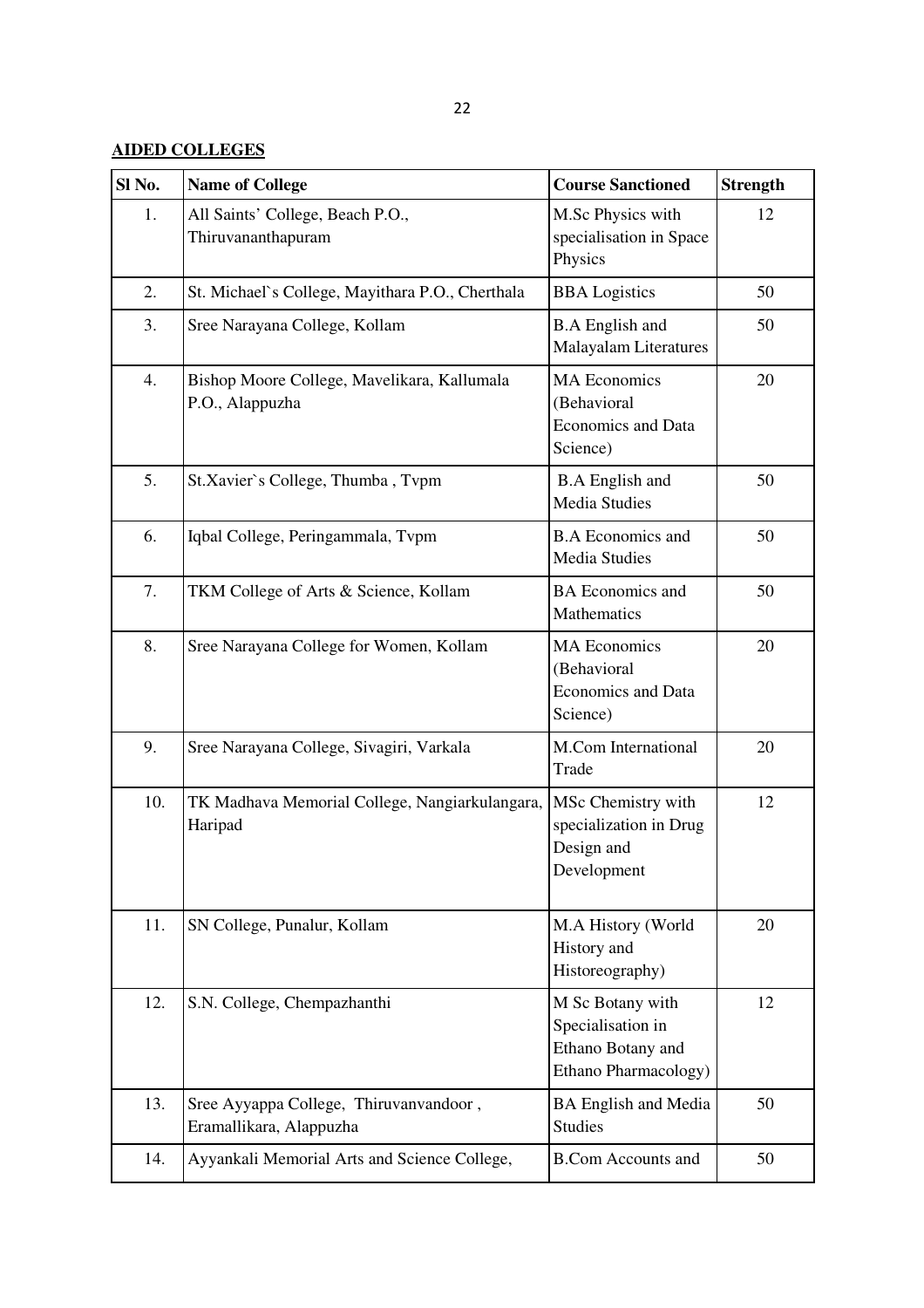|     | Data Science<br>Kuryottumala, Punalur, Kollam                                                                                     |                                                                                    |    |
|-----|-----------------------------------------------------------------------------------------------------------------------------------|------------------------------------------------------------------------------------|----|
| 15. | Mannaniya College of Arts & Science, Pangode,<br>Kallara, Thiruvananthapuram                                                      | <b>B.A Economics and</b><br><b>Media Studies</b>                                   | 50 |
| 16. | St. John's College, Anchal P.O, Kollam<br><b>Bcom Accounts and</b><br>Data Science.                                               |                                                                                    | 50 |
| 17. | S.N. College, Cherthala<br>MSc Chemistry with<br>Specialization in Drug<br>Design<br>and<br>Development                           |                                                                                    | 12 |
| 18. | Kumbalathu Sankupillai Memorial Devaswom<br>MSc Physics with<br>Board College, Sasthamcottah<br>specialisation in Nano<br>science |                                                                                    | 12 |
|     |                                                                                                                                   | <b>B.Voc Food</b><br>processing $&$<br>Management                                  | 30 |
|     |                                                                                                                                   | <b>B.Voc Software</b><br>Development                                               | 30 |
| 19. | Loyola College of Social Sciences, Sreekaryam,<br>Trivandrum                                                                      | <b>MSW</b> (Disaster<br>Management)                                                | 20 |
| 20. | Mar Ivanios College, Nalanchira (Autonomous)                                                                                      | <b>Statistics</b><br>M.Sc<br>with<br>specialisation in Data<br>Analytics programme | 12 |
|     |                                                                                                                                   | B.Sc<br>Physics<br>with<br>Machine Learning                                        | 30 |
| 21. | Fatima Mata national college, kollam(Autonomous)                                                                                  | <b>B.Sc</b><br>Geology<br>and<br>Digital<br>Surveying<br>programme                 | 30 |
| 22  | St.Cyril's College, Vadakkadathucavu P.O.,Adoor, B.Sc Mathematics and<br>Pathanamthitta                                           | <b>Computer Application</b>                                                        | 30 |
| 23  | Christian College, Chengannur                                                                                                     | <b>BBA</b> Logistics                                                               |    |
| 24  | SN College, Cheriyanad, Neduvaramcode P.O. M.A.<br>Chengannur                                                                     | Economics<br>(Behavioral<br>Economics<br>and Data<br>Science)                      | 20 |
| 25  | SN College, Chathannur                                                                                                            | M.Sc<br>Chemistry<br>(Conventional<br>programme)                                   | 12 |
| 26  | St. Joseph's College for Women, Alappuzha                                                                                         | MSc Chemistry with<br>specialization in Drug<br>Design<br>and                      | 12 |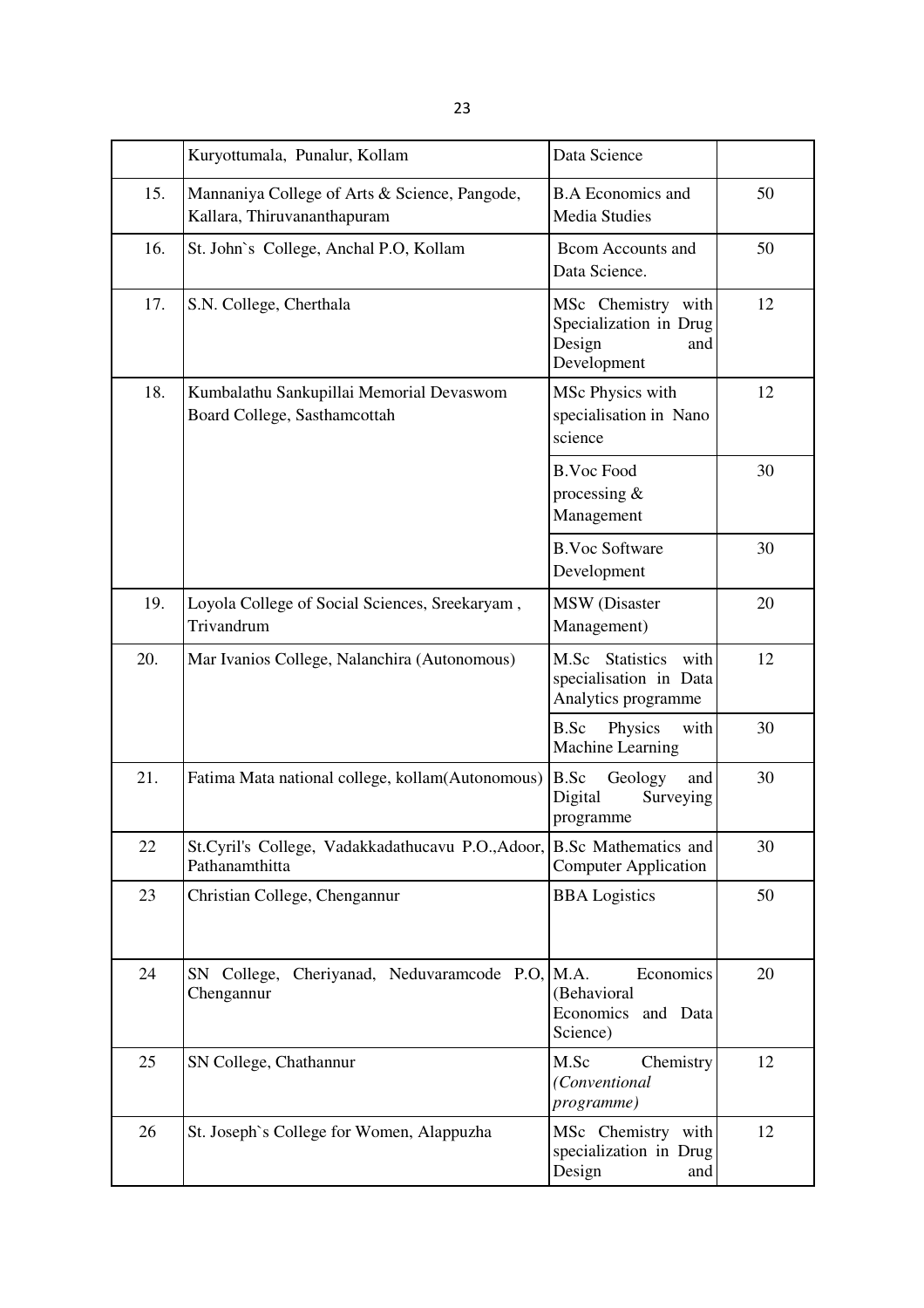|    |                                                                                  | Development                                                                                  |    |
|----|----------------------------------------------------------------------------------|----------------------------------------------------------------------------------------------|----|
| 27 | St. Gregorios College, Pulamon P.O., Kottarakkara                                | with<br>M.Sc Zoology<br>specialisation<br>in<br><b>Biosystematics</b><br>and<br>Biodiversity | 12 |
| 28 | Milad<br>Sherief Memorial<br>$- E$<br>College,<br>Kayamkulam                     | B.A. Communicative<br>English                                                                | 50 |
| 29 | Sri Sathya Sai Arts & Science College,<br>Gramam, Thonnakkal, Thiruvananthapuram | Sai M.Sc<br>Physics<br>with<br>specialisation in Space<br>Physics                            | 12 |
| 30 | St. Stephen's College, Pathanapuram, Kollam                                      | with<br>M.Sc Botany<br>specialisation in Ethno<br>$\&$<br>Ethno<br>Botany<br>Pharmacology    | 12 |

## **SELF FINANCING COLLEGES:**

| Sl.No.         | College                                                                 | Subject                                          | Sanctione<br>d Intake |
|----------------|-------------------------------------------------------------------------|--------------------------------------------------|-----------------------|
| $\mathbf{1}$   | Mar Gregorios College, Punnapra, Alappuzha                              | <b>B Com Finance</b><br>50                       |                       |
|                |                                                                         | M.A English Language<br>and Literature           | 20                    |
| $\overline{2}$ | Muslim Association College of Arts and Science,<br>Panavoor, Nedumangad | M.Com                                            | 15                    |
| 3              | Vigyaan College of Applied Science, Kattakada,                          | MA English                                       | 15                    |
|                | Thiruvananthapuram                                                      | <b>MSW</b>                                       | 20                    |
| $\overline{4}$ | College of Applied Science, Karthikappally,<br>Alappuzha                | <b>B.Com Finance</b>                             | 50                    |
| 5              | College of Applied Science, Adoor                                       | B.Sc<br>Physics<br>with<br>Computer Application. | 30                    |
| 6              | Saraswathy College of Arts and Science, Vilappil,<br>Thiruvananthapuram | <b>MA</b> English                                | 20                    |
|                |                                                                         | <b>B.Sc Psychology</b>                           | 30                    |
| $\overline{7}$ | College of Applied Science, Perissery, Chengannur                       | M.Sc.<br>Computer<br>Science.                    | 16                    |
|                |                                                                         | M.Com<br>Finance<br>and<br>Accounting            | 20                    |
| 8              | Marian College of Arts and Science, Menamkulam,                         | M.Com                                            | 20                    |
|                | Kazhakuttom, Thiruvananthapuram                                         | <b>B.Sc Zoology</b>                              | 30                    |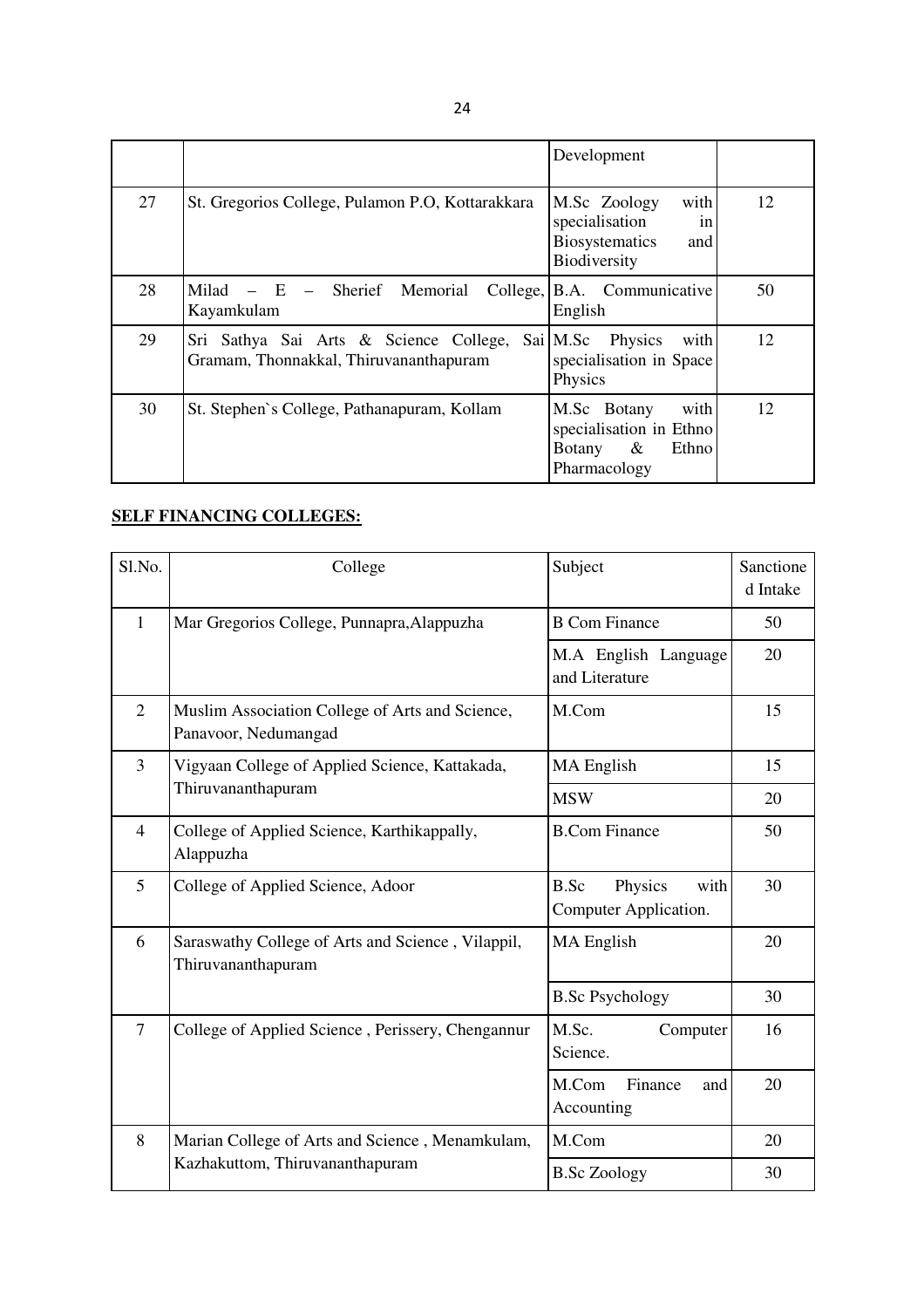25

| 9  | Sree Sankara Vidhyapeedom College, Kilimanoor                            | MA English                                                           | 10 |
|----|--------------------------------------------------------------------------|----------------------------------------------------------------------|----|
| 10 | NSS Arts and Science College, Perayam, Kundara,<br>Kollam                | M.A. English                                                         | 20 |
| 11 | Shree Vidhyadhiraja College of Arts and Science,                         | M Sc Physics                                                         | 12 |
|    | Karunagappalli                                                           | <b>MSW</b>                                                           | 20 |
| 12 | White Memorial College of Arts and Science for                           | <b>B.Sc Chemistry</b>                                                | 24 |
|    | Women, Panachamoodu, Vellarada,<br>Thiruvananthapuram                    | <b>B.Sc Physics</b>                                                  | 30 |
| 13 | Dr. Palpu College of Arts and Science, Pangode,<br>Puthussery            | <b>BA</b> Economics                                                  | 50 |
|    |                                                                          | Political<br>B.A<br>Science<br>(Economics, History)                  | 50 |
| 14 | Christ College, Vizhinjam                                                | BA English Language<br>and Literature                                | 50 |
|    |                                                                          | <b>B.Com Finance</b>                                                 | 50 |
| 15 | Travancore Arts and Science College, Madathara                           | <b>B.Com Co-operation</b>                                            | 40 |
| 16 | SDV College of Arts and Applied Science,                                 | <b>B.Com Finance</b>                                                 | 50 |
|    | Alappuzha                                                                | B.B.A                                                                | 50 |
| 17 | Mar Thoma College of Science and Technology,                             | MA English                                                           | 20 |
|    | Ayoor                                                                    | <b>B.Com Finance</b>                                                 | 50 |
| 18 | Mar Ivanios College of Arts and Science,                                 | <b>B Com Finance</b>                                                 | 50 |
|    | Mavelikkara                                                              | M.Com<br>Finance<br>and<br>Accounting                                | 20 |
| 19 | Michaels Institute of Management and Technology,<br>Mayithara, Cherthala | BA English<br>Language<br>and Literature                             | 50 |
|    |                                                                          | <b>B.Com</b> (Elective Travel<br>and Tourism)                        | 50 |
| 20 | Don Bosco College, Kottiyam                                              | <b>BSW</b>                                                           | 30 |
|    |                                                                          | MSW course                                                           | 20 |
| 21 | Mater DEI CMI College, Enathu, Pathanamthitta                            | <b>B.Com</b> Commerce<br>and<br>Procedure<br>Tax<br>and<br>Practice. | 50 |
|    |                                                                          | <b>B.Sc Psychology</b>                                               | 30 |
| 22 | Mar Chrysostom College, Adoor                                            | <b>BCA</b>                                                           | 30 |
|    |                                                                          | M.A English Language<br>and Literature                               | 20 |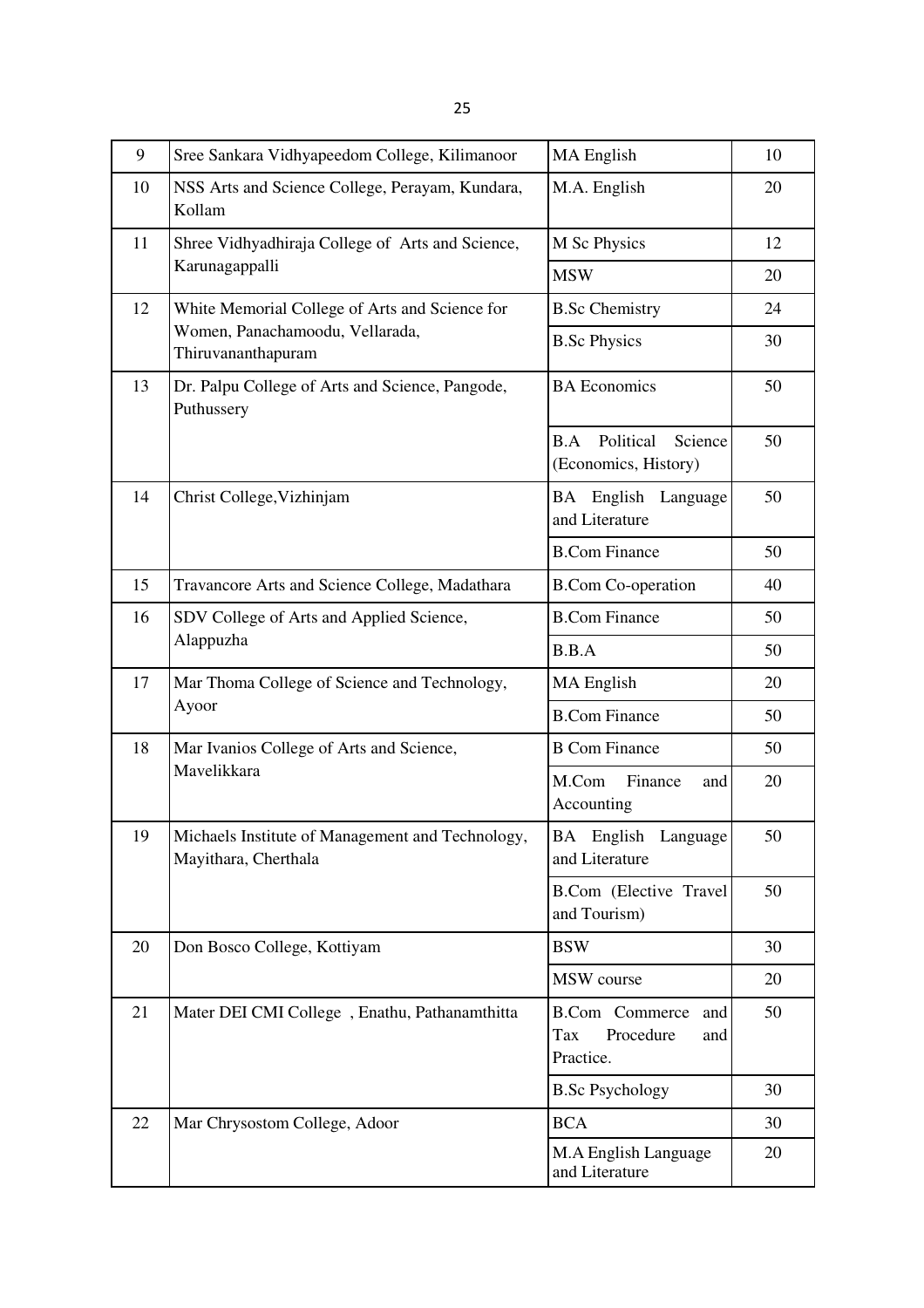26

| 23 | <b>CHMM</b> College for Advanced Studies,                                                                                    | B.A. English                                           | 50 |
|----|------------------------------------------------------------------------------------------------------------------------------|--------------------------------------------------------|----|
|    | Palayamkunnu, Varkala                                                                                                        | <b>BSW</b>                                             | 30 |
| 24 | PMSA Pookoya Thangal Memorial Arts And Science                                                                               | <b>B.Com Co-operation</b>                              | 50 |
|    | College, Kadakkal                                                                                                            | M.Com                                                  | 20 |
| 25 | Sankar Institute of Science Technology And<br>Management, Kollam                                                             | <b>BA</b> Economics                                    | 50 |
| 26 | College of Applied Science, Mavelikkara                                                                                      | <b>B.Com Finance</b>                                   | 50 |
|    |                                                                                                                              | Physics<br>B.Sc<br>and<br><b>Computer Application</b>  | 30 |
| 27 | K.V.V.S College of Science and Technology, Adoor                                                                             | <b>B.Com Finance</b>                                   | 50 |
|    |                                                                                                                              | M.Sc. Botany                                           | 12 |
| 28 | Mannam NSS College, Edamulakkal, Anchal                                                                                      | M.Com Finance                                          | 20 |
|    |                                                                                                                              | M.A English Language<br>and Literature                 | 15 |
| 29 | Christ Nagar College, Maranalloor                                                                                            | B Sc Psychology.                                       | 30 |
|    |                                                                                                                              | M.Sc Computer Science                                  | 12 |
| 30 | Mother Theresa College, Nellikad,<br>Thiruvananthapuram                                                                      | MA English                                             |    |
| 31 | MGM College of Arts and Science, Kaniyapuram                                                                                 | M Com.                                                 | 20 |
| 32 | KTCT College of Arts and Science, Kallambalam,                                                                               | MA Economics.                                          | 20 |
|    | Thiruvananthapuram                                                                                                           | M.Com<br>Finance<br>and<br>Accounting                  | 20 |
| 33 | KNM Arts and Science College, Kanjiramkulam,<br>Thiruvananthapuram                                                           | <b>B.Sc. Chemistry</b>                                 | 24 |
| 34 | National College, Ambalathara                                                                                                | B.Sc<br>Physics<br>with<br><b>Computer Application</b> | 30 |
|    |                                                                                                                              | <b>B.Sc Botany</b>                                     | 30 |
| 35 | AJ College of Science and Technology, Thonnakkal,                                                                            | <b>BSc Botany</b>                                      | 30 |
|    | Thiruvananthapuram                                                                                                           | <b>B.A Economics</b>                                   | 50 |
| 36 | KVM College of Arts and Science,<br>B.Sc.<br><b>Botany</b><br>and<br>Biotechnology<br>Kokkothamangalam, Cherthala, Alappuzha |                                                        | 30 |
| 37 | KICMA College of Arts and Science, Nettukaltheri,<br><b>B.Com Co-operation</b><br>Neyyardam, Thiruvananthapuram              |                                                        | 50 |
| 38 | Lourdes Matha Institute of Hotel Management and<br>Catering Technology, Kuttichal                                            | <b>B.Voc Food Processing</b>                           | 30 |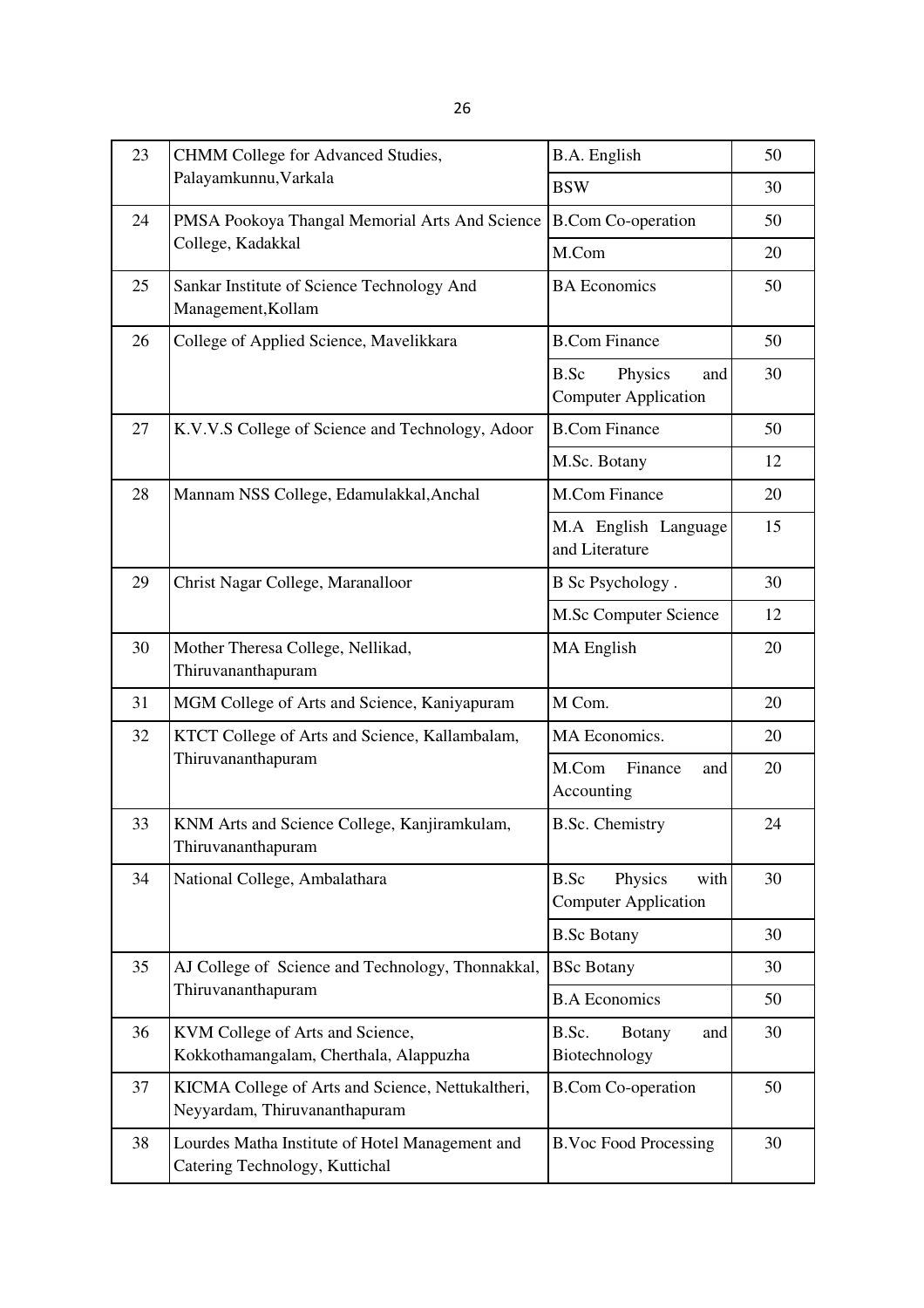| 39 | Mar Baselios Institute of Technology, Anchal,<br>Kollam                                        | B.Voc.<br>Software<br>Development                                   | 30                                |
|----|------------------------------------------------------------------------------------------------|---------------------------------------------------------------------|-----------------------------------|
| 40 | Sree Narayana Guru College of Advanced Studies,<br>Cherthala                                   | <b>B.Sc Geography</b>                                               | 30                                |
| 41 | Sree Narayana Guru College of Advanced Studies,<br>Nangiarkulangara                            | M.A English Language<br>and Literature                              | 20                                |
| 42 | Sree Narayana Guru College of Advanced Studies,<br>Sivagiri, Varkala                           | <b>B.Sc Psychology</b>                                              | 30                                |
| 43 | Sree Narayana Guru College of Advanced Studies,<br>Chempazhanthy                               | M.Sc Geography                                                      | 12                                |
| 44 | Emmanuel College, Vazhichal                                                                    | <b>B.Com</b> Commerce<br>and<br>Tax<br>Procedure<br>and<br>Practice | 50                                |
| 45 | Sree Narayana College of Technology, Vadakkevila,<br>Kollam                                    | <b>B.A</b> English Language<br>and Literature                       | 50                                |
| 46 | IMDR College of Advanced Studies, Mylam,<br>Thiruvananthapuram                                 | <b>B.Com</b><br>(Elective)<br><b>Insurance and Banking</b>          | 50                                |
|    |                                                                                                | <b>B.A</b> English Language<br>and Literature                       | 40                                |
| 47 | Carmel College, Muhamma, Alappuzha                                                             | <b>B.A</b> English Language<br>and Literature                       | 50                                |
| 48 | CSI Institute of Legal Studies, Cheruvarakonam                                                 | <b>LLM</b> Constitutional Law                                       | 10                                |
| 49 | Naipunnya School of Management, Cherthala                                                      | <b>BMS</b><br>Hotel<br>Management                                   | 60 seat<br>(Additiona<br>1 Batch) |
| 50 | Gregorian College of Advanced Studies, Alathara,                                               | <b>B.Sc Psychology</b>                                              | 30                                |
|    | Sreekariyam, Thiruvananthapuram                                                                | <b>B.Com Finance</b>                                                | 40 seat<br>(Additiona<br>1 Batch) |
| 51 | Sree Narayana Guru Memorial Catering College,<br>Valamangalam, Thuravoor, Cherthala, Alappuzha | <b>BHMCT</b>                                                        | 60 seat<br>(Additiona<br>Batch)   |
| 52 | Snehacharya Institute of Management and                                                        | <b>B.Voc Food Processing</b>                                        | 30                                |
|    | Technology, Alappuzha                                                                          | <b>BHMCT</b>                                                        | 60<br>(Additiona<br>1 batch)      |
| 53 | Baselios Marthoma Mathews II Training College                                                  | <b>B.Ed English Optional</b>                                        |                                   |
|    |                                                                                                | B.Ed. Additional batch                                              | 50                                |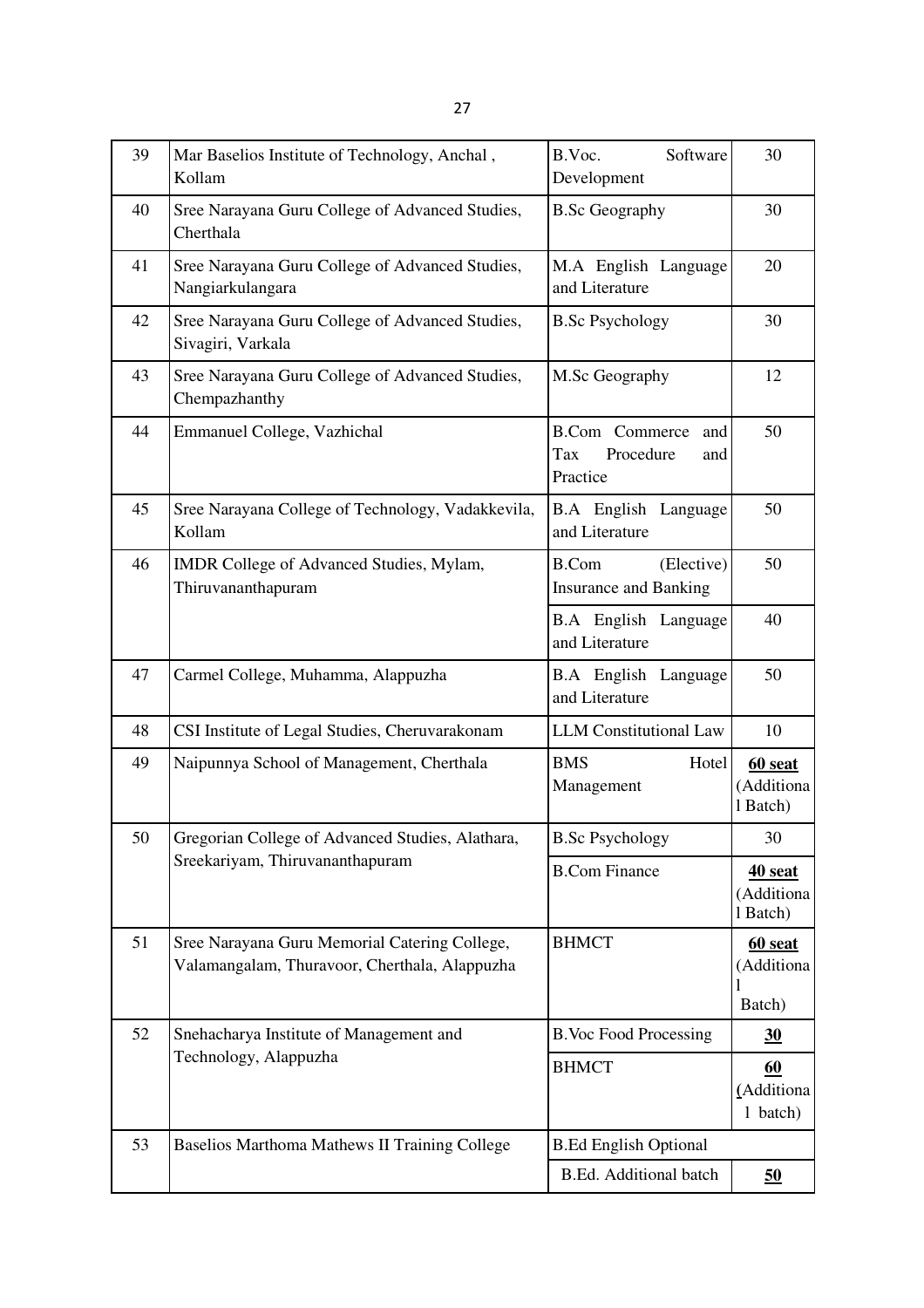|  | of 50 for 6 optionals |  |
|--|-----------------------|--|
|  | together              |  |

|                | UN - AIDED/SELF FINANCING COLLEGES (PERMANENT ENHANCEMENT OF SEATS) |                                                                                  |                        |                                      |  |
|----------------|---------------------------------------------------------------------|----------------------------------------------------------------------------------|------------------------|--------------------------------------|--|
| S1.<br>No:     | College                                                             | Course                                                                           | Sanctioned<br>Strength | Permanent<br>Enhancement<br>of Seats |  |
| $\mathbf{1}$   | NSS Arts and Science College<br>,Perayam, Kundara, Kollam           | <b>B.A</b> English                                                               | 30                     | 0 <sub>5</sub>                       |  |
|                |                                                                     | <b>B.Com Co-operation</b>                                                        | 40                     | 0 <sub>5</sub>                       |  |
| $\overline{2}$ | Don Bosco College, Kottiyam                                         | with 40<br>$\mathbf{B}$<br>Com<br>Commerce<br>Computer Application under<br>2(b) |                        | 0 <sub>5</sub>                       |  |
|                |                                                                     | <b>BA English Language and</b><br>Literature                                     | 30                     | 0 <sub>5</sub>                       |  |
| $\overline{3}$ | Mar Chrysostom College,<br>Adoor                                    | <b>BA-English</b>                                                                | 30                     | 0 <sub>5</sub>                       |  |
|                |                                                                     | B. Com.-Commerce with<br>Computer Application under<br>2(b)                      | 40                     | 0 <sub>5</sub>                       |  |
| $\overline{4}$ | <b>CHMM College for Advanced</b><br>Studies,                        | <b>B</b> Com- Co Operation                                                       | 40                     | 0 <sub>5</sub>                       |  |
|                | Palayamkunnu, Varkala                                               | and $40$<br>Com<br>B<br>Commerce<br>Tourism<br>and<br>Travel<br>Management       |                        | 0 <sub>5</sub>                       |  |
| 5              | Naipunnya School of<br>Management, Cherthala                        | <b>BCA</b>                                                                       | 30                     | 0 <sub>5</sub>                       |  |
|                |                                                                     | MA English Language and<br>Literature                                            | 10                     | 05                                   |  |
| 6              | Christ Nagar College,<br>Maranalloor                                | BA- English Language and<br>Literature                                           | 40                     | 0 <sub>5</sub>                       |  |
|                |                                                                     | <b>B</b> Sc-Physics with<br><b>Computer Application</b>                          | 30                     | 0 <sub>5</sub>                       |  |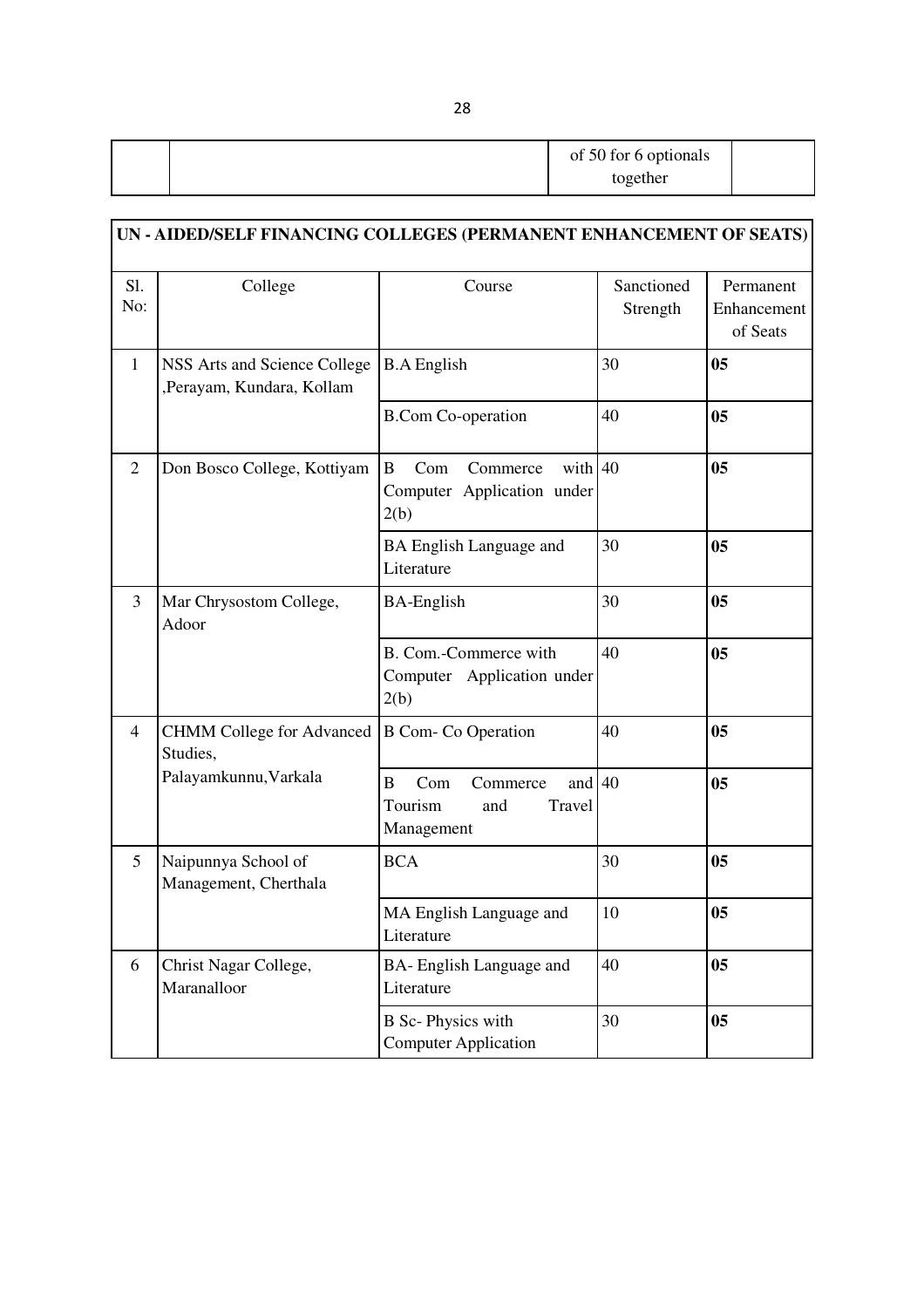| $\overline{7}$ | AJ College of Science and<br>Technology, Thonnakkal,<br><b>TVPM</b> | Mass 30<br><b>BA-Journalism</b><br>and<br>Communication |    | 0 <sub>5</sub> |
|----------------|---------------------------------------------------------------------|---------------------------------------------------------|----|----------------|
|                |                                                                     | <b>BBA</b>                                              | 30 | 0 <sub>5</sub> |
| 8              | Emmanuel College, Vazhichal                                         | BA-English and<br>Communicative English                 | 30 | 07             |
|                |                                                                     | MA English Language and<br>Literature                   | 10 | 02             |
|                |                                                                     | MCom (Finance and<br>Accounting)                        | 10 | 02             |
| 9              | <b>Fathima Memorial Training</b><br>College, Vadakkevila, Kollam    | M.Ed.                                                   | 35 | 0 <sub>5</sub> |

|            | AIDED COLLEGE (PERMANENT ENHANCEMENT OF SEATS) |                      |                        |                                      |  |  |
|------------|------------------------------------------------|----------------------|------------------------|--------------------------------------|--|--|
| Sl.<br>No: | College                                        | Course               | Sanctioned<br>Strength | Permanent<br>Enhancement<br>of Seats |  |  |
|            | St. Michaels College,<br>Cherthala             | <b>B.Com Finance</b> | 30                     | 10                                   |  |  |

**========================================================================** 

*The House NOTED the matter reported.*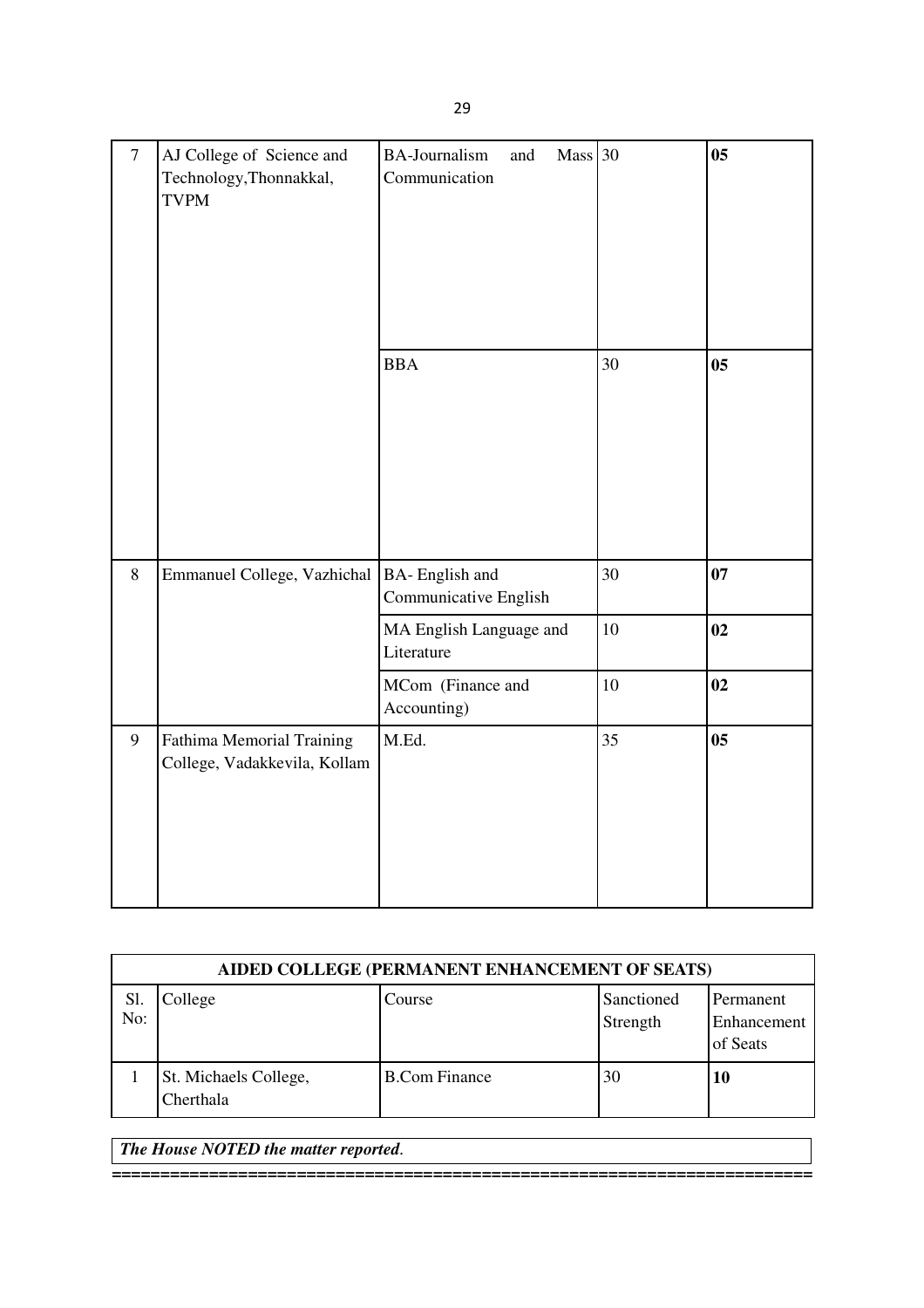**06. Amendment to the Kerala University First Ordinances, 1978, renaming and redesignating posts- Serial .No.117 & Serial .No. 118 under "Engineering Unit" in the schedule to Chapter XVII –"Scales of pay, Qualification etc of various posts in the**  University "-reg. (Ac.L)

The Syndicate at its meeting held on 17.02.2021 vide item no. 23.08.05 had resolved to redesignate the posts of **Work Superintendent Grade I** as **Overseer Grade II, Work Superintendent Grade II** as **Overseer Grade III** and **Overseer to Overseer Grade I.** 

The Post of Overseer Grade I included in the Schedule as serial No.114 under Chapter XVII of the Kerala University First Ordinances, 1978.

The Syndicate at its meeting held on 18.05.2021 vide item no. 5 considered and resolved that the amendment proposal to rename and re-designate the posts of **Work Superintendent Grade I** as **Overseer Grade II and Work Superintendent Grade II** as **Overseer Grade III.**

#### **AMENDMENT PROPOSAL-I**

"That, in Chapter XVII of the Kerala University First Ordinances, 1978" – "Scales of pay, Qualification etc of various posts in the University"- under "Engineering Unit"-Serial.No.117- Work Superintendent Grade I be renamed and re-designated to read as follows ,

#### **Serial.No.117** -**Overseer Grade II AMENDMENT PROPOSAL-II**

That, in Chapter XVII of the Kerala University First Ordinances, 1978 – "Scales of pay, Qualification etc of various posts in the University"- under "Engineering Unit"-Serial.No.118- Work Superintendent Grade II be renamed and re-designated to read as follows.

#### **Serial.No.118** -**Overseer Grade III**

 The amendment to the Chapter XVII –"Scales of pay, Qualification etc of various posts in the University "of the Kerala University First Ordinances, 1978, renaming and re-designating the posts of **Work Superintendent Grade I** as **Overseer Grade II, Work Superintendent Grade II** as **Overseer Grade III** is laid before the Senate for consideration and adoption as envisaged under section 37(1) of the Kerala University Act, 1974.

*The House considered and approved the proposed amendments relating to Scale of pay, qualifications, renaming and re-designating posts in the Engineering Unit in the Kerala University First Ordinance, 1978.* 

## **07. Amendment to the Kerala University First Statutes, 1977, to include Department of Nanoscience and Nanotechnology in the School of Technology-reg. (Ac.L)**

**========================================================================** 

The "School of Technology"was inserted and introduced as Serial No.8 of Chapter 37A 'University Schools' vide amendment No.209 of the Kerala University First Statutes, 1977.

The Syndicate at its meeting held on 12.01.2021 vide additional item no. 3. had considered the request of the Director, School of Technology, University of Kerala, Kariavattom to include the Department of Nanoscience and Nanotechnology in the School of Technology and resolved to entrust the Registrar to initiate steps regarding the matter by bringing necessary amendments to the Kerala University First Statutes, 1977.

The Syndicate at its meeting held on 13.04.2021, vide item no. 26.40 considered the proposal for amendment to include the Department of Nanoscience and Nanotechnology as constituent department under Clause 8-School of Technology of Chapter 37A'University Schools' of the Kerala University First Statutes,1977 in the sequential order, and resolved that the amendment proposal be agreed to.

As per the Kerala University First Statutes, 1977, a University Department of Study and Research is one established by the Statute and under the direct control of the University as specified in Chapter 37, "University Departments", Statute 1 of the Kerala University First Statutes, 1977. Hence inclusion/upgradation of a new Department can be effected only through an amendment to the Kerala University First Statutes, 1977 as specified under section 35 of the Kerala University Act, 1974.

Hence the proposal to amend the Kerala University First Statutes, 1977, regarding the inclusion of Department of Nanoscience and Nanotechnology as constituent department under Serial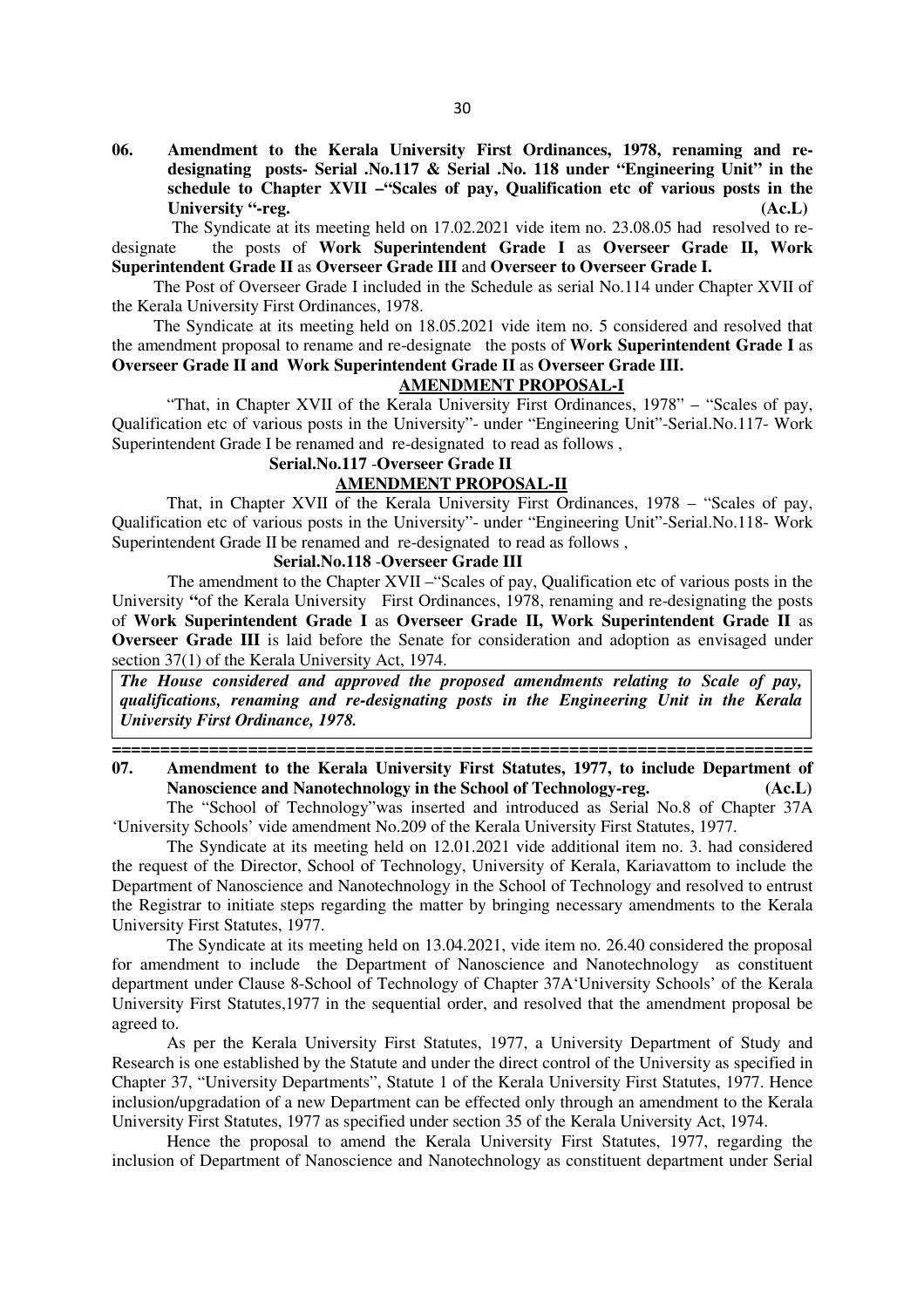no.8-School of Technology of Chapter 37A'University Schools' has to be laid before the Senate as envisaged under section 35(3) of the Kerala University Act, 1974.

The proposal for amendment is as follows;

## **AMENDMENT PROPOSAL**

"**That, in Chapter 37A under the heading 'University Schools', in Serial no. 8 after the' Department of Optoelectronics' the following department shall be included**

**"Department of Nanoscience and Nanotechnology"**.

The above amendment to the Kerala University First Statutes, 1977 is laid before the Senate for consideration and adoption as envisaged under section 35(3) of the Kerala University Act, 1974.

*The House considered and approved the proposed amendment relating to inclusion of Department of Nanoscience and Technology as envisaged under Section 35 (3) of the Kerala University Act, 1974.* 

### **======================================================================== 08. Amendment to Kerala University First Ordinances,1978 - Sl.No. 10 of the Schedule to Chapter XVII -"Public Relations Officer"of Kerala University First Ordinances,1978- Consideration of- reg. (Ac.L)**

 As per the Kerala Public Service Commission (Additional functions as respects the services under the Universities) Act,2015, recruitment for the various non teaching posts of the Universities in Kerala has been entrusted with the Kerala Public Service Commission. Subsequently vide G.O.(P) No.7/2016/H. Edn dated 26/02/2016 the Government specified the method of appointment , qualification etc to the cadres of Assistant and Computer Assistant Grade II under the Universities in Kerala . The method of appointment, minimum qualification, age etc pertaining to the non- teaching Posts in the Schedule to Chapter XVII of the Kerala University First Ordinances, 1978 are to be amended in tune with the Government Order.

 Citing the Administrative and Practical difficulties in bringing a special rule for, coordination of each posts in the Universities in Kerala and thereby amend the respective Ordinance, Regulations &Statutes of each Universities in Kerala, the Govt, in consultation with KPSC further issued an Executive order vide No.GO (P) No.37/2020/H.Edn dated 06/11/2020 ascertaining the Eligibility,Age,Scale of Pay &Method of Recruitment for 16 non teaching posts of the Universities in Kerala.

 The Syndicate at its meting held on 17/02/2021 vide item no.23.77 resolved to approve the amendment proposal regarding scale of pay ,age,qualification and method of recruitment in respect of the post of "Public Relations Officer" -Sl.No.10 of schedule to Chapter XVII " Scales of pay,qualification etc of various posts in the University" of the Kerala University First Ordinances,1978.

The Amendment Proposal is as follows:

#### **AMENDMENT PROPOSAL**

#### **Existing Provision**

| Sl No. | <b>Designation</b> | <b>Scale of</b> | Age        |              | <b>Qualifications</b>                | <b>Method of</b>        | <b>Appointing</b> |
|--------|--------------------|-----------------|------------|--------------|--------------------------------------|-------------------------|-------------------|
|        |                    | pay             |            |              |                                      | recruitment             | <b>Authority</b>  |
| (1)    | (2)                | (3)             | (4)        | General (5)  | Technical                            | (7)                     |                   |
|        |                    |                 |            |              | (6)                                  |                         |                   |
| 10.    | Public             | 850-1450        | <b>Not</b> | more Masters | Atleast By<br>(a)                    |                         | Vice-             |
|        | Relations          |                 | than       | $40$ Degree  | in $ 3 \text{ yrs}$ work recruitment |                         | Chancellor        |
|        | Officer            |                 | years      | Communic     |                                      | experience on the basis |                   |
|        |                    |                 |            | ation        |                                      | in a mass of merit by   |                   |
|        |                    |                 |            | &Journalis   | media                                | inviting                |                   |
|        |                    |                 |            | m            | institution(                         | applications            |                   |
|        |                    |                 |            |              | $large$ by<br>a                      |                         |                   |
|        |                    |                 |            |              | circulation                          | advertiseme             |                   |
|        |                    |                 |            |              | news                                 | nt in Press             |                   |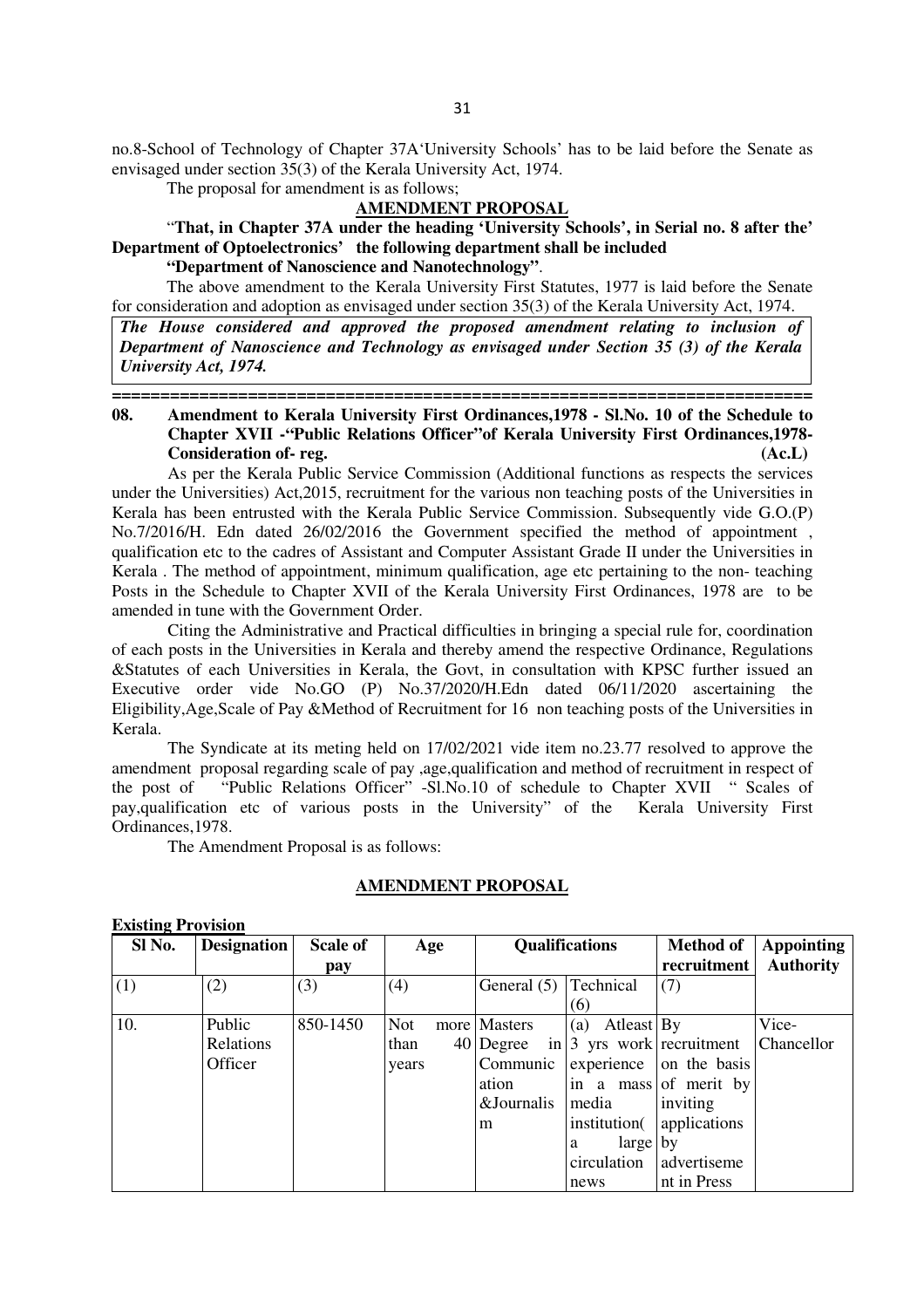| paper/Maga  |
|-------------|
| zine/All    |
| India       |
| Radio/TV)   |
| (b)         |
| Desirable   |
| Previous    |
|             |
| Experience  |
| as PRO in a |
| large       |
| Public/Priv |
| ate sector  |
| Undertakin  |
| g of<br>a a |
| minimum     |
| of one year |
| (c)         |
| Familiarity |
| with<br>the |
| <b>DTP</b>  |
| System      |

## **Proposed amendments to Chapter XVII of Kerala University First Ordinance 1978**

| Sl No. | <b>Designation</b> | <b>Scale</b> | of Age        | <b>Qualifications</b> |                                          | Method of Appointing       |            |
|--------|--------------------|--------------|---------------|-----------------------|------------------------------------------|----------------------------|------------|
|        |                    | pay          |               |                       |                                          | recruitment   Authority    |            |
| (1)    | (2)                | (3)          | (4)           | General               | <b>Technical</b>                         | (7)                        |            |
|        |                    |              |               | (5)                   | (6)                                      |                            |            |
| 10.    | Public             | Rs 42,500-   | $20-45$ years |                       | PG in $ 3 \text{ years of }   \text{By}$ | direct Vice-               |            |
|        | Relations          | 87,000       |               | With Journali         | media                                    | recruitment                | Chancellor |
|        | Officer            |              | usual         | sm/Mass               | experience                               | the<br>as per              |            |
|        |                    |              | relaxation    | commun                | from                                     | a advice<br>of             |            |
|        |                    |              | to            | SC/ST ication         | media                                    | Kerala                     |            |
|        |                    |              | other<br>and  |                       | institution                              | Public                     |            |
|        |                    |              | eligible      | <b>OR</b>             | of                                       | Govt Service               |            |
|        |                    |              | categories)   |                       |                                          | approved/ $R$   Commission |            |
|        |                    |              |               | PG                    | in egistered                             |                            |            |
|        |                    |              |               | any                   |                                          |                            |            |
|        |                    |              |               | stream                | <b>OR</b>                                |                            |            |
|        |                    |              |               | with                  |                                          |                            |            |
|        |                    |              |               | diploma               |                                          |                            |            |
|        |                    |              |               | in                    | 3<br>years                               |                            |            |
|        |                    |              |               | Journali              | Experience                               |                            |            |
|        |                    |              |               | sm/Mass               | PR<br>as                                 |                            |            |
|        |                    |              |               | Commu                 | Professiona                              |                            |            |
|        |                    |              |               | nication/             | in                                       |                            |            |
|        |                    |              |               | Public                | Govt/Semi                                |                            |            |
|        |                    |              |               | Relation              | Govt./Auto                               |                            |            |
|        |                    |              |               | S                     | nomous                                   |                            |            |
|        |                    |              |               |                       | bodies                                   |                            |            |
|        |                    |              |               |                       |                                          |                            |            |
|        |                    |              |               |                       |                                          |                            |            |

 The above amendment to the Kerala University First Ordinances, 1978 regarding the scale of pay ,age,qualification and method of recruitment in respect of the post of "Public Relations Officer"

32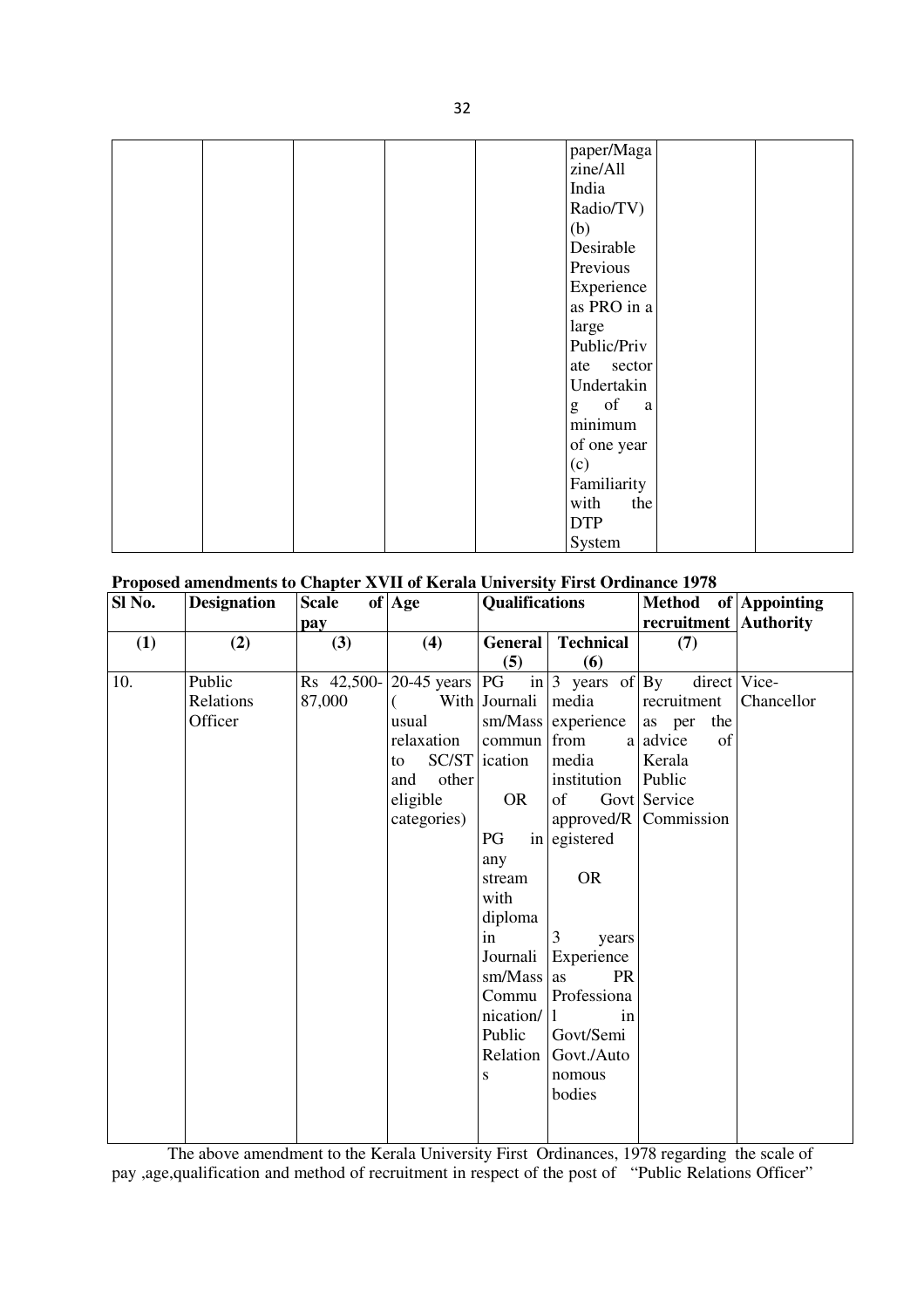-Sl.No.10 of Schedule to Chapter XVII of the Kerala University First Ordinances,1978 is placed before the Senate as envisaged under section 37(1) of the Kerala University Act,1974 for consideration and adoption.

*The House considered and approved the proposed amendment to the Kerala University First Ordinance, 1978 as envisaged under Section 37 (1) of the Kerala University Act, 1974.* 

**========================================================================** 

### **09. Amendment /incorporation in Chapter IV/ Chapter XV of Kerala University First Ordinances,1978- Consideration of- reg. (Ac.L)**

The Syndicate at its meeting held on 17.02.2021 vide item No.23.10 considered the proposal for amendment /incorporation in chapter IV/Chapter XV of Kerala University First Ordinances, 1978 in respect of revisal of fees /special fee to be levied from the students by the University Departments(CSS)/Affiliated Colleges/UITs/UIMs/KUCTE's and resolved to approve the amendment proposal and also to place the same before the Senate for consideration.

The provisions relating to levy of fees in colleges and other institutions , by the University has been specified in section 36(a) of the Kerala University Act,1974 . The levy of fees /revisal of existing fees/introduction of new fee or special fee has to be effected by way of suitable amendments to the Kerala University First Ordinances,1978.

The proposal to amend / revise or incorporate new fee structure as detailed in the table below which was resolved and approved by the Syndicate has to be laid before the Senate as per the provisions of Section 37 of the Kerala University Act, 1974.

The amendment proposal as follows,

#### **AMENDMENT PROPOSAL**

 "That in 'Chapter IV/Chapter XV of "Levy of fees by the University"/ "Fees leviable in affiliated Colleges" of the Kerala University First Ordinances, 1978, may be amended as,

| Affiliated Colleges/UITs/Departments of Universities(CSS)/KUCTEs*/UIMs |                 |                          |              |                                |  |
|------------------------------------------------------------------------|-----------------|--------------------------|--------------|--------------------------------|--|
| Sl.No                                                                  | Sub Heads       | Existing rate of fee per |              |                                |  |
|                                                                        |                 | annum                    |              |                                |  |
|                                                                        |                 | Affiliated               | University   | Proposed rate of fee per Annum |  |
|                                                                        |                 | Colleges                 | Departments  |                                |  |
| 1                                                                      | Medical         | Rs.10                    | Rs.5         | $Rs.10/-$                      |  |
|                                                                        | Inspection      |                          |              | Rs.25/-(For CSS Only)          |  |
|                                                                        | Fee             |                          |              |                                |  |
| $\overline{2}$                                                         | <b>Sports</b>   | Rs.50                    | Rs.20        | $Rs.75/-$                      |  |
|                                                                        | Affiliation     |                          |              |                                |  |
|                                                                        | Fee             |                          |              |                                |  |
| 3                                                                      | University      | Rs.50                    | <b>RS.50</b> | $Rs.60/-$                      |  |
|                                                                        | Union Fee       |                          |              |                                |  |
| $\overline{4}$                                                         | Students Aid    | <b>Rs.20</b>             | $Rs.5/-$     | $Rs.30/-$                      |  |
|                                                                        | Fund            |                          |              |                                |  |
| 5                                                                      | Women's         | Rs.10                    | $Rs.5/-$     | $Rs.15/-$                      |  |
|                                                                        | Unit<br>Study   |                          |              |                                |  |
|                                                                        | Fee             |                          |              |                                |  |
| 6                                                                      | Student Care    |                          |              | Rs.100/-                       |  |
|                                                                        | Fund            |                          |              |                                |  |
| $\overline{7}$                                                         | <b>Students</b> | Rs.300/-for              |              | RS.350/-for UG programmes      |  |
|                                                                        | Affiliation     | <b>UG Courses</b>        |              | (BA/B.Sc/B Com etc)            |  |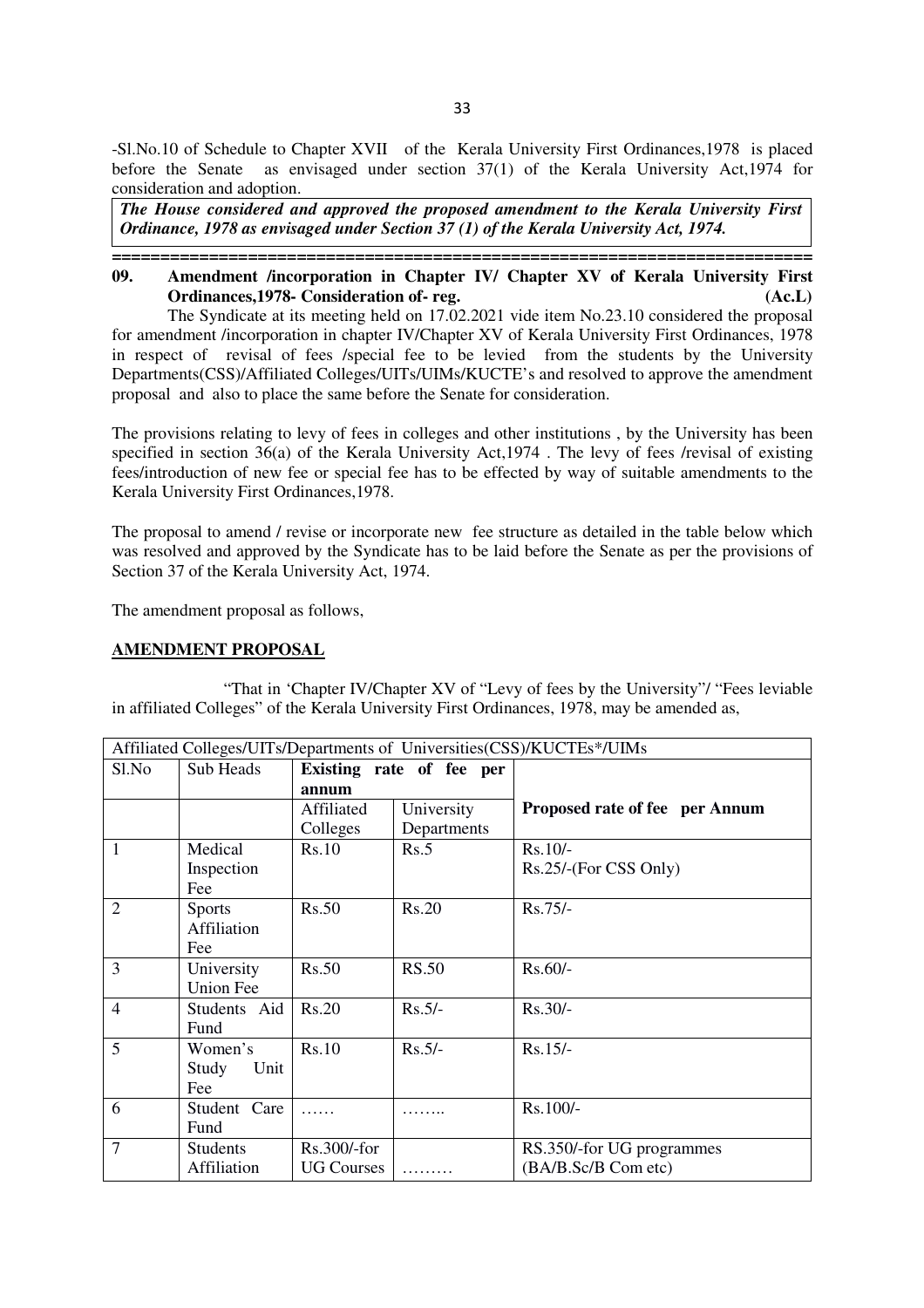| Fee  |      | RS.550/-for       | RS.550/-for<br>Professional<br><b>UG</b> |
|------|------|-------------------|------------------------------------------|
| (One | Time | UG <sub></sub>    | Programmes                               |
| Fee) |      | Professional      | (LLB/BFA/BEd/BPed/B<br>Tech/BDeS         |
|      |      | Courses           | etc)                                     |
|      |      |                   |                                          |
|      |      | Rs 400/-for       | $Rs.450/- for$                           |
|      |      | <b>PG Courses</b> | <b>PG</b>                                |
|      |      |                   | Programmes(MA/MSc/MCom/MPhil             |
|      |      |                   | etc)                                     |
|      |      | Rs.1000/-         | Rs.1050/- PG Professional Programmes     |
|      |      | <b>PG</b><br>for  | (MBA/MCA/MTech/MEd/LL.M/MFA)             |
|      |      | Professional      |                                          |
|      |      | Course            |                                          |
|      |      |                   |                                          |
|      |      |                   |                                          |

 The Amendment to the Kerala University First Ordinances, 1978, relating to the fees levied for various purposes related to AffiliatedColleges/UITs/Departments of Universities (CSS)/KUCTEs\*/ UIMs courses under Chapter IV/Chapter XV of the Kerala University First Ordinances,1978 is placed before the Senate for consideration and adoption as envisaged under Section 37(1) of the Kerala University Act, 1974 .

*The House considered and approved the proposed amendment to the Kerala University First Ordinance, 1978 relating to revised fee structure for various courses as envisaged under Section 37 (1) of the Kerala University Act, 1974.* 

### **======================================================================== 10. Amendment to Kerala University First Statutes,1977 Chapter 4, Statute 9,Clause(1) regarding probation and confirmation of Non teaching staff –Consideration of- reg.**

 **(Ac.L)** The provisions relating to probation and confirmation of non teaching staff is specified in Kerala University First Statutes 1977 Chapter 4, Statute 9, Clause (1). Accordingly "Every person appointed to Class I, II &III post shall, from the date on which he joins duty be on a probation for a period of one year within a continuous period of two years.". The Govt period of one year within a continous period of two years.". The Govt of Kerala vide G.O.(P) No.7/2016H.Edn. dated 26/02/2016 and Vide Extra Ordinary Kerala Gazette no.461 , volume V dated 26/02/2016 prescribed that **"the candidate selected to the cadre of Assistant and ComputerAssistant Gr II under the Universities in Kerala shall be on a probation for a period of 2 years on duty within a continous period of 3 years, during which the candidates selected as Assistants shall pass Secretariat Manual and Accounts Tests." Further it was specified that necessary amendments in this regard and for other non-teaching posts shall be made in the Statutes by the respective Universities.**

The Govt of Kerala vide G.O.(P) No.7/2019/H.Edn. dated 26/02/2019 had cancelled the condition mentioned in G.O.(P) No.7/2016H.Edn. dated 26/02/2016 that the candidates selected as Assistants shall pass Secretariat Manual and Accounts Tests to complete the probation and modified to that extent that the person appointed as Assistant shall, from the date on which he/she joins duty be on a probation for a period of 2 years on duty within a continous period of 3 years,during which the candidates selected as Assistants shall pass Secretariat Manual tests conducted by the Kerala Public Service Commission for the completion of probation.

The Syndicate at its meeting held on 04.06.2020 vide item No.12.47 considered the matter of amendment to the Kerala University First Statutes,1977 Chapter 4,Statute 9,Clause(1) and resolved that the item be referred to the Standing Committee of the Syndicate on Staff,Equipment and Buildings.

The Standing Committee of the Syndicate on Staff,Equipment and Buildings held on 20.08.2020 vide Item No. 05 considered the matter and recommended to place a detailed proposal regarding the probation of persons appointed to the post of Assistant and Computer Assistant Gr.II.The Syndicate at its meeting held on 24.08.2020 vide item No.17.26.05 considered the matter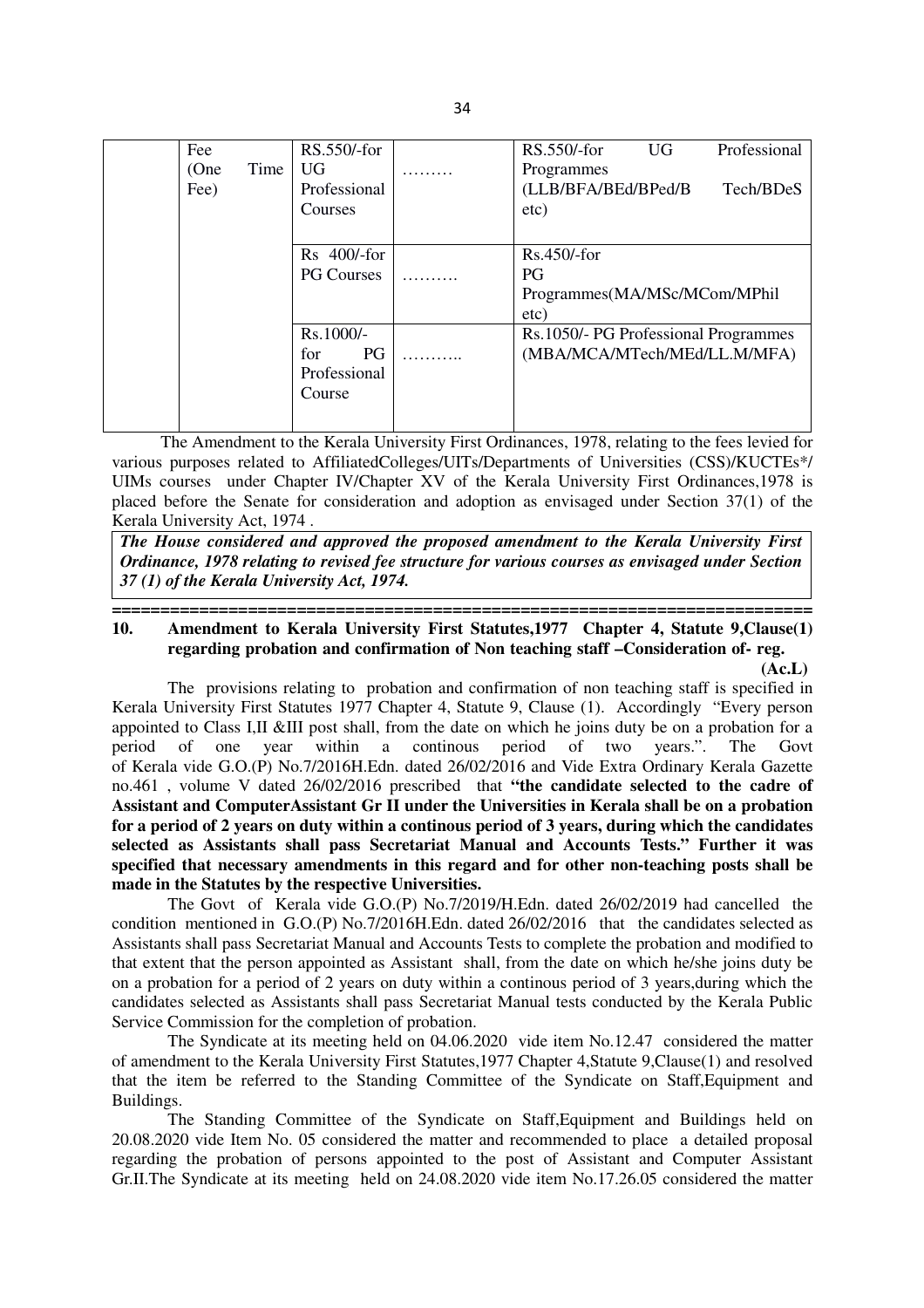and resolved to approve the recommendations of the Standing Committee of the Syndicate on Staff,Equipment and Buildings held on 20.08.2020.

The Standing Committee of the Syndicate on Staff,Equipment and Buildings held on 19.04.2021 vide Item no.8 considered the detailed proposal regarding the probation of persons appointed to the post of Assistant and Computer Assistant Gr.II and recommended to agree to the amendment proposal . The Syndicate at its meeting held on 07.05.2021vide item No.27.39.08 considered the recommendations of the Standing Committee of the Syndicate on Staff,Equipment and Buildings held on 19.04.2021 and resolved to approve the amendment proposal.(Minutes appended). The amendment proposal to Chapter 4,Statute 9,Clause I of the Kerala University First Statutes,1977- ''Probation and Confirmation of Non-Teaching Staff'' is as follows,

#### **AMENDMENT PROPOSAL**

| Existing provision under<br>Statute 9, Chapter 4 of<br><b>KUFS, 1977</b>                                                                                                                                     | Applicability                                             | Amendment<br>Proposed<br>Statute<br>to<br>9(1), Chapter 4 of KUFS, 1977                                                                                                                                                                                                                                                                                                                                                   |
|--------------------------------------------------------------------------------------------------------------------------------------------------------------------------------------------------------------|-----------------------------------------------------------|---------------------------------------------------------------------------------------------------------------------------------------------------------------------------------------------------------------------------------------------------------------------------------------------------------------------------------------------------------------------------------------------------------------------------|
| Probotion<br>Confirmation of Non-<br><b>Teaching Staff:</b><br>1) Every person appointed<br>to class I, II and III post<br>shall, from the date on<br>which he joins duty be on<br>probation for a period of | and Assistants<br>and<br>Assistants (Coming<br>Class III) | Computer Probation and Confirmation of Non-<br>Under Teaching Staff:<br>1) Every person appointed to classs I.II and<br>III post shall, from the date on which he<br>joins duty be on probation for a period of<br>one year within a continous period of two<br>years, with the following exceptions:                                                                                                                     |
| within<br>year<br>one<br>a<br>continuos period of two<br>years.                                                                                                                                              |                                                           | Every person appointed as Assistant or<br>Computer Assistant Gr.II shall, from the<br>date on which he joins duty be on<br>probation for a period of two years within<br>a continuous period of three years. Those<br>appointed to the post of Assistant would<br>be required to pass the test on Secretariate<br>Manual conducted by the Kerala Public<br>Service Commission, for successful<br>completion of probation. |

The above amendment proposal to the Kerala University First Statutes,1977is laid before the Senate as envisaged under section 35(3)of the Kerala University Act, 1974.

*The House considered and approved the proposed amendment to the Kerala University First Statutes, 1977 relating to "Probation and Confirmation of Non-Teaching Staff" as envisaged under Section 35 (3) of the Kerala University Act, 1974.* 

## **======================================================================== 11. Amendment to the Regulations relating to Recognition Examinations/Degrees of State Boards/Statutory Universities/Deemed Universities/ Other Institutions-reg. (Ac.L)**

The Academic Council at its meeting held on 21/11/2020 vide item No.(1)12 considered and resolved to approve the recommendations of the Chairmen of various Boards of studies and Deans of respective Faculties, the Degrees/Examinations / Diplomas awarded by the State Boards / Statutory Universities/ Institutions as per the details shown in the Statement appended recognized as equivalent to the corresponding Examinations / Degrees of this University either on reciprocal basis or recognized as an eligible qualification for specific purposes such as higher studies or employment as the case may be by the Vice Chancellor, subject to reporting to the Academic Council in exercise of the powers conferred on him as per Section 10(13) of the Kerala University Act , 1974.

The Degrees / Diplomas awarded by other Universities and recognized by the University of Kerala have to be incorporated in the "Regulations relating to recognition of Examinations and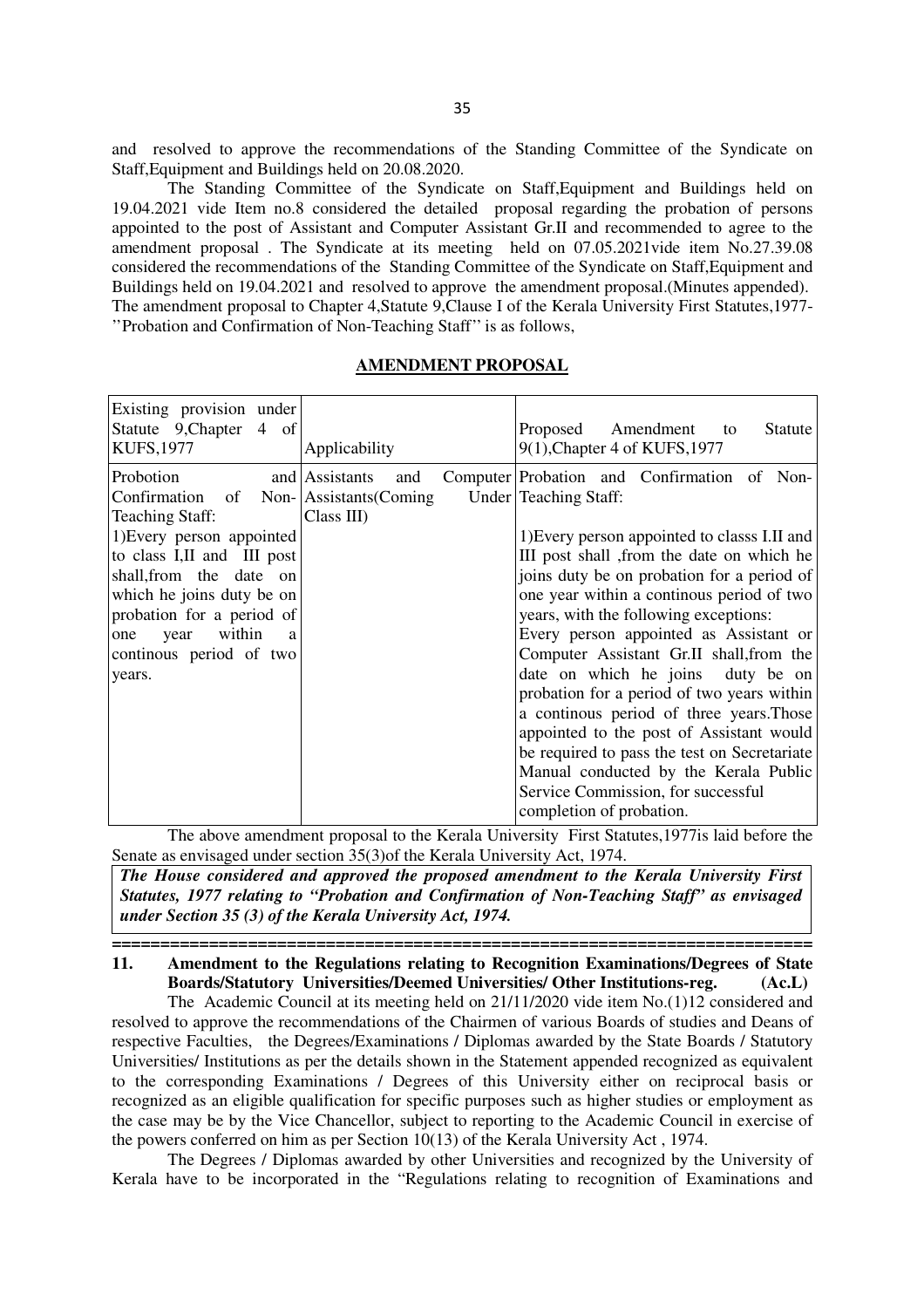Degrees of other Universities' by an amendment. As such an amendment proposal was placed before the Academic Council for consideration and approval.

The Academic Council at its meeting held on 21/04/2021 vide item no.(1)11considered the matter and resolved to approve the proposed amendment subject to modification of subject in agenda item as 'List of Examinations conducted by other Universities recognized by the University of Kerala'.

The amendment proposal is as follows:

#### **Amendment Proposal**

 *"That, in Chapter IV- Norms for granting Recognition / equivalence to Examinations, Degrees etc. of Universities or Bodies of foreign Countries of the Regulations relating to recognition of examinations and Degrees of Other Universities, the following be added to the existing entries under relevant Universities/ institutions under the Heading "Degrees and the list of Examinations conducted by other universities and institutions" recognized by the University of Kerala.* 

(List of degrees /exams appended)

The above amendment to Regulations relating to Recognition of Examinations/Degrees of State Boards/ Statutory Universities/ Deemed Universities/Other Institutions is laid before the Senate for consideration and adoption as envisaged under Section 39 (1) of the Kerala University Act, 1974.

*The House considered and approved the proposed amendment to Regulations relating to Recognition of Examinations/Degree of State Boards/Statutory Universities/ Deemed Universities and Other Institutions as envisaged under Section 39 (1) of the Kerala University Act, 1974.* 

**========================================================================** 

### **12. Amendment to the Regulations relating to Recognition of Examinations/Degrees of State Boards/Statutory Universities/Deemed Universities/ Other Institutions-reg:- (Ac.L)**

The Academic Council at its meeting held on  $6<sup>th</sup>$  September, 2019 vide item No.1.87 considered and resolved to approve the amendment proposal regarding the Recognition of Examinations / Degrees of State Boards/ Statutory Universities / Deemed Universities / other institutions. On the basis of the recommendations of the Chairman of various boards of studies and the Dean of respective faculties, the Degree / Examinations / Diploma awarded by the State Boards / Statutory Universities/ Institutions as per the details shown in the Statement appended are recognized as equivalent to the corresponding Examinations / Degrees of this University either on reciprocal basis or for specific purposes such as higher studies or employment as the case may be by the Vice Chancellor, subject to the Academic Council in exercise of the power conferred on him as per Section 10(13) of the Kerala University Act , 1974.

 The Degrees / Diploma awarded by either Universities and recognized by the University of Kerala have to be incorporated in the "Regulations and Degrees of other Universities by an amendment.

The Academic Council at its meeting held on  $4<sup>th</sup>$  March, 2020, vide item no.1.121 considered and resolved to approve the amendment proposal for approval is as follows:

### **Amendment Proposal**

 *"That, in Chapter IV- Norms for granting Recognition / equivalence to Examinations, Degrees etc. of Universities or Bodies of foreign Countries of the Regulations relating to recognition of examinations and Degrees of Other Universities, the following be added to the existing entries under relevant Universities/ institutions under the Heading "Degrees and Examinations of other universities and institutions" recognized by the university of Kerala.* 

(List of degrees /exams appended)

 The above amendment to Regulations relating to Recognition of Examinations/Degrees of State Boards/ Statutory Universities/ Deemed Universities/Other Institutions is laid before the Senate for consideration and adoption as envisaged under Section 39 (1) of the Kerala University Act, 1974.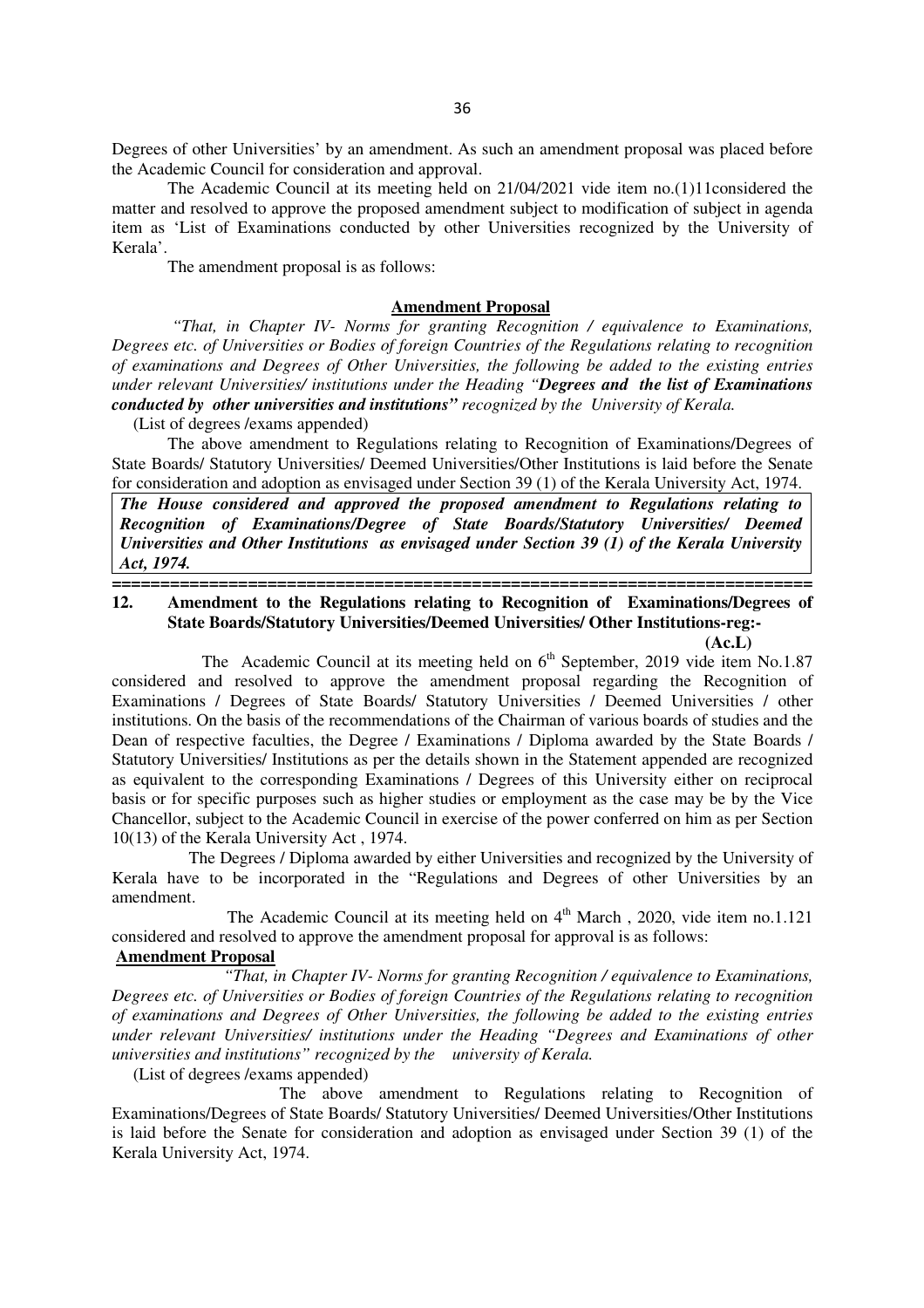*The House considered and approved the proposed amendment to Regulations relating to Recognition of Examinations/Degrees of State Boards/ Statutory Universities/ Deemed Universities/Other Institutions as envisaged under Section 39 (1) of the Kerala University Act, 1974*.

#### **======================================================================== 13. Amendment to Kerala University First Statutes, 1977-Chapter 4,Part II, Statute 9 ,Clause 1 -Period of Probation and Confirmation of Non Teaching Staff – Consideration of-reg. (Ac.L)**

 Period of probation of promoted posts of Library staff (Technical Assistant, Reference Assistant, Assistant Librarian Gr.I & Gr.II, Deputy Librarian) was being declared on completion of six months of duty within a continuous period of one year from the date of assuming duty. This is being followed on the basis of *G.O.(P)No.42/2010/P&ARD dated 20.12.2010*. As per the said G.O., 'the period of probation for persons appointed to selection posts in the State services by promotion and appointed thereto by transfer within the Department where Direct Recruitment is not one of the methods of appointment as per the Special Rules, shall be fixed as six months on duty within a continuous period of one year. This order shall be applicable in the case of persons appointed on or after 01.04.2010 to the selection posts only in the State service, either by promotion or by transfer within the Department where Direct Recruitment is not one of the methods of appointment'

 As per the Clause 1 Statute 9 Part II Chapter 4 of the Kerala University First Statutes 1977, "*every person appointed to Class I, II and III post shall, from the date on which he joins duty be on probation for a period of one year within a continuous period of two years: \*Provided that where there are more than one grade to the same category and duties and responsibilities attached to the various grades are one and the same and appointment to the higher grades are made by promotion from the lower grades, then probation shall be insisted only in the lowest grade to such category; Provided further that it shall be competent for the Syndicate to extend the period of probation for a period not exceeding one year for good and sufficient reasons.*"

 The Syndicate held on 07.05.2021 considered the matter of duration of period of probation of Library staff(Non teaching ) of the University (promoted posts) and has resolved to take urgent steps to amend the relevant portion of the Kerala University First Statutes 1977. **The Syndicate at its meeting 02.07.2021 considered the proposal for** amendment to Kerala University First Statutes,1977-Chapter 4,Part II, Statutes 9 ,Clause 1 and resolved to approve the same and to place before the Senate for consideration.

The amendment proposal is as follows,

#### **Amendment proposal**

| Existing Provision (Clause 1)<br>Statute 9 Part II Chapter 4 of the<br><b>Kerala University First Statutes</b><br>1977)                                                                                         | Proposed amendment                                                                                                                                                                                                                                                                                                       |
|-----------------------------------------------------------------------------------------------------------------------------------------------------------------------------------------------------------------|--------------------------------------------------------------------------------------------------------------------------------------------------------------------------------------------------------------------------------------------------------------------------------------------------------------------------|
| <b>Probation and confirmation of</b><br>non-teaching staff:<br>Every person appointed to Class I,<br>II and III post shall, from the date<br>on which he joins duty be on<br>probation for a period of one year | Probation and confirmation of non-teaching staff:<br>The period of probation for persons appointed to selection<br>posts in the University Service (by promotion) be on<br>probation for a period of six months within a continuous<br>period of one year.<br>This is applicable in the cases of persons appointed on or |
| within a continuous period of two<br>years                                                                                                                                                                      | after $01.04.2010$ to the selection posts either by promotion<br>or by transfer within the Department.<br>The above amendment proposal is placed before the Senate as envisaged                                                                                                                                          |

Under section **35(3) of the Kerala University Act, 1974 for consideration and adoption.**

*he House considered and approved the proposed amendment to the Kerala University First Statutes 1977.*

**========================================================================**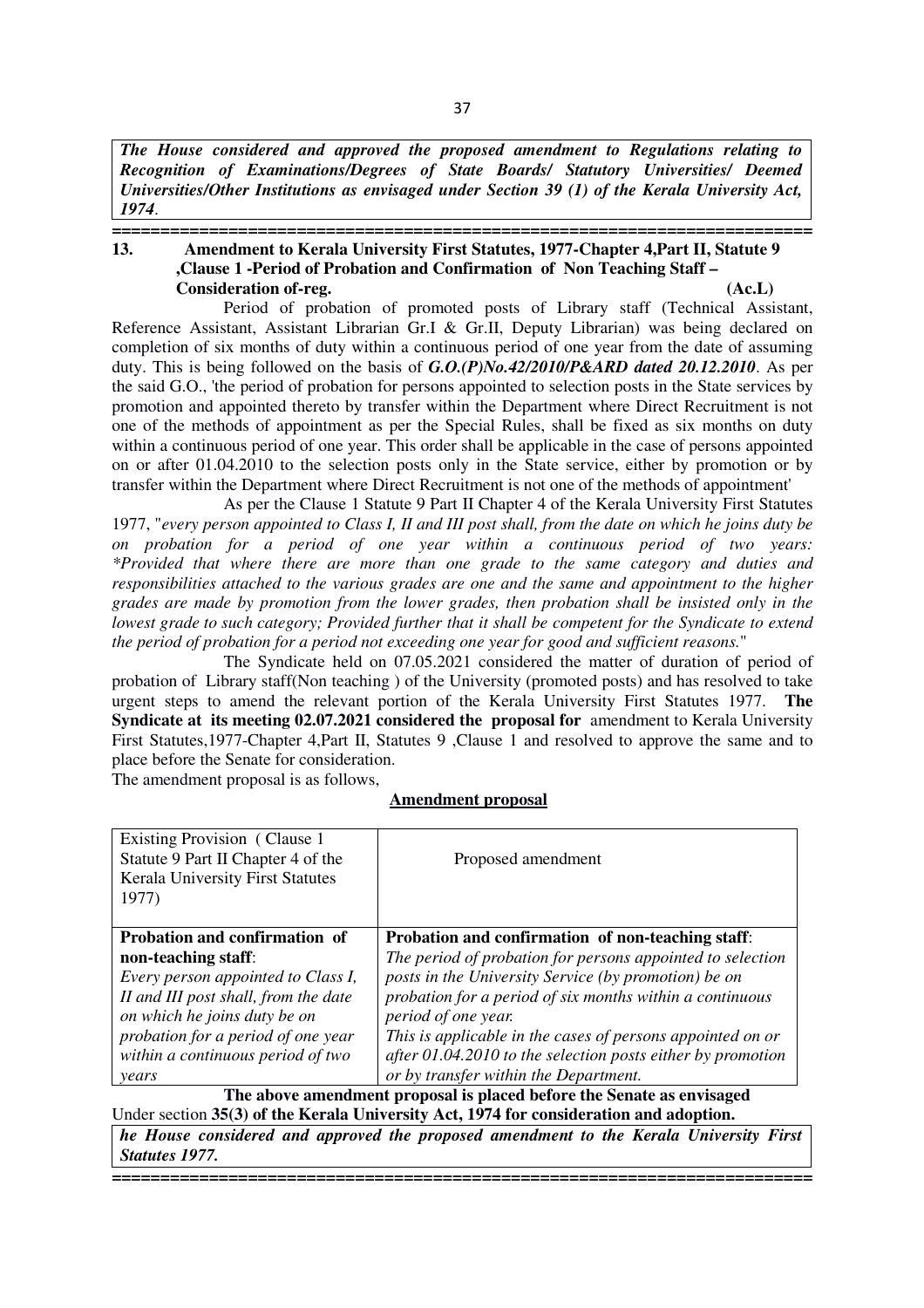# *(III) Resolutions given notice of by the Members*

|                | Resolution No.1 given notice of by Dr. Balakrishnan A was taken up by the House.                                                                                 |
|----------------|------------------------------------------------------------------------------------------------------------------------------------------------------------------|
| 1              | ഡോ. ബാലകൃഷ്ണൻ.എ                                                                                                                                                  |
|                | കേരളസർവകലാശാലയുടെ കീഴിലുള്ള<br>അഫിലിയേറ്റഡ് കോളേജുകളിലെ ഗവേഷണ                                                                                                    |
|                | കേന്ദ്രങ്ങളിൽ റിസർച്ച് ഗൈഡായി പ്രവർത്തിക്കുന്ന് അദ്ധ്യാപകർക്ക് ആഴ്ചയിൽ<br>$6\overline{6}$<br>അവരുടെ കീഴിൽ<br>നടത്തുന്നവർക്ക് മാർഗ്ഗനിർദ്ദേശം<br>മണിക്കൂറെങ്കിലും |
|                | ഗവേഷണം<br>അധ്യാപകരുടെ വർക്ക് ്ലോഡായി<br>നൽകുന്നതിനായി ഉപയോഗിക്കുന്ന സമയം<br>ആ                                                                                    |
|                | കണക്കാക്കുന്ന കാര്യം സർക്കാരിന്റെ ശ്രദ്ധയിൽപെടുത്തുന്നതിന് ഈ<br>സെനറ്റ് യോഗം                                                                                     |
|                | പ്രമേയത്തിലൂടെ ആവശ്യപ്പെടുന്നു.                                                                                                                                  |
|                | Dr. Vishnu V.S seconded the resolution.                                                                                                                          |
|                | The Vice-Chancellor informed that the matter will be examined.                                                                                                   |
|                | Resolution No.2 given notice of by Dr. Rani Abraham was taken up by the House.                                                                                   |
| $\overline{2}$ | ഡോ.റാണി എബ്രഹാം                                                                                                                                                  |
|                | കീഴിൽ പ്രവർത്തിക്കുന്ന<br>അഫിലിയേറ്റഡ് കോളേജുകളടക്കമുള്ള<br>സർവകലാശാലയുടെ                                                                                        |
|                | ഗവേഷണകേന്ദ്രങ്ങളിൽ മതിയായ അടിസ്ഥാനസൗകര്യങ്ങൾ ഉണ്ടായിരിക്കുകയും വീഡിയോ                                                                                            |
|                | സ്ട്രീമിംഗ്<br>ലൈവ്<br>അടക്കമുള്ള<br>നൂതന<br>റെക്കോർഡിംഗ്<br>സങ്കേതിക<br>വിദ്യകൾ                                                                                 |
|                | പ്രയോജനപ്പെടുത്തുകയും ചെയ്യാവുന്ന ഈ കാലഘട്ടത്തിൽ ഗവേഷണത്തിന് വികേന്ദ്രീകരണ                                                                                       |
|                | ഭാവം പകർന്നുകൊണ്ട് Ph.D Open Defence, Doctoral Committee എന്നിവ അതാത്                                                                                            |
|                | ഗവേഷണ കേന്ദ്രങ്ങളിൽ നടത്താൻ നടപടി സ്വീകരിക്കണമെന്ന് പ്രമേയത്തിലൂടെ ഈ സഭ                                                                                          |
|                | ആവശ്യപ്പെടുന്നു.                                                                                                                                                 |
|                | Dr. K.R Kavitha seconded the resolution.                                                                                                                         |
|                | The Vice-Chancellor informed that the matter cannot be considered.                                                                                               |
|                | Resolution No.3 given notice of by Dr. Sekaran .S was taken up by the House.<br>ഡോ.ശേഖരൻ.എസ്                                                                     |
| 3              | യു.ജി.സിയും സർവകലാശാലയും ഗവേഷണത്തെ പ്രോത്സാഹിപ്പിക്കുന്ന ഈ അവസരത്തിൽ                                                                                             |
|                |                                                                                                                                                                  |
|                | മറ്റു ഗവേഷണ സെന്റെറുകളിൽ ഇല്ലാത്ത വിഷയങ്ങളായ ബയോകെമിസ്ട്രി,<br>മൈക്രോബയോളജി, ബയോടെക്നോളജി, അക്വാട്ടിക് ബയോളജി, ജിയോളജി, തുടങ്ങിയ                                 |
|                | വിഷയങ്ങൾക്ക് സർവകലാശാലയുടെ കീഴിലുള്ള ഗവേഷണവകുപ്പുകളിലെ അഫിലിയേറ്റഡ്                                                                                              |
|                | അധ്യാപകർക്കു ഗൈഡ്ഷിപ്പ് അനുവദിക്കണമെന്ന്<br>കോളേജുകളിലെ<br>യോഗം<br>றற                                                                                            |
|                | ആവശ്യപ്പെടുന്നു.                                                                                                                                                 |
|                | Dr. Jayakumar. K seconded the resolution.                                                                                                                        |
|                | The Vice-Chancellor informed that the matter cannot be considered.                                                                                               |
|                | Resolution No.4 given notice of by Dr. K. R Kavitha was taken up by the House.                                                                                   |
| 4              | ഡോ. കെ. ആർ കവിത                                                                                                                                                  |
|                | പരീക്ഷാമൂല്യനിർണ്ണയത്തിനും അനുബന്ധ ജോലികൾക്കുമുള്ള പ്രതിഫലം യൂണിവേഴ്സിറ്റി<br>നൽകുന്നുണ്ട്, എന്നാൽ മുൻപ് നടന്നിരുന്നത് പോലെ ഇന്ന് അദ്ധ്യാപകരെ അറിയിക്കാത്ത       |
|                | സാഹചര്യം ഉള്ളതിനാൽ, പ്രതിഫലം ബാങ്കിൽ ഒടുക്കുന്നതിനൊപ്പം അദ്ധ്യാപകരുടെ നിയമന                                                                                      |
|                | അറിയിക്കുന്ന പ്രകാരത്തിൽ<br>തന്നെ പ്രതിഫലത്തുകയും ബാങ്കിൽ<br>ഉത്തരവുകൾ<br>തുക                                                                                    |
|                | നിക്ഷേപിക്കുന്ന തീയതിയും ഇ.മെയിൽ ചെയ്യണമെന്ന് ഈ സഭ ആവശ്യപ്പെടുന്നു.                                                                                              |
|                | Dr. Rani Abraham seconded the resolution.                                                                                                                        |
|                | The Vice-Chancellor informed that the technical aspect of matter will be examined.                                                                               |
|                | Resolution No.5 given notice of by Dr. Sekaran S was taken up by the House.                                                                                      |
| 5              | ഡോ.ശേഖരൻ.എസ്                                                                                                                                                     |
|                | സർവകലാശാലയിൽ വർക്ക്<br>ആയി<br>രീതിയിൽ<br>കേരള<br>ഫ്രാ<br>ഹോം<br>ജോലി<br>ചെയ്യത്തക്ക                                                                              |
|                | $\text{DDFS}/\text{2}$ -ഗവേർണൻസ് പദ്ധതി നടപ്പാക്കണമെന്ന് ഈ യോഗം ആവശ്യപ്പെടുന്നു.                                                                                 |
|                | Dr. K.R Kavitha seconded the resolution.                                                                                                                         |
|                | The Vice-Chancellor informed that the possibilities will be examined.                                                                                            |
|                | Resolution No.6 given notice of by Prof. A.M Unnikrishnan was taken up by the House.                                                                             |
| 6              | പ്രൊഫ. എ.എം ഉണ്ണിക്കൃഷ്ണൻ                                                                                                                                        |
|                | അടച്ചിടൽ കാരണം തടസ്സപ്പെട്ട പ്രബന്ധസമർപ്പണത്തിന് അത്രയും കാലം നീട്ടിക്കൊടുക്കാൻ                                                                                  |
|                | ഈ സഭ തീരുമാനിക്കുന്നു.                                                                                                                                           |
|                | Dr. Vinod Kumar seconded the resolution.                                                                                                                         |
|                | The Vice-Chancellor informed that the matter will be examined.                                                                                                   |
|                |                                                                                                                                                                  |